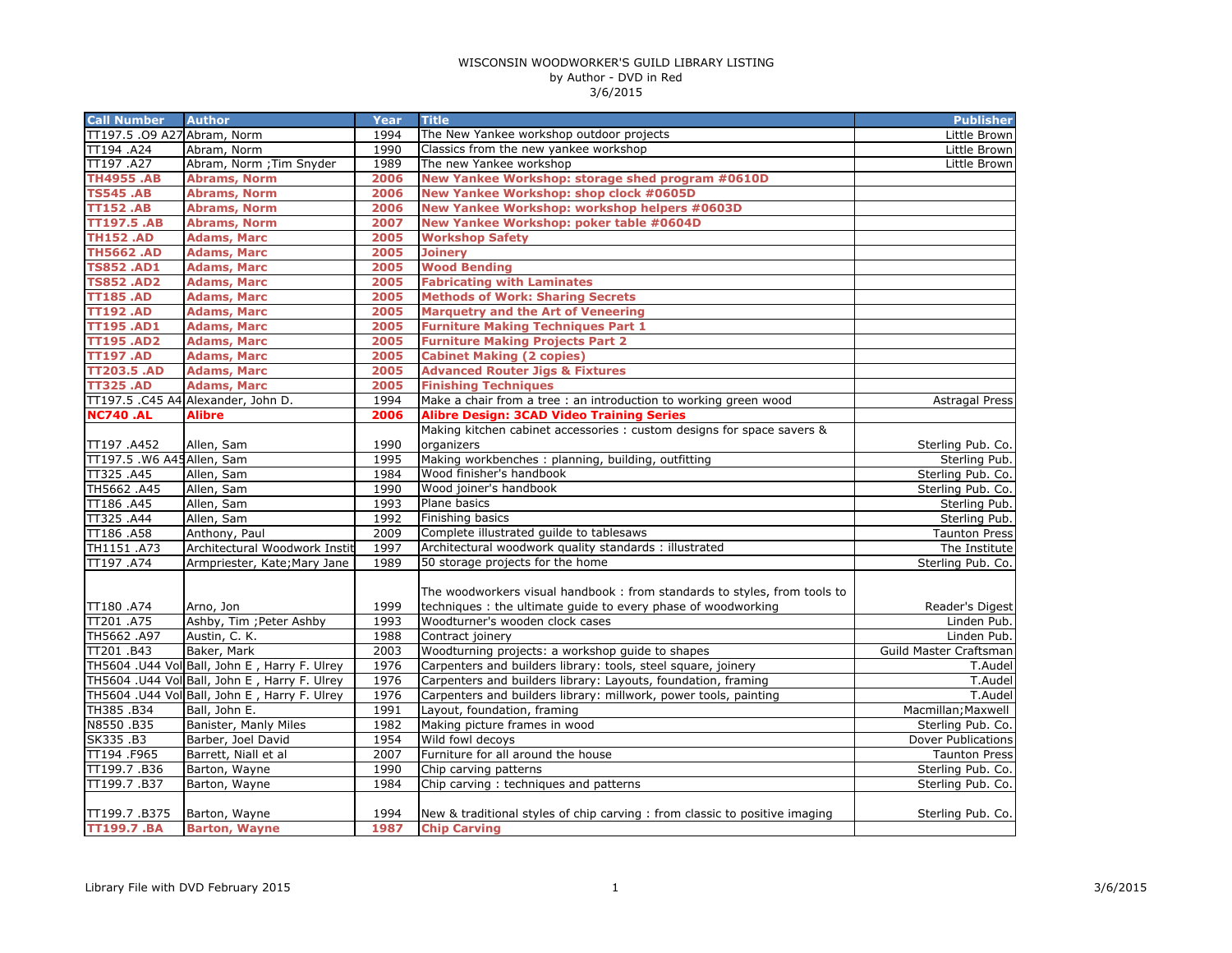| <b>Call Number</b>          | <b>Author</b>                                   | Year | <b>Title</b>                                                           | <b>Publisher</b>             |
|-----------------------------|-------------------------------------------------|------|------------------------------------------------------------------------|------------------------------|
|                             |                                                 |      | Sign carving with your router: a step-by-sep guide to making           |                              |
| <b>TT203.5 .BA</b>          | <b>Bartz. Jim</b>                               | 2006 | custom wooden signs                                                    |                              |
|                             | TS805 .S74 B38 Bavaro, Joseph J.; Thomas L      | 1982 | The furniture of Gustav Stickley : history, techniques, and projects   | Van Nostrand Reinhold        |
| TT197.B35                   | Bavaro, Joseph J.; Thomas L                     | 1996 | The furniture of Gustav Stickley: history, techniques, projects        | Linden Pub.                  |
| NK2405749.1                 | Beckerdite, Luke                                | 1997 | American furniture 1997                                                | Chipstone Foundation         |
| NK2405749.1                 | Beckerdite, Luke                                | 2000 | American furniture 2000                                                | Chipstone Foundation         |
| NK2405749.1                 | Beckerdite, Luke                                | 1999 | American furniture 1999                                                | Chipstone Foundation         |
| TT199.7.B44                 | Beiderman, Charles                              | 1988 | Beginner's handbook of woodcarving                                     | Dover Publications           |
| TT185.B43                   | Bennett, Glenda                                 | 2002 | Celtic woodcraft authentic projects                                    | Guild Master Craftsman       |
| TT200 .B26                  | Bennett, John                                   | 1993 | Making little boxes from wood                                          | Guild Master Craftsman       |
| TS870 .B46                  | Benson, Johnathan                               | 2008 | Woodworker's guide to veneering and inlay                              | Fox Chapel Publishing        |
| TH4818 .W6 B46 Benson, Tedd |                                                 | 1997 | The timber-frame home: design, construction, finishing                 | <b>Taunton Press</b>         |
| TT199.7.B48                 | Berry, Bob                                      | 1999 | Fish carving: an introduction                                          | Stackpole Books              |
| TH6010 .B47                 | Berry, Nancy E.                                 | 2006 | Architectural hardware: ideas, inspiration and practical advice        | Quarry Books                 |
|                             | NK2435 .P42 C48 Berwind Schiffer, Margaret      | 1978 | Furniture and its makers of Chester County, Pennsylvania               | Schiffer Pub.                |
| <b>TT180.BE</b>             | <b>Better Homes &amp; Gardens</b>               | 1994 | <b>Wood: 10 best woodworking tips</b>                                  |                              |
| TT186.W63                   | Better Homes and Gardens                        | 2004 | Wood magazine scrollsaw patterns                                       | <b>Sterling</b>              |
| TT201.T87                   | Better Homes and Gardens                        | 1993 | Wood turning techniques and projected you can make                     | Meredith Books               |
| TT203.5 .R684               | Better Homes and Gardens                        | 1993 | Router techniques and projects you can make                            | Meredith Books               |
| TT152.B54                   | Bigelow, William, M.Bigelow                     | 1992 | Home workshops                                                         | Ortho Books                  |
| N8550.B464                  | Bingham, Pete                                   | 1997 | The picture framing course                                             | Stackpole Books              |
| TH2270.B57                  | Birchard, John                                  | 1998 | Make Your Own Handcrafted Doors and Windows                            | Sterling                     |
| TT180.B57                   | Bird, Lonnie                                    | 2001 | The complete illustrated guide to shaping wood                         | <b>Taunton Press</b>         |
| NK2435 .N8 B58 Bivins, John |                                                 | 1988 | The furniture of coastal North Carolina, 1700-1820                     | Mus Early South Dec Arts     |
| TT186 .B53                  | Blackburn, Graham                               | 1998 | Traditional woodworking handtools                                      | Lyons Press                  |
|                             | TT174.5 .W6 B55 Blandford, Percy W.             | 1989 | 101 one-weekend toy projects                                           | <b>Tab Books</b>             |
|                             | TT174.5 .W6 B56Blandford, Percy W.              | 1982 | The giant book of wooden toys                                          | Tab Books                    |
| TT197.B585                  | Blandford, Percy W.                             | 1985 | 58 Home shelving and storage projects                                  | <b>Tab Books</b>             |
|                             | TT197.5 .B8 B52 Blandford, Percy W.             | 1983 | 53 Space-saving built-in furniture projects                            | <b>Tab Books</b>             |
| TT201.B57                   | Blandford, Percy W.                             | 1990 | The woodturner's bible                                                 | <b>Tab Books</b>             |
| TT203.5.B55                 | Blandford, Percy W.                             | 1993 | 24 router projects                                                     | <b>TAB Books</b>             |
|                             | TT174.5 .W6 B5 Blizzard, Richard E.             | 1987 | Blizzard's Dazzling Wooden Toys                                        | Sterling                     |
|                             | TT174.5 .W6 B58 Blizzard, Richard E.            | 1982 | Making wooden toys                                                     | Sterling Pub. Co.            |
|                             | TT174.5 .W6 B58 Blizzard, Richard E.            | 1983 | Blizzard's Wonderful wooden toys                                       | Sterling Pub. Co.            |
| <b>TJ1195.BB</b>            | <b>Boggs, Brian</b>                             | 2005 | Drawknives, spokeshaves & travishers: a chairmaker's tool kit          | <b>Lie-Nielsen Toolworks</b> |
| TT195.B64                   | Boller, F. Richard                              | 1979 | Wood furniture projects                                                | Bobbs-Merrill Educational    |
| TT199.B66                   | Bonner, Kevin Jan                               | 1994 | Furniture restoration and repair for beginners                         | Guild Master Craftsman       |
| TT199.B663                  | Bonner, Kevin Jan                               | 1999 | Furniture restoration workshop                                         | Guild Master Craftsman       |
|                             |                                                 |      | Making & decorating fantastic frames: more than 100 unusual techniques |                              |
| N8550.B69                   | Boswell, Thom                                   | 1993 | & projects                                                             | Sterling Pub.                |
|                             |                                                 |      | The bird feeder book: how to build unique bird feeders from the purely |                              |
| QL676.5.B66                 | Boswell, Thom                                   | 1993 | practical to the simply outrageous                                     | Sterling Pub. Co.            |
| TJ1280.B79                  | Bradley, Ian                                    | 1980 | Sharpening small tools                                                 | Sterling Pub. Co.            |
| TA419 .I49                  | Bramwell, Martyn, editor                        | 1984 | The International Book of Wood                                         | Crescent Books               |
| NA2542.4 .B73               | Brand, Stewart                                  | 1994 | How buildings learn : what happens after they're built                 | Viking                       |
|                             | TT174.5 .W6 B74 Bridgewater, Alan ; Gill Bridge | 1994 | Woodturning traditional folk toys                                      | Sterling Pub.                |
| TT199.7.B73                 | Bridgewater, Alan ; Gill Bridge                 | 1991 | Carving totem poles & masks                                            | Sterling                     |
| TT185.B738                  | Bridgewater, Alan; Gill Bridgev                 | 1995 | Making wooden mechanical models                                        | <b>Betterway Books</b>       |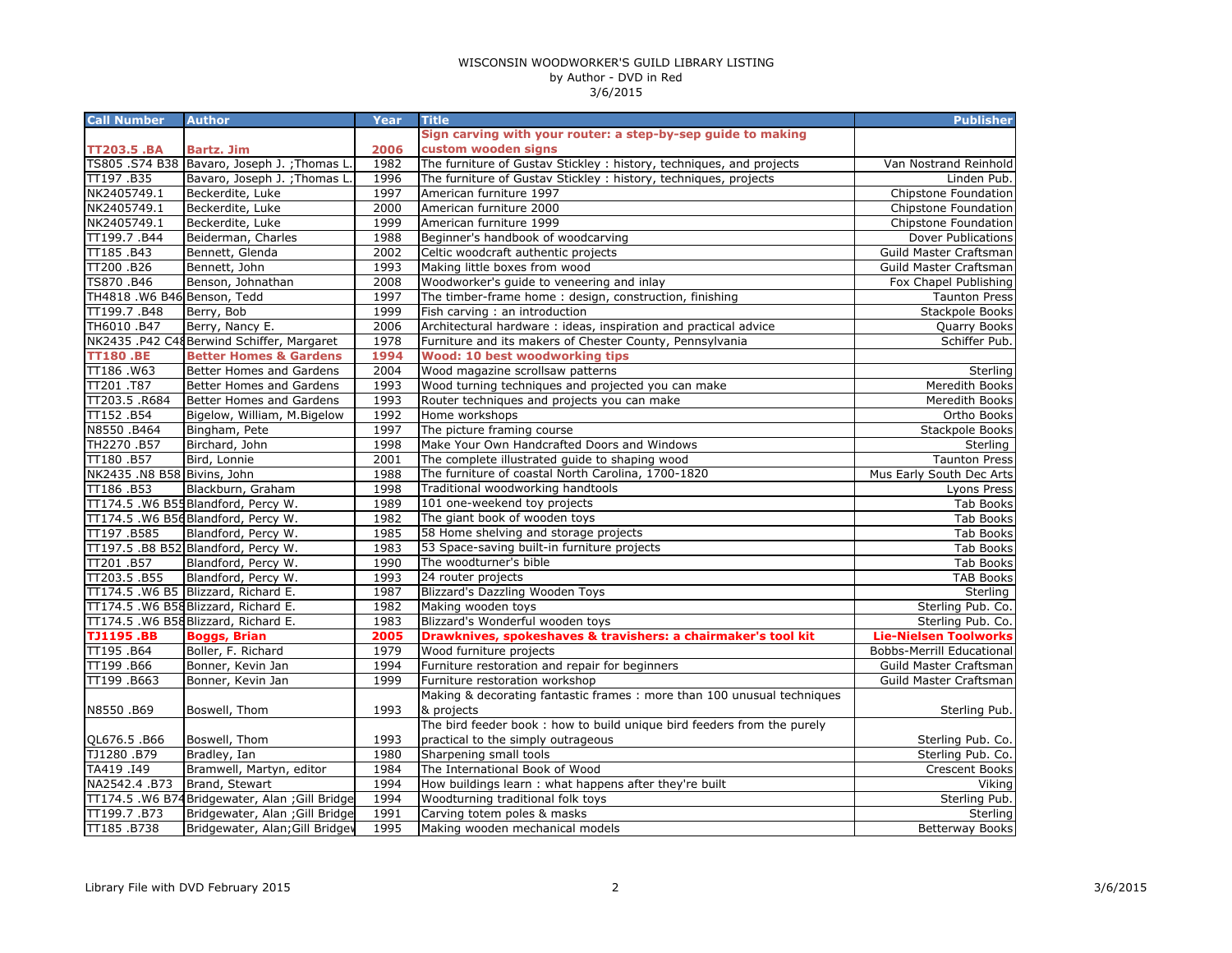| <b>Call Number</b>  | <b>Author</b>                                 | Year | <b>Title</b>                                                          | <b>Publisher</b>                |
|---------------------|-----------------------------------------------|------|-----------------------------------------------------------------------|---------------------------------|
|                     |                                               |      | Homeowner's complete outdoor building book: wood & masonry            |                                 |
| TH4961 .B76         | Brimer, John Burton                           | 1989 | construction                                                          | Sterling Pub. Co.               |
| TT203.B76           | Brown, Emmett ; Cyril Brown;                  | 1982 | Polychromatic assembly for woodturning                                | Linden Pub. Co.                 |
| NK2715.B43          | Brown, John                                   | 1990 | <b>Welsch Stick Chairs</b>                                            | <b>Stobart Davies</b>           |
| TT185.B778          | Brown, Raymond D.                             | 1984 | 44 Terrific woodworking plans and projects                            | <b>Tab Books</b>                |
| TS837.B697          | Brown, W. H.                                  | 1995 | The conversion and seasoning of wood                                  | Linden Pub.                     |
| <b>TT186.BR</b>     | <b>Brzycki, Bob</b>                           | 1988 | <b>Scroll Saw Tips &amp; Techniques</b>                               |                                 |
|                     | TT197.5 .K57 B8. Buchanan, George             | 1995 | The kitchen: timeless traditional woodworking projects                | Cassell                         |
|                     | NA997 .M3 M287 Buchanan, William              | 1989 | School of Art                                                         | Chronicle Books                 |
| TT199.7.B86         | Bull, Graham R.                               | 2001 | Woodcarver's problem solver                                           | Sterling                        |
| TT197.B94           | Burch, Monte                                  | 1987 | installing millwork                                                   | Sterling Pub. Co.               |
| TT197.B943          | Burch, Monte                                  | 1993 | How to build 50 classic furniture reproductions                       | Sterling                        |
| TH4955 .B87         | Burch, Monte                                  | 1983 | Building small barns, sheds & shelters                                | Garden Way Pub.                 |
|                     | TT174.5 .W6 B87Burch, Monte ; U-Bild.         | 1983 | Children's toys and furniture                                         | <b>Creative Homeowner Press</b> |
| NK9704.B86          | Burk, Bruce                                   | 1982 | Game bird carving                                                     | <b>Winchester Press</b>         |
|                     | GT3911 .77 K36 Burns O'Connor, Letitia editor | 1983 | Kanban Shop Signs of Japan                                            | Nissha, Kyoto                   |
| NK2438.C5 B8        | Burton, E. Milby                              | 1997 | Charleston furniture, 1700-1825                                       | Univ South Carolina Press       |
| <b>TT199.7.BU</b>   | <b>Bush/Headley</b>                           | 1986 | <b>Carving Techniques &amp; Projects</b>                              |                                 |
| NK2405.B87          | Butler, Joseph T.; Kathleen Ea                | 1986 | Field guide to American antique furniture                             | H. Holt                         |
| TT197.C24           | Calhoun, Ken                                  | 1984 | Cabinetmaking                                                         | Prentice-Hall                   |
| NA2850 .E44         | Calloway, Stephen ; Elizabeth                 | 1991 | details, from 1485 to the present                                     | Simon and Schuster              |
| TT180.C36           | Capotosto, Rosario                            | 1975 | Complete book of woodworking                                          | Outdoor Life                    |
| TT180.C364          | Capotosto, Rosario                            | 1987 | 200 Original shop aids and jigs for woodworkers                       | Popular Science                 |
|                     |                                               |      | Building your own kitchen cabinets : layout, materials, construction, |                                 |
| TT197.C293          | Cary, Jere                                    | 1983 | installation                                                          | <b>Taunton Press</b>            |
| TT203.5.C47         | Chaffin, Casey ; Nick Engler                  | 1988 | Projects for the router                                               | Sterling Pub. Co.               |
|                     |                                               |      | Learning the art of pyrography: burning images on wood, paper, and    |                                 |
| TT199.8.C48         | Chapman, Al                                   | 1995 | leather                                                               | Schiffer Pub.                   |
| TT202.C48           | Child, Peter ; Roy Child                      | 1997 | The craftsman woodturner                                              | Guild Master Craftsman          |
| TS850.C382          | Chinn, Gary ; John A. Sainsbu                 | 1979 | The Garrett Wade book of woodworking tools                            | Crowell                         |
| NK2542 .C5 A3       | Chippendale, Thomas                           | 1966 | The Gentleman & Cabinet Maker's Director                              | Dover Books                     |
| <b>TT197.CL</b>     | <b>Cliffe, Roger</b>                          | 1988 | <b>Basic Drawer Construction</b>                                      |                                 |
| <b>TT197 .CL2</b>   | <b>Cliffe, Roger</b>                          | 1988 | <b>Advanced door construction</b>                                     |                                 |
| <b>TT197.CL3</b>    | <b>Cliffe, Roger</b>                          | 1988 | <b>Basic drawer construction</b>                                      |                                 |
| <b>TT197.CL4</b>    | <b>Cliffe, Roger</b>                          | 1988 | <b>Building the cabinet</b>                                           |                                 |
| <b>TT197. CL1</b>   | <b>Cliffe, Roger</b>                          | 1988 | <b>Basic door construction</b>                                        |                                 |
| TT203.5 .CL1        | <b>Cliffe, Roger</b>                          | 1993 | <b>Router drawer basics</b>                                           |                                 |
| <b>TT203.5 .CL2</b> | <b>Cliffe, Roger</b>                          | 1988 | Crown & arch doors, router made panels                                |                                 |
| <b>TT203.5 .CL3</b> | <b>Cliffe, Roger</b>                          | 1988 | Cope & stick router, raised panel doors                               |                                 |
| <b>TT325.CL1</b>    | <b>Cliffe, Roger</b>                          | 1988 | Sanding and staining the cabinet                                      |                                 |
| <b>TT325.CL2</b>    | <b>Cliffe, Roger</b>                          | 1988 | Finishing and polishing the cabinet                                   |                                 |
| TT180.C57           | Cliffe, Roger W.                              | 1990 | Woodworker's handbook                                                 | Sterling                        |
| TT186.C554          | Cliffe, Roger W.                              | 1997 | Table saw techniques                                                  | Sterling Pub.                   |
| NB237.C6            | Cogelow, Fred                                 | 1991 | Sculptor in wood: the collected woodcarvings of Fred Cogelor          | <b>Heart Prairie Press</b>      |
| TT201 .C664         | Conover, Ernie                                | 2000 | Turn a bowl: getting great results the first time around              | <b>Taunton Press</b>            |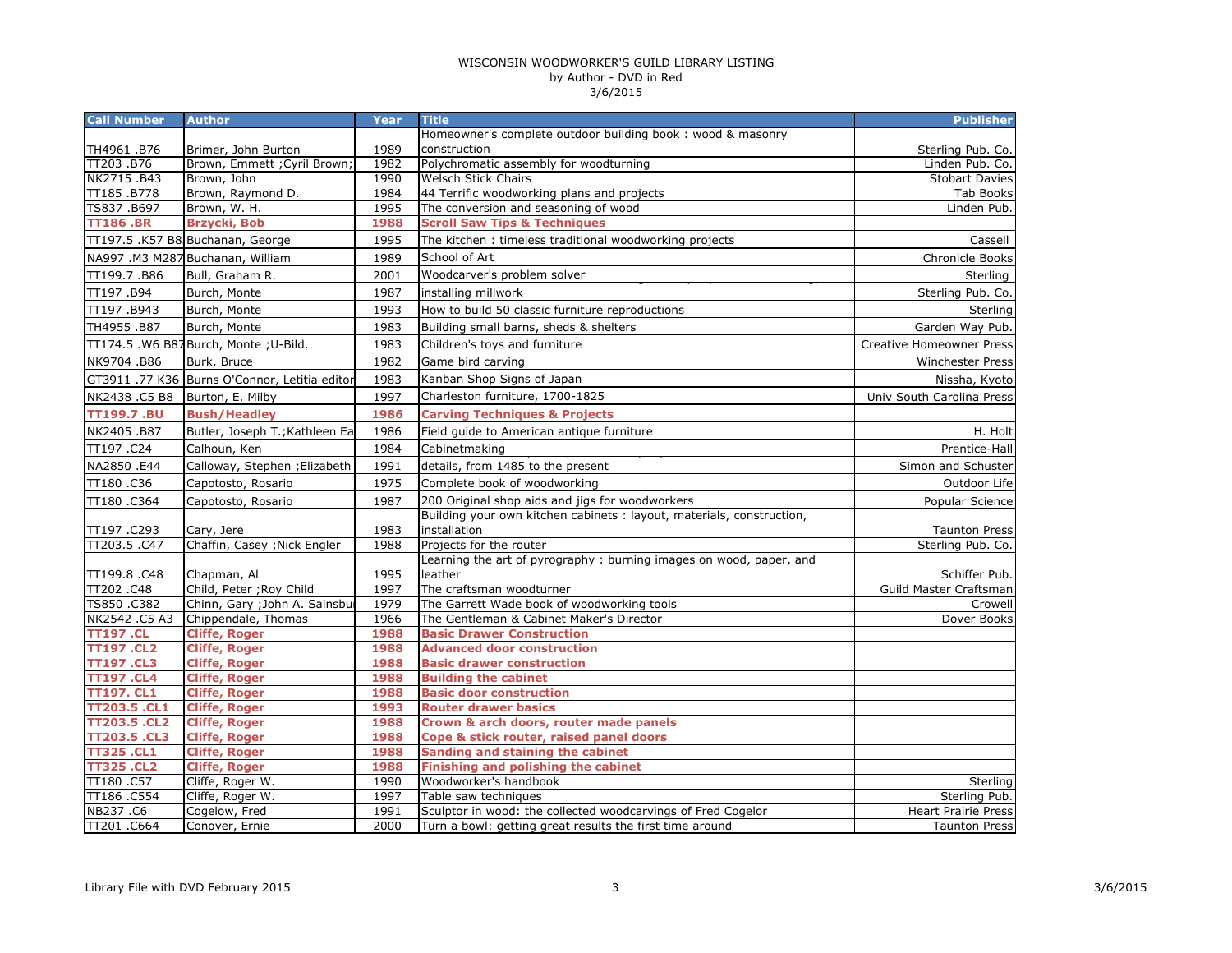| <b>Call Number</b>             | <b>Author</b>                            | Year | <b>Title</b>                                                                  | <b>Publisher</b>                  |
|--------------------------------|------------------------------------------|------|-------------------------------------------------------------------------------|-----------------------------------|
| <b>TT201.CO</b>                | <b>Conover, Ernie</b>                    |      | <b>Turning Furniture Spindles</b>                                             |                                   |
| <b>TT201.CO2</b>               | <b>Conover, Ernie</b>                    | 1996 | <b>Turning for Furniture</b>                                                  |                                   |
| TT197.5 .T3 C66 Conover, Ernie |                                          | 1996 | Tables you can customize                                                      | <b>Betterway Books</b>            |
| TT201 .C66                     | Conover, Ernie                           | 1993 | The lathe book: a complete guide to the wood craftsman                        | <b>Taunton Press</b>              |
| TT202.C66                      | Conover, Ernie                           | 1996 | Turning for furniture : creating furniture parts on your lathe                | <b>Taunton Press</b>              |
| TT203.5 .C66                   | Conover, Ernie                           | 1994 | The router table book                                                         | <b>Taunton Press</b>              |
| SD434.C65                      | Constantine, Albert J., Jr               | 2005 | Know Your Woods: A complete guide to trees, woods and veneers                 | Lyons Press                       |
| NK2260.S53                     | Cook Salomonsky, Verna                   | 1953 | Masterpieces of furniture, in photos. and measured drawings                   | Dover Publications                |
| <b>TT186.CO</b>                | <b>Cook, Nick</b>                        | 2004 | The Shop Class Series: Lathe set-up and operation                             |                                   |
|                                |                                          |      |                                                                               |                                   |
| NK2408.C6                      | Cooke, Jr., Edward S.                    | 1989 | New American Furniture: The second generation of studio furnituremakers       | Museum Fine Arts Boston           |
| <b>TT195.CO</b>                | <b>Country Workshop</b>                  |      | <b>Swiss Cooperage</b>                                                        |                                   |
| TT195.D43                      | Cowles Creative Publishing.; B           | 1997 | Decorative accessories                                                        | <b>Cowles Creative Publishing</b> |
| TT185.C77                      | Crabb, Tom                               | 1988 | Band saw projects                                                             | Sterling Pub. Co.                 |
| TT200 .C73                     | Crabb, Tom                               | 1985 | Making wood boxes with a band saw                                             | Sterling Pub. Co.                 |
| TT201 .C74                     | Cripps, Mike ; Jeffrey B. Snyde          | 1996 | Turning pens and desk accessories                                             | Schiffer Pub.                     |
| TT199.7.C76                    | Crowell, Ivan H                          | 1977 | Chip carving patterns and designs                                             | Dover Publicatons                 |
| TT199.4.C78                    | Crump, Derrick                           | 1992 | The complete quide to wood finishes                                           | Simon & Schuster                  |
| <b>TT185.CU</b>                | <b>Cummins, Jim</b>                      | 1986 | <b>Small Shop Tips &amp; Techniques</b>                                       |                                   |
| <b>TT195.CU</b>                | <b>Cummins, Jim</b>                      | 1990 | <b>Small shop projects: boxes</b>                                             |                                   |
|                                |                                          |      |                                                                               |                                   |
| TT195.M367                     | Currie, Paul, Editor                     | 1996 | Basic wood projects with portable power tools: maximizing minimal space       | Cowles Creative Publishing        |
| TS545.D34                      | Daniele, Joseph William                  | 1984 | How to build 35 great clocks                                                  | Stackpole Books                   |
| TT202.D38                      | Darlow, Mike                             | 2004 | Turned chessman: for collectors, players & woodworkers                        | Fox Chapel                        |
| NK2439 .L2 A4                  | Davidoff, Donald A. ; Robert L           | 1992 | Early L. & J.G. Stickley furniture : from Onondaga Shops to Handcraft         | Dover Publications                |
|                                |                                          |      | Woodworker's tool guide : getting the most from your hand tools, power        |                                   |
| TT186.D36                      | Day, David ; Albert Jackson              | 1997 | tools & accessories                                                           | Sterling Pub. Co.                 |
| TH4970.D388                    | Day, Richard                             | 1992 | Building decks, patios and fences                                             | Meredith Press                    |
|                                | TT197.5 .B8 B85 DeCosse, Cy Incorporated | 1993 | Built-in projects for the home                                                | Cy DeCosse Inc                    |
| TJ1260 .D437                   | DeCristoforo, R. J.                      | 1991 | The drill press book: including 80 jigs & accessories you can make            | <b>Tab Books</b>                  |
|                                |                                          |      |                                                                               |                                   |
| TT153.5.D4                     | DeCristoforo, R. J.                      | 1972 | De Cristoforo's complete book of power tools, both stationary and portable    | Popular Science Books             |
| TT186 .D433                    | DeCristoforo, R. J.                      | 1984 | Power tool woodworking for everyone                                           | Reston Pub. Co.                   |
| TT203.5 .D43                   | DeCristoforo, R. J.                      | 1994 | The portable router book                                                      | <b>TAB Books</b>                  |
| <b>TT195.DE</b>                | DeHut, Chris                             | 2001 | Woodworking at home: Mission Bed #113                                         |                                   |
| TT174.5 .W6 D48 Dew, Anthony   |                                          | 1993 | The rocking-horse maker: nine easy-to-follow projects                         | David & Charles                   |
|                                |                                          |      |                                                                               |                                   |
|                                | TH533 .D48 Vol 1Dezettel, Louis M.       | 1972 | Masons and builders library: bricklaying, plastering, rock masonry, clay tile | Audel                             |
|                                | TH533 .D48 Vol 2Dezettel, Louis M.       | 1972 | Masons and builders library: concrete, block, tile, terrazzo                  | Audel                             |
| TT201.D94                      | Ditmer, Judith Anne                      | 1994 | Basic bowl turning with Judy Ditmer                                           | Schiffer Publishing               |
| TT203.D57                      | Ditmer, Judy ; Douglas Congd             | 1994 | Turning wooden jewelry                                                        | Schiffer Pub.                     |
|                                |                                          |      | Easy-to-build wooden chairs for children: measured drawings and               |                                   |
|                                | TT197.5 .C45 D6 Dodds, Margaret K.       | 1984 | illustrated step-by-step instructions for five traditional chairs             | <b>Dover Publications</b>         |
| TT175.3 .D62                   | Dodge, Venus ; Martin Dodge              | 1990 | The dolls' house do-it-yourself book                                          | David & Charles                   |
|                                |                                          |      | Stickley craftsman furniture catalogs : unabridged reprints of two mission    |                                   |
|                                |                                          |      | furniture catalogs, "Craftsman furniture made by Gustav Stickley" and "The    |                                   |
| TS887.S89                      | Dover Publications Inc.; Gusta           | 1979 | work of L. & J. G. Stickley"                                                  | <b>Dover Publications</b>         |
| <b>TT199.4.DR</b>              | <b>Dresdner, Michael</b>                 | 1992 | <b>The Woodfinishing Video</b>                                                |                                   |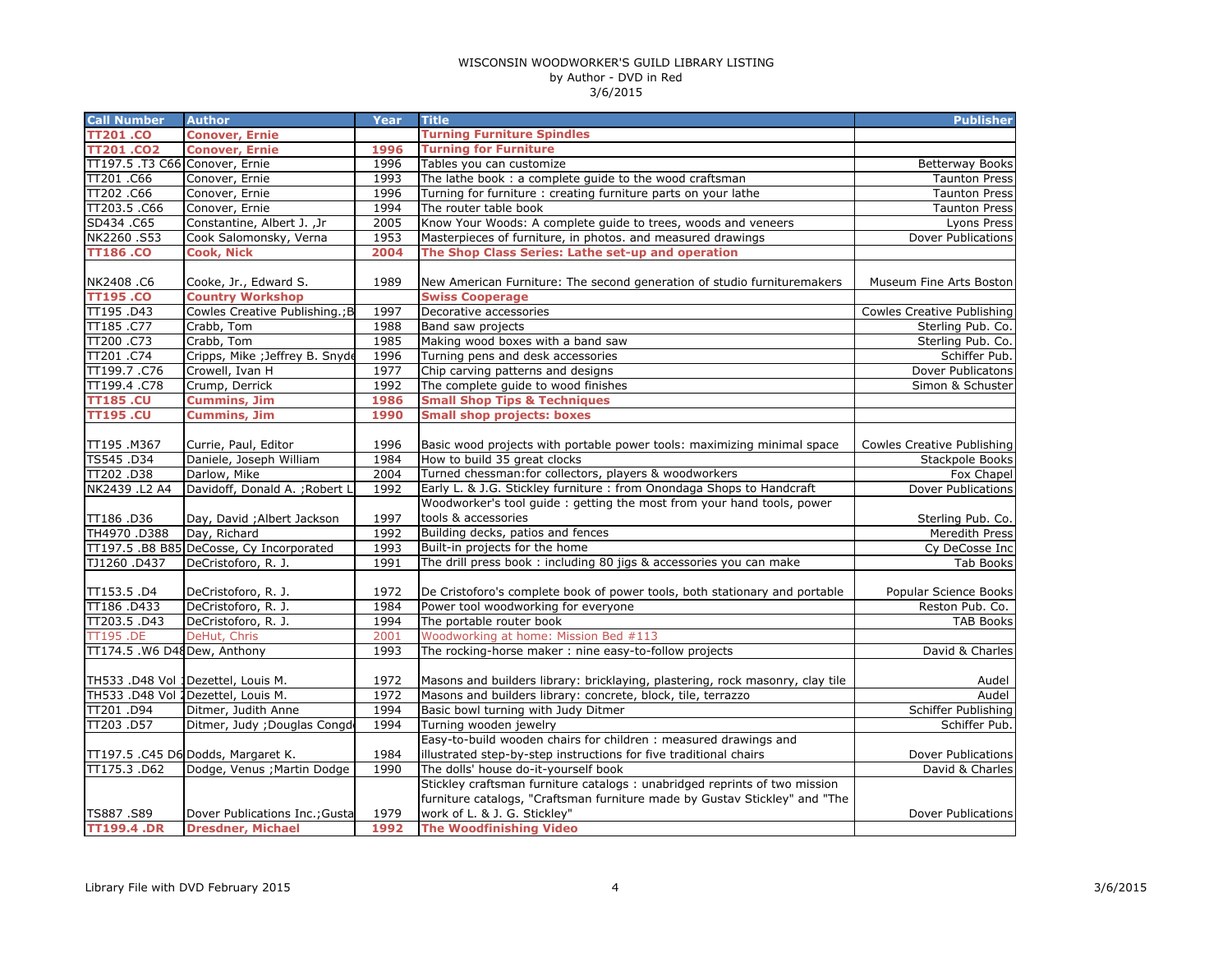| TT325.D73<br>1999<br>Dresdner, Michael M.<br>The new wood finishing book<br><b>Taunton Press</b><br>KF390 .A69 D8<br>DuBoff, Leonard D.<br>1993<br>The law (in plain English) for craftspeople<br><b>Interweave Press Copeland</b><br><b>TT186.DU1</b><br>1984<br><b>Bandsaw Tune-Up Tips</b><br><b>Duginske, Mark</b><br><b>TT186.DU2</b><br><b>Duginske, Mark</b><br><b>Mastering Woodworking Machines</b><br>TT186.D43<br>1984<br>The INCA woodworking machinery handbook<br>INCA, Ltd.<br>Duginske, Mark<br>TT186.D85<br>1992<br>Duginske, Mark<br>Mastering woodworking machines<br><b>Taunton Press</b><br>TT186.D853<br>1994<br>Duginske, Mark; Chris Morris<br>Shaker band saw projects<br>Sterling Pub. Co.<br>TT186.D8<br>1986<br>Duginske, Mark; Karl Eichorn<br>Tips and Jigs for Everyone<br>Sterling<br>TT180.D78<br>Dunbar, Michael<br>weekend<br><b>Rodale Press</b><br>1993<br>TT186.D863<br>Dunbar, Michael<br>1989<br>Restoring, tuning & using classic woodworking tools<br>Sterling Pub. Co.<br>TT194.D86<br>Dunbar, Michael<br>1986<br>Federal furniture<br><b>Taunton Press</b><br>TT197.5 .C45 D8 Dunbar, Michael<br>1984<br>Make a windsor chair with Michael Dunbar<br><b>Taunton Press</b><br>Woodturning for cabinetmakers<br>TT203.D86<br>Dunbar, Michael<br>1990<br>Sterling Pub. Co.<br>500 Wood Bowls<br>NK9610 .A145<br>2004<br>Duncan Aimone, Katherine<br>Lark Books<br>NK2669 .E34<br>Dover Publications<br>Ecke, Gustav<br>1986<br>Chinese domestic furniture in photographs and measured drawings<br>HD9773 .A2 E34 Edic, Martin<br>1995<br>The woodworker's marketing guide<br><b>Taunton Press</b><br>SD536.E3<br>What wood is that? A manual of wood identification<br>Edlin, Herbert L.<br>1969<br>Thames & Hudson<br>TH5662.E49<br>and machine, for the use of workmen, architects, builders, and machinists<br>Ellis, George<br>1987<br>Linden Pub. Co.<br><b>TT202.EL1</b><br>1994<br><b>Ellsworth, David</b><br>Tips for Turners 1: sharpening gouges, faceplates, chucks<br><b>TT202.EL2</b><br><b>Ellsworth, David</b><br>Tips for Turners 2: lathe, vacuum chucks, dust, heating<br>1994<br><b>TT202.EL3</b><br><b>Ellsworth, David</b><br>1994<br>Tips for Turners 3: materials, orientation, hollowing, finishing<br>Tools for Hollow Turning: history, bent tool design, form<br><b>TT202.ELT</b><br><b>Ellsworth, David</b><br>1994<br>TT174.5 .W6 B85ENDesigns, Inc.<br>1991<br>Build 4 ulitimate wooden wagons<br>ENDesigns, Inc.<br>TH4961 .E54<br>1990<br>Engler, Nick<br>Outdoor structures<br>Rodale Press<br>TH5640 .E53<br>Finish carpentry: techniques for better woodworking<br>1994<br>Engler, Nick<br>Rodale Press<br>TJ1260.E53<br>Using the drill press : techniques for better woodworking<br>Engler, Nick<br>1995<br>Rodale Press<br>TT152.E54<br>Engler, Nick<br>1990<br>Workshop tables, cabinets and jigs<br>Rodale Press<br>TT180.E619<br>Engler, Nick<br>1996<br>Complete index & shop manual: techniques for better woodworking<br>Rodale Press<br>TT180 .E62<br>Engler, Nick<br>1989<br>Country accents<br>Rodale Press<br>TT180.E65<br>Engler, Nick<br>1991<br>Weekend projects<br><b>Rodale Press</b><br>TT180.E66<br>Wood and woodworking materials: techniques for better woodworking<br>Engler, Nick<br>1995<br>Rodale Press<br>Gluing and clamping: techniques for better woodworking<br>TT185.E53<br>Engler, Nick<br>1993<br><b>Rodale Press</b><br>TT185.E54<br>Engler, Nick<br>1992<br>Joining wood: techniques for better woodworking<br><b>Rodale Press</b><br>TT185.P64<br>Engler, Nick<br>Woodworking Projects Yearbook 1989<br>1989<br>Popular Science<br>TT186 .E5<br>Engler, Nick<br>1999<br>Making jigs and fixtures: techniques for better woodworking<br>Reader's Digest Ass.<br>TT186.E52<br>1994<br>Sanding and planing: techniques for better woodworking<br>Engler, Nick<br><b>Rodale Press</b><br>TT186.E524<br>1994<br>Engler, Nick<br>Sharpening: techniques for better woodworking<br>Rodale Press<br>TT186 .E526<br>1995<br>Engler, Nick<br>Using hand tools: techniques for better woodworking<br>Rodale Press<br>TT186 .E527<br>Using the scroll saw: techniques for better woodworking<br>Engler, Nick<br>1994<br>Rodale Press<br>Workbenches and shop furninture: techniques for better woodworking 2nd<br>1999<br>Edition<br>TT186 .E53<br>Engler, Nick<br>Reader's Digest Assn.<br>TT186 .E543<br>1992<br>Using the band saw<br>Engler, Nick<br>Rodale Press<br>TT186 .E544<br>1992<br>Using the table saw: techniques for better woodworking<br>Rodale Press<br>Engler, Nick<br>TT197.E529<br>1990<br>Engler, Nick<br>Country furniture: cupboards, cabinets, and shelves<br>Rodale Press<br>TT197.E53<br>1989<br>Display cases, frames, and shelves<br>Rodale Press<br>Engler, Nick | <b>Call Number</b> | <b>Author</b> | Year | <b>Title</b> | <b>Publisher</b> |
|-----------------------------------------------------------------------------------------------------------------------------------------------------------------------------------------------------------------------------------------------------------------------------------------------------------------------------------------------------------------------------------------------------------------------------------------------------------------------------------------------------------------------------------------------------------------------------------------------------------------------------------------------------------------------------------------------------------------------------------------------------------------------------------------------------------------------------------------------------------------------------------------------------------------------------------------------------------------------------------------------------------------------------------------------------------------------------------------------------------------------------------------------------------------------------------------------------------------------------------------------------------------------------------------------------------------------------------------------------------------------------------------------------------------------------------------------------------------------------------------------------------------------------------------------------------------------------------------------------------------------------------------------------------------------------------------------------------------------------------------------------------------------------------------------------------------------------------------------------------------------------------------------------------------------------------------------------------------------------------------------------------------------------------------------------------------------------------------------------------------------------------------------------------------------------------------------------------------------------------------------------------------------------------------------------------------------------------------------------------------------------------------------------------------------------------------------------------------------------------------------------------------------------------------------------------------------------------------------------------------------------------------------------------------------------------------------------------------------------------------------------------------------------------------------------------------------------------------------------------------------------------------------------------------------------------------------------------------------------------------------------------------------------------------------------------------------------------------------------------------------------------------------------------------------------------------------------------------------------------------------------------------------------------------------------------------------------------------------------------------------------------------------------------------------------------------------------------------------------------------------------------------------------------------------------------------------------------------------------------------------------------------------------------------------------------------------------------------------------------------------------------------------------------------------------------------------------------------------------------------------------------------------------------------------------------------------------------------------------------------------------------------------------------------------------------------------------------------------------------------------------------------------------------------------------------------------------------------------------------------------------------------------------------------------------------------------------------------------------------------------------------------------------------------------------------------------------------------------------------------------------------------------------------------------------------------------------------------------------------------------------------------------------------------------------------------------------------------------------------------------------------------------------------------------------|--------------------|---------------|------|--------------|------------------|
|                                                                                                                                                                                                                                                                                                                                                                                                                                                                                                                                                                                                                                                                                                                                                                                                                                                                                                                                                                                                                                                                                                                                                                                                                                                                                                                                                                                                                                                                                                                                                                                                                                                                                                                                                                                                                                                                                                                                                                                                                                                                                                                                                                                                                                                                                                                                                                                                                                                                                                                                                                                                                                                                                                                                                                                                                                                                                                                                                                                                                                                                                                                                                                                                                                                                                                                                                                                                                                                                                                                                                                                                                                                                                                                                                                                                                                                                                                                                                                                                                                                                                                                                                                                                                                                                                                                                                                                                                                                                                                                                                                                                                                                                                                                                                                                                     |                    |               |      |              |                  |
|                                                                                                                                                                                                                                                                                                                                                                                                                                                                                                                                                                                                                                                                                                                                                                                                                                                                                                                                                                                                                                                                                                                                                                                                                                                                                                                                                                                                                                                                                                                                                                                                                                                                                                                                                                                                                                                                                                                                                                                                                                                                                                                                                                                                                                                                                                                                                                                                                                                                                                                                                                                                                                                                                                                                                                                                                                                                                                                                                                                                                                                                                                                                                                                                                                                                                                                                                                                                                                                                                                                                                                                                                                                                                                                                                                                                                                                                                                                                                                                                                                                                                                                                                                                                                                                                                                                                                                                                                                                                                                                                                                                                                                                                                                                                                                                                     |                    |               |      |              |                  |
|                                                                                                                                                                                                                                                                                                                                                                                                                                                                                                                                                                                                                                                                                                                                                                                                                                                                                                                                                                                                                                                                                                                                                                                                                                                                                                                                                                                                                                                                                                                                                                                                                                                                                                                                                                                                                                                                                                                                                                                                                                                                                                                                                                                                                                                                                                                                                                                                                                                                                                                                                                                                                                                                                                                                                                                                                                                                                                                                                                                                                                                                                                                                                                                                                                                                                                                                                                                                                                                                                                                                                                                                                                                                                                                                                                                                                                                                                                                                                                                                                                                                                                                                                                                                                                                                                                                                                                                                                                                                                                                                                                                                                                                                                                                                                                                                     |                    |               |      |              |                  |
|                                                                                                                                                                                                                                                                                                                                                                                                                                                                                                                                                                                                                                                                                                                                                                                                                                                                                                                                                                                                                                                                                                                                                                                                                                                                                                                                                                                                                                                                                                                                                                                                                                                                                                                                                                                                                                                                                                                                                                                                                                                                                                                                                                                                                                                                                                                                                                                                                                                                                                                                                                                                                                                                                                                                                                                                                                                                                                                                                                                                                                                                                                                                                                                                                                                                                                                                                                                                                                                                                                                                                                                                                                                                                                                                                                                                                                                                                                                                                                                                                                                                                                                                                                                                                                                                                                                                                                                                                                                                                                                                                                                                                                                                                                                                                                                                     |                    |               |      |              |                  |
|                                                                                                                                                                                                                                                                                                                                                                                                                                                                                                                                                                                                                                                                                                                                                                                                                                                                                                                                                                                                                                                                                                                                                                                                                                                                                                                                                                                                                                                                                                                                                                                                                                                                                                                                                                                                                                                                                                                                                                                                                                                                                                                                                                                                                                                                                                                                                                                                                                                                                                                                                                                                                                                                                                                                                                                                                                                                                                                                                                                                                                                                                                                                                                                                                                                                                                                                                                                                                                                                                                                                                                                                                                                                                                                                                                                                                                                                                                                                                                                                                                                                                                                                                                                                                                                                                                                                                                                                                                                                                                                                                                                                                                                                                                                                                                                                     |                    |               |      |              |                  |
|                                                                                                                                                                                                                                                                                                                                                                                                                                                                                                                                                                                                                                                                                                                                                                                                                                                                                                                                                                                                                                                                                                                                                                                                                                                                                                                                                                                                                                                                                                                                                                                                                                                                                                                                                                                                                                                                                                                                                                                                                                                                                                                                                                                                                                                                                                                                                                                                                                                                                                                                                                                                                                                                                                                                                                                                                                                                                                                                                                                                                                                                                                                                                                                                                                                                                                                                                                                                                                                                                                                                                                                                                                                                                                                                                                                                                                                                                                                                                                                                                                                                                                                                                                                                                                                                                                                                                                                                                                                                                                                                                                                                                                                                                                                                                                                                     |                    |               |      |              |                  |
|                                                                                                                                                                                                                                                                                                                                                                                                                                                                                                                                                                                                                                                                                                                                                                                                                                                                                                                                                                                                                                                                                                                                                                                                                                                                                                                                                                                                                                                                                                                                                                                                                                                                                                                                                                                                                                                                                                                                                                                                                                                                                                                                                                                                                                                                                                                                                                                                                                                                                                                                                                                                                                                                                                                                                                                                                                                                                                                                                                                                                                                                                                                                                                                                                                                                                                                                                                                                                                                                                                                                                                                                                                                                                                                                                                                                                                                                                                                                                                                                                                                                                                                                                                                                                                                                                                                                                                                                                                                                                                                                                                                                                                                                                                                                                                                                     |                    |               |      |              |                  |
|                                                                                                                                                                                                                                                                                                                                                                                                                                                                                                                                                                                                                                                                                                                                                                                                                                                                                                                                                                                                                                                                                                                                                                                                                                                                                                                                                                                                                                                                                                                                                                                                                                                                                                                                                                                                                                                                                                                                                                                                                                                                                                                                                                                                                                                                                                                                                                                                                                                                                                                                                                                                                                                                                                                                                                                                                                                                                                                                                                                                                                                                                                                                                                                                                                                                                                                                                                                                                                                                                                                                                                                                                                                                                                                                                                                                                                                                                                                                                                                                                                                                                                                                                                                                                                                                                                                                                                                                                                                                                                                                                                                                                                                                                                                                                                                                     |                    |               |      |              |                  |
|                                                                                                                                                                                                                                                                                                                                                                                                                                                                                                                                                                                                                                                                                                                                                                                                                                                                                                                                                                                                                                                                                                                                                                                                                                                                                                                                                                                                                                                                                                                                                                                                                                                                                                                                                                                                                                                                                                                                                                                                                                                                                                                                                                                                                                                                                                                                                                                                                                                                                                                                                                                                                                                                                                                                                                                                                                                                                                                                                                                                                                                                                                                                                                                                                                                                                                                                                                                                                                                                                                                                                                                                                                                                                                                                                                                                                                                                                                                                                                                                                                                                                                                                                                                                                                                                                                                                                                                                                                                                                                                                                                                                                                                                                                                                                                                                     |                    |               |      |              |                  |
|                                                                                                                                                                                                                                                                                                                                                                                                                                                                                                                                                                                                                                                                                                                                                                                                                                                                                                                                                                                                                                                                                                                                                                                                                                                                                                                                                                                                                                                                                                                                                                                                                                                                                                                                                                                                                                                                                                                                                                                                                                                                                                                                                                                                                                                                                                                                                                                                                                                                                                                                                                                                                                                                                                                                                                                                                                                                                                                                                                                                                                                                                                                                                                                                                                                                                                                                                                                                                                                                                                                                                                                                                                                                                                                                                                                                                                                                                                                                                                                                                                                                                                                                                                                                                                                                                                                                                                                                                                                                                                                                                                                                                                                                                                                                                                                                     |                    |               |      |              |                  |
|                                                                                                                                                                                                                                                                                                                                                                                                                                                                                                                                                                                                                                                                                                                                                                                                                                                                                                                                                                                                                                                                                                                                                                                                                                                                                                                                                                                                                                                                                                                                                                                                                                                                                                                                                                                                                                                                                                                                                                                                                                                                                                                                                                                                                                                                                                                                                                                                                                                                                                                                                                                                                                                                                                                                                                                                                                                                                                                                                                                                                                                                                                                                                                                                                                                                                                                                                                                                                                                                                                                                                                                                                                                                                                                                                                                                                                                                                                                                                                                                                                                                                                                                                                                                                                                                                                                                                                                                                                                                                                                                                                                                                                                                                                                                                                                                     |                    |               |      |              |                  |
|                                                                                                                                                                                                                                                                                                                                                                                                                                                                                                                                                                                                                                                                                                                                                                                                                                                                                                                                                                                                                                                                                                                                                                                                                                                                                                                                                                                                                                                                                                                                                                                                                                                                                                                                                                                                                                                                                                                                                                                                                                                                                                                                                                                                                                                                                                                                                                                                                                                                                                                                                                                                                                                                                                                                                                                                                                                                                                                                                                                                                                                                                                                                                                                                                                                                                                                                                                                                                                                                                                                                                                                                                                                                                                                                                                                                                                                                                                                                                                                                                                                                                                                                                                                                                                                                                                                                                                                                                                                                                                                                                                                                                                                                                                                                                                                                     |                    |               |      |              |                  |
|                                                                                                                                                                                                                                                                                                                                                                                                                                                                                                                                                                                                                                                                                                                                                                                                                                                                                                                                                                                                                                                                                                                                                                                                                                                                                                                                                                                                                                                                                                                                                                                                                                                                                                                                                                                                                                                                                                                                                                                                                                                                                                                                                                                                                                                                                                                                                                                                                                                                                                                                                                                                                                                                                                                                                                                                                                                                                                                                                                                                                                                                                                                                                                                                                                                                                                                                                                                                                                                                                                                                                                                                                                                                                                                                                                                                                                                                                                                                                                                                                                                                                                                                                                                                                                                                                                                                                                                                                                                                                                                                                                                                                                                                                                                                                                                                     |                    |               |      |              |                  |
|                                                                                                                                                                                                                                                                                                                                                                                                                                                                                                                                                                                                                                                                                                                                                                                                                                                                                                                                                                                                                                                                                                                                                                                                                                                                                                                                                                                                                                                                                                                                                                                                                                                                                                                                                                                                                                                                                                                                                                                                                                                                                                                                                                                                                                                                                                                                                                                                                                                                                                                                                                                                                                                                                                                                                                                                                                                                                                                                                                                                                                                                                                                                                                                                                                                                                                                                                                                                                                                                                                                                                                                                                                                                                                                                                                                                                                                                                                                                                                                                                                                                                                                                                                                                                                                                                                                                                                                                                                                                                                                                                                                                                                                                                                                                                                                                     |                    |               |      |              |                  |
|                                                                                                                                                                                                                                                                                                                                                                                                                                                                                                                                                                                                                                                                                                                                                                                                                                                                                                                                                                                                                                                                                                                                                                                                                                                                                                                                                                                                                                                                                                                                                                                                                                                                                                                                                                                                                                                                                                                                                                                                                                                                                                                                                                                                                                                                                                                                                                                                                                                                                                                                                                                                                                                                                                                                                                                                                                                                                                                                                                                                                                                                                                                                                                                                                                                                                                                                                                                                                                                                                                                                                                                                                                                                                                                                                                                                                                                                                                                                                                                                                                                                                                                                                                                                                                                                                                                                                                                                                                                                                                                                                                                                                                                                                                                                                                                                     |                    |               |      |              |                  |
|                                                                                                                                                                                                                                                                                                                                                                                                                                                                                                                                                                                                                                                                                                                                                                                                                                                                                                                                                                                                                                                                                                                                                                                                                                                                                                                                                                                                                                                                                                                                                                                                                                                                                                                                                                                                                                                                                                                                                                                                                                                                                                                                                                                                                                                                                                                                                                                                                                                                                                                                                                                                                                                                                                                                                                                                                                                                                                                                                                                                                                                                                                                                                                                                                                                                                                                                                                                                                                                                                                                                                                                                                                                                                                                                                                                                                                                                                                                                                                                                                                                                                                                                                                                                                                                                                                                                                                                                                                                                                                                                                                                                                                                                                                                                                                                                     |                    |               |      |              |                  |
|                                                                                                                                                                                                                                                                                                                                                                                                                                                                                                                                                                                                                                                                                                                                                                                                                                                                                                                                                                                                                                                                                                                                                                                                                                                                                                                                                                                                                                                                                                                                                                                                                                                                                                                                                                                                                                                                                                                                                                                                                                                                                                                                                                                                                                                                                                                                                                                                                                                                                                                                                                                                                                                                                                                                                                                                                                                                                                                                                                                                                                                                                                                                                                                                                                                                                                                                                                                                                                                                                                                                                                                                                                                                                                                                                                                                                                                                                                                                                                                                                                                                                                                                                                                                                                                                                                                                                                                                                                                                                                                                                                                                                                                                                                                                                                                                     |                    |               |      |              |                  |
|                                                                                                                                                                                                                                                                                                                                                                                                                                                                                                                                                                                                                                                                                                                                                                                                                                                                                                                                                                                                                                                                                                                                                                                                                                                                                                                                                                                                                                                                                                                                                                                                                                                                                                                                                                                                                                                                                                                                                                                                                                                                                                                                                                                                                                                                                                                                                                                                                                                                                                                                                                                                                                                                                                                                                                                                                                                                                                                                                                                                                                                                                                                                                                                                                                                                                                                                                                                                                                                                                                                                                                                                                                                                                                                                                                                                                                                                                                                                                                                                                                                                                                                                                                                                                                                                                                                                                                                                                                                                                                                                                                                                                                                                                                                                                                                                     |                    |               |      |              |                  |
|                                                                                                                                                                                                                                                                                                                                                                                                                                                                                                                                                                                                                                                                                                                                                                                                                                                                                                                                                                                                                                                                                                                                                                                                                                                                                                                                                                                                                                                                                                                                                                                                                                                                                                                                                                                                                                                                                                                                                                                                                                                                                                                                                                                                                                                                                                                                                                                                                                                                                                                                                                                                                                                                                                                                                                                                                                                                                                                                                                                                                                                                                                                                                                                                                                                                                                                                                                                                                                                                                                                                                                                                                                                                                                                                                                                                                                                                                                                                                                                                                                                                                                                                                                                                                                                                                                                                                                                                                                                                                                                                                                                                                                                                                                                                                                                                     |                    |               |      |              |                  |
|                                                                                                                                                                                                                                                                                                                                                                                                                                                                                                                                                                                                                                                                                                                                                                                                                                                                                                                                                                                                                                                                                                                                                                                                                                                                                                                                                                                                                                                                                                                                                                                                                                                                                                                                                                                                                                                                                                                                                                                                                                                                                                                                                                                                                                                                                                                                                                                                                                                                                                                                                                                                                                                                                                                                                                                                                                                                                                                                                                                                                                                                                                                                                                                                                                                                                                                                                                                                                                                                                                                                                                                                                                                                                                                                                                                                                                                                                                                                                                                                                                                                                                                                                                                                                                                                                                                                                                                                                                                                                                                                                                                                                                                                                                                                                                                                     |                    |               |      |              |                  |
|                                                                                                                                                                                                                                                                                                                                                                                                                                                                                                                                                                                                                                                                                                                                                                                                                                                                                                                                                                                                                                                                                                                                                                                                                                                                                                                                                                                                                                                                                                                                                                                                                                                                                                                                                                                                                                                                                                                                                                                                                                                                                                                                                                                                                                                                                                                                                                                                                                                                                                                                                                                                                                                                                                                                                                                                                                                                                                                                                                                                                                                                                                                                                                                                                                                                                                                                                                                                                                                                                                                                                                                                                                                                                                                                                                                                                                                                                                                                                                                                                                                                                                                                                                                                                                                                                                                                                                                                                                                                                                                                                                                                                                                                                                                                                                                                     |                    |               |      |              |                  |
|                                                                                                                                                                                                                                                                                                                                                                                                                                                                                                                                                                                                                                                                                                                                                                                                                                                                                                                                                                                                                                                                                                                                                                                                                                                                                                                                                                                                                                                                                                                                                                                                                                                                                                                                                                                                                                                                                                                                                                                                                                                                                                                                                                                                                                                                                                                                                                                                                                                                                                                                                                                                                                                                                                                                                                                                                                                                                                                                                                                                                                                                                                                                                                                                                                                                                                                                                                                                                                                                                                                                                                                                                                                                                                                                                                                                                                                                                                                                                                                                                                                                                                                                                                                                                                                                                                                                                                                                                                                                                                                                                                                                                                                                                                                                                                                                     |                    |               |      |              |                  |
|                                                                                                                                                                                                                                                                                                                                                                                                                                                                                                                                                                                                                                                                                                                                                                                                                                                                                                                                                                                                                                                                                                                                                                                                                                                                                                                                                                                                                                                                                                                                                                                                                                                                                                                                                                                                                                                                                                                                                                                                                                                                                                                                                                                                                                                                                                                                                                                                                                                                                                                                                                                                                                                                                                                                                                                                                                                                                                                                                                                                                                                                                                                                                                                                                                                                                                                                                                                                                                                                                                                                                                                                                                                                                                                                                                                                                                                                                                                                                                                                                                                                                                                                                                                                                                                                                                                                                                                                                                                                                                                                                                                                                                                                                                                                                                                                     |                    |               |      |              |                  |
|                                                                                                                                                                                                                                                                                                                                                                                                                                                                                                                                                                                                                                                                                                                                                                                                                                                                                                                                                                                                                                                                                                                                                                                                                                                                                                                                                                                                                                                                                                                                                                                                                                                                                                                                                                                                                                                                                                                                                                                                                                                                                                                                                                                                                                                                                                                                                                                                                                                                                                                                                                                                                                                                                                                                                                                                                                                                                                                                                                                                                                                                                                                                                                                                                                                                                                                                                                                                                                                                                                                                                                                                                                                                                                                                                                                                                                                                                                                                                                                                                                                                                                                                                                                                                                                                                                                                                                                                                                                                                                                                                                                                                                                                                                                                                                                                     |                    |               |      |              |                  |
|                                                                                                                                                                                                                                                                                                                                                                                                                                                                                                                                                                                                                                                                                                                                                                                                                                                                                                                                                                                                                                                                                                                                                                                                                                                                                                                                                                                                                                                                                                                                                                                                                                                                                                                                                                                                                                                                                                                                                                                                                                                                                                                                                                                                                                                                                                                                                                                                                                                                                                                                                                                                                                                                                                                                                                                                                                                                                                                                                                                                                                                                                                                                                                                                                                                                                                                                                                                                                                                                                                                                                                                                                                                                                                                                                                                                                                                                                                                                                                                                                                                                                                                                                                                                                                                                                                                                                                                                                                                                                                                                                                                                                                                                                                                                                                                                     |                    |               |      |              |                  |
|                                                                                                                                                                                                                                                                                                                                                                                                                                                                                                                                                                                                                                                                                                                                                                                                                                                                                                                                                                                                                                                                                                                                                                                                                                                                                                                                                                                                                                                                                                                                                                                                                                                                                                                                                                                                                                                                                                                                                                                                                                                                                                                                                                                                                                                                                                                                                                                                                                                                                                                                                                                                                                                                                                                                                                                                                                                                                                                                                                                                                                                                                                                                                                                                                                                                                                                                                                                                                                                                                                                                                                                                                                                                                                                                                                                                                                                                                                                                                                                                                                                                                                                                                                                                                                                                                                                                                                                                                                                                                                                                                                                                                                                                                                                                                                                                     |                    |               |      |              |                  |
|                                                                                                                                                                                                                                                                                                                                                                                                                                                                                                                                                                                                                                                                                                                                                                                                                                                                                                                                                                                                                                                                                                                                                                                                                                                                                                                                                                                                                                                                                                                                                                                                                                                                                                                                                                                                                                                                                                                                                                                                                                                                                                                                                                                                                                                                                                                                                                                                                                                                                                                                                                                                                                                                                                                                                                                                                                                                                                                                                                                                                                                                                                                                                                                                                                                                                                                                                                                                                                                                                                                                                                                                                                                                                                                                                                                                                                                                                                                                                                                                                                                                                                                                                                                                                                                                                                                                                                                                                                                                                                                                                                                                                                                                                                                                                                                                     |                    |               |      |              |                  |
|                                                                                                                                                                                                                                                                                                                                                                                                                                                                                                                                                                                                                                                                                                                                                                                                                                                                                                                                                                                                                                                                                                                                                                                                                                                                                                                                                                                                                                                                                                                                                                                                                                                                                                                                                                                                                                                                                                                                                                                                                                                                                                                                                                                                                                                                                                                                                                                                                                                                                                                                                                                                                                                                                                                                                                                                                                                                                                                                                                                                                                                                                                                                                                                                                                                                                                                                                                                                                                                                                                                                                                                                                                                                                                                                                                                                                                                                                                                                                                                                                                                                                                                                                                                                                                                                                                                                                                                                                                                                                                                                                                                                                                                                                                                                                                                                     |                    |               |      |              |                  |
|                                                                                                                                                                                                                                                                                                                                                                                                                                                                                                                                                                                                                                                                                                                                                                                                                                                                                                                                                                                                                                                                                                                                                                                                                                                                                                                                                                                                                                                                                                                                                                                                                                                                                                                                                                                                                                                                                                                                                                                                                                                                                                                                                                                                                                                                                                                                                                                                                                                                                                                                                                                                                                                                                                                                                                                                                                                                                                                                                                                                                                                                                                                                                                                                                                                                                                                                                                                                                                                                                                                                                                                                                                                                                                                                                                                                                                                                                                                                                                                                                                                                                                                                                                                                                                                                                                                                                                                                                                                                                                                                                                                                                                                                                                                                                                                                     |                    |               |      |              |                  |
|                                                                                                                                                                                                                                                                                                                                                                                                                                                                                                                                                                                                                                                                                                                                                                                                                                                                                                                                                                                                                                                                                                                                                                                                                                                                                                                                                                                                                                                                                                                                                                                                                                                                                                                                                                                                                                                                                                                                                                                                                                                                                                                                                                                                                                                                                                                                                                                                                                                                                                                                                                                                                                                                                                                                                                                                                                                                                                                                                                                                                                                                                                                                                                                                                                                                                                                                                                                                                                                                                                                                                                                                                                                                                                                                                                                                                                                                                                                                                                                                                                                                                                                                                                                                                                                                                                                                                                                                                                                                                                                                                                                                                                                                                                                                                                                                     |                    |               |      |              |                  |
|                                                                                                                                                                                                                                                                                                                                                                                                                                                                                                                                                                                                                                                                                                                                                                                                                                                                                                                                                                                                                                                                                                                                                                                                                                                                                                                                                                                                                                                                                                                                                                                                                                                                                                                                                                                                                                                                                                                                                                                                                                                                                                                                                                                                                                                                                                                                                                                                                                                                                                                                                                                                                                                                                                                                                                                                                                                                                                                                                                                                                                                                                                                                                                                                                                                                                                                                                                                                                                                                                                                                                                                                                                                                                                                                                                                                                                                                                                                                                                                                                                                                                                                                                                                                                                                                                                                                                                                                                                                                                                                                                                                                                                                                                                                                                                                                     |                    |               |      |              |                  |
|                                                                                                                                                                                                                                                                                                                                                                                                                                                                                                                                                                                                                                                                                                                                                                                                                                                                                                                                                                                                                                                                                                                                                                                                                                                                                                                                                                                                                                                                                                                                                                                                                                                                                                                                                                                                                                                                                                                                                                                                                                                                                                                                                                                                                                                                                                                                                                                                                                                                                                                                                                                                                                                                                                                                                                                                                                                                                                                                                                                                                                                                                                                                                                                                                                                                                                                                                                                                                                                                                                                                                                                                                                                                                                                                                                                                                                                                                                                                                                                                                                                                                                                                                                                                                                                                                                                                                                                                                                                                                                                                                                                                                                                                                                                                                                                                     |                    |               |      |              |                  |
|                                                                                                                                                                                                                                                                                                                                                                                                                                                                                                                                                                                                                                                                                                                                                                                                                                                                                                                                                                                                                                                                                                                                                                                                                                                                                                                                                                                                                                                                                                                                                                                                                                                                                                                                                                                                                                                                                                                                                                                                                                                                                                                                                                                                                                                                                                                                                                                                                                                                                                                                                                                                                                                                                                                                                                                                                                                                                                                                                                                                                                                                                                                                                                                                                                                                                                                                                                                                                                                                                                                                                                                                                                                                                                                                                                                                                                                                                                                                                                                                                                                                                                                                                                                                                                                                                                                                                                                                                                                                                                                                                                                                                                                                                                                                                                                                     |                    |               |      |              |                  |
|                                                                                                                                                                                                                                                                                                                                                                                                                                                                                                                                                                                                                                                                                                                                                                                                                                                                                                                                                                                                                                                                                                                                                                                                                                                                                                                                                                                                                                                                                                                                                                                                                                                                                                                                                                                                                                                                                                                                                                                                                                                                                                                                                                                                                                                                                                                                                                                                                                                                                                                                                                                                                                                                                                                                                                                                                                                                                                                                                                                                                                                                                                                                                                                                                                                                                                                                                                                                                                                                                                                                                                                                                                                                                                                                                                                                                                                                                                                                                                                                                                                                                                                                                                                                                                                                                                                                                                                                                                                                                                                                                                                                                                                                                                                                                                                                     |                    |               |      |              |                  |
|                                                                                                                                                                                                                                                                                                                                                                                                                                                                                                                                                                                                                                                                                                                                                                                                                                                                                                                                                                                                                                                                                                                                                                                                                                                                                                                                                                                                                                                                                                                                                                                                                                                                                                                                                                                                                                                                                                                                                                                                                                                                                                                                                                                                                                                                                                                                                                                                                                                                                                                                                                                                                                                                                                                                                                                                                                                                                                                                                                                                                                                                                                                                                                                                                                                                                                                                                                                                                                                                                                                                                                                                                                                                                                                                                                                                                                                                                                                                                                                                                                                                                                                                                                                                                                                                                                                                                                                                                                                                                                                                                                                                                                                                                                                                                                                                     |                    |               |      |              |                  |
|                                                                                                                                                                                                                                                                                                                                                                                                                                                                                                                                                                                                                                                                                                                                                                                                                                                                                                                                                                                                                                                                                                                                                                                                                                                                                                                                                                                                                                                                                                                                                                                                                                                                                                                                                                                                                                                                                                                                                                                                                                                                                                                                                                                                                                                                                                                                                                                                                                                                                                                                                                                                                                                                                                                                                                                                                                                                                                                                                                                                                                                                                                                                                                                                                                                                                                                                                                                                                                                                                                                                                                                                                                                                                                                                                                                                                                                                                                                                                                                                                                                                                                                                                                                                                                                                                                                                                                                                                                                                                                                                                                                                                                                                                                                                                                                                     |                    |               |      |              |                  |
|                                                                                                                                                                                                                                                                                                                                                                                                                                                                                                                                                                                                                                                                                                                                                                                                                                                                                                                                                                                                                                                                                                                                                                                                                                                                                                                                                                                                                                                                                                                                                                                                                                                                                                                                                                                                                                                                                                                                                                                                                                                                                                                                                                                                                                                                                                                                                                                                                                                                                                                                                                                                                                                                                                                                                                                                                                                                                                                                                                                                                                                                                                                                                                                                                                                                                                                                                                                                                                                                                                                                                                                                                                                                                                                                                                                                                                                                                                                                                                                                                                                                                                                                                                                                                                                                                                                                                                                                                                                                                                                                                                                                                                                                                                                                                                                                     |                    |               |      |              |                  |
|                                                                                                                                                                                                                                                                                                                                                                                                                                                                                                                                                                                                                                                                                                                                                                                                                                                                                                                                                                                                                                                                                                                                                                                                                                                                                                                                                                                                                                                                                                                                                                                                                                                                                                                                                                                                                                                                                                                                                                                                                                                                                                                                                                                                                                                                                                                                                                                                                                                                                                                                                                                                                                                                                                                                                                                                                                                                                                                                                                                                                                                                                                                                                                                                                                                                                                                                                                                                                                                                                                                                                                                                                                                                                                                                                                                                                                                                                                                                                                                                                                                                                                                                                                                                                                                                                                                                                                                                                                                                                                                                                                                                                                                                                                                                                                                                     |                    |               |      |              |                  |
|                                                                                                                                                                                                                                                                                                                                                                                                                                                                                                                                                                                                                                                                                                                                                                                                                                                                                                                                                                                                                                                                                                                                                                                                                                                                                                                                                                                                                                                                                                                                                                                                                                                                                                                                                                                                                                                                                                                                                                                                                                                                                                                                                                                                                                                                                                                                                                                                                                                                                                                                                                                                                                                                                                                                                                                                                                                                                                                                                                                                                                                                                                                                                                                                                                                                                                                                                                                                                                                                                                                                                                                                                                                                                                                                                                                                                                                                                                                                                                                                                                                                                                                                                                                                                                                                                                                                                                                                                                                                                                                                                                                                                                                                                                                                                                                                     |                    |               |      |              |                  |
|                                                                                                                                                                                                                                                                                                                                                                                                                                                                                                                                                                                                                                                                                                                                                                                                                                                                                                                                                                                                                                                                                                                                                                                                                                                                                                                                                                                                                                                                                                                                                                                                                                                                                                                                                                                                                                                                                                                                                                                                                                                                                                                                                                                                                                                                                                                                                                                                                                                                                                                                                                                                                                                                                                                                                                                                                                                                                                                                                                                                                                                                                                                                                                                                                                                                                                                                                                                                                                                                                                                                                                                                                                                                                                                                                                                                                                                                                                                                                                                                                                                                                                                                                                                                                                                                                                                                                                                                                                                                                                                                                                                                                                                                                                                                                                                                     |                    |               |      |              |                  |
|                                                                                                                                                                                                                                                                                                                                                                                                                                                                                                                                                                                                                                                                                                                                                                                                                                                                                                                                                                                                                                                                                                                                                                                                                                                                                                                                                                                                                                                                                                                                                                                                                                                                                                                                                                                                                                                                                                                                                                                                                                                                                                                                                                                                                                                                                                                                                                                                                                                                                                                                                                                                                                                                                                                                                                                                                                                                                                                                                                                                                                                                                                                                                                                                                                                                                                                                                                                                                                                                                                                                                                                                                                                                                                                                                                                                                                                                                                                                                                                                                                                                                                                                                                                                                                                                                                                                                                                                                                                                                                                                                                                                                                                                                                                                                                                                     |                    |               |      |              |                  |
|                                                                                                                                                                                                                                                                                                                                                                                                                                                                                                                                                                                                                                                                                                                                                                                                                                                                                                                                                                                                                                                                                                                                                                                                                                                                                                                                                                                                                                                                                                                                                                                                                                                                                                                                                                                                                                                                                                                                                                                                                                                                                                                                                                                                                                                                                                                                                                                                                                                                                                                                                                                                                                                                                                                                                                                                                                                                                                                                                                                                                                                                                                                                                                                                                                                                                                                                                                                                                                                                                                                                                                                                                                                                                                                                                                                                                                                                                                                                                                                                                                                                                                                                                                                                                                                                                                                                                                                                                                                                                                                                                                                                                                                                                                                                                                                                     |                    |               |      |              |                  |
|                                                                                                                                                                                                                                                                                                                                                                                                                                                                                                                                                                                                                                                                                                                                                                                                                                                                                                                                                                                                                                                                                                                                                                                                                                                                                                                                                                                                                                                                                                                                                                                                                                                                                                                                                                                                                                                                                                                                                                                                                                                                                                                                                                                                                                                                                                                                                                                                                                                                                                                                                                                                                                                                                                                                                                                                                                                                                                                                                                                                                                                                                                                                                                                                                                                                                                                                                                                                                                                                                                                                                                                                                                                                                                                                                                                                                                                                                                                                                                                                                                                                                                                                                                                                                                                                                                                                                                                                                                                                                                                                                                                                                                                                                                                                                                                                     |                    |               |      |              |                  |
|                                                                                                                                                                                                                                                                                                                                                                                                                                                                                                                                                                                                                                                                                                                                                                                                                                                                                                                                                                                                                                                                                                                                                                                                                                                                                                                                                                                                                                                                                                                                                                                                                                                                                                                                                                                                                                                                                                                                                                                                                                                                                                                                                                                                                                                                                                                                                                                                                                                                                                                                                                                                                                                                                                                                                                                                                                                                                                                                                                                                                                                                                                                                                                                                                                                                                                                                                                                                                                                                                                                                                                                                                                                                                                                                                                                                                                                                                                                                                                                                                                                                                                                                                                                                                                                                                                                                                                                                                                                                                                                                                                                                                                                                                                                                                                                                     |                    |               |      |              |                  |
|                                                                                                                                                                                                                                                                                                                                                                                                                                                                                                                                                                                                                                                                                                                                                                                                                                                                                                                                                                                                                                                                                                                                                                                                                                                                                                                                                                                                                                                                                                                                                                                                                                                                                                                                                                                                                                                                                                                                                                                                                                                                                                                                                                                                                                                                                                                                                                                                                                                                                                                                                                                                                                                                                                                                                                                                                                                                                                                                                                                                                                                                                                                                                                                                                                                                                                                                                                                                                                                                                                                                                                                                                                                                                                                                                                                                                                                                                                                                                                                                                                                                                                                                                                                                                                                                                                                                                                                                                                                                                                                                                                                                                                                                                                                                                                                                     |                    |               |      |              |                  |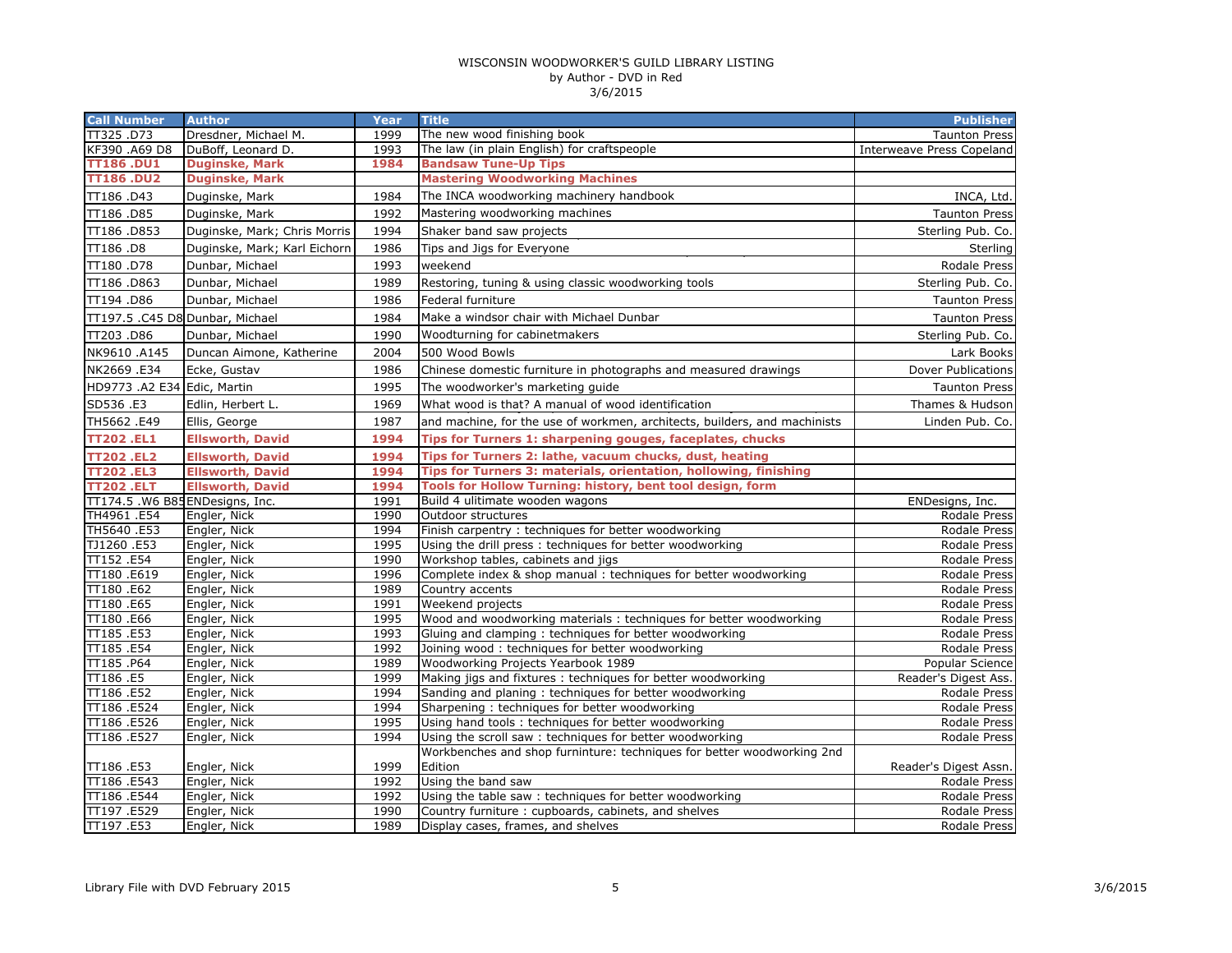| Engler, Nick<br>1988<br>Shelving and storage<br>Rodale Press<br>TT197.5 .B6 E54 Engler, Nick<br>1993<br>Making desks and bookcases : techniques for better woodworking<br>Rodale Press<br>TT197.5 .D4 E54 Engler, Nick<br>Desks and bookcases<br>1990<br>Rodale Press<br>1988<br>TT197.5 .09 E64 Engler, Nick<br>Outdoor furniture<br>Rodale Press<br>TT197.5 .T3 E538 Engler, Nick<br>1995<br>Making tables and chairs : techniques for better woodworking<br>Rodale Press<br>Advanced routing: techniques for better woodworking<br>Engler, Nick<br>1993<br>Rodale Press<br>1992<br>Routing and shaping: techniques for better woodworking<br>Engler, Nick<br>Rodale Press<br>1992<br>Engler, Nick<br>Finishing: techniques for better woodworking<br>Rodale Press<br>American country furniture: projects from the Workshops of David T.<br>1990<br>Smith<br><b>Rodale Press</b><br>Engler, Nick ; Mary Jane Favor<br>2008<br>Woodworker's guide to sharpening<br>English, John<br>Fox Chapel Pub.<br>Enlow, Harold L.<br>1978<br>How to carve faces in driftwood<br>ABC Pub. Services<br>The complete illustrated guide to everything sold in hardware stores<br>Ettinger, Steve<br>1993<br>MacMillan<br>Everett, John<br>2000<br>Practical scrollsaw patterns<br>Guild Master Craftsman<br>Everett, John<br>1999<br>The Scrollsaw Twenty Projects<br>Guild Master Craftsman<br><b>F&amp;W Publications</b><br>2007<br><b>Woodworkng Magazine Issues 1-7</b><br>FC & A<br>1993<br>347 woodworking patterns: a bound set of popular woodworking patterns<br>FC & A<br>1982<br>Bennett Pub.<br>Feirer, John<br>Advanced woodwork and furniture making<br>1988<br>Cabinetmaking and millwork 5th Ed<br>Feirer, John L.<br>Glencoe<br>Fidgen, Tom<br>2009<br>Made by hand: furniture projects from the Unplugged Workshop With DVD<br>Popular Woodworking<br>The Fine Art of Wood: The Bohlen collection<br>NK9701 .D48 D4 Fike, Bonita<br>2000<br><b>Abbeville Press</b><br>Fine woodworking design book 3: 558 photos best work in wood by 540<br>1983<br>craftspeople<br>Fine Woodworking<br><b>Taunton Press</b><br>Fine woodworking design book 2: 1,150 photos best work in wood by 1,000<br>craftsmen<br>Fine Woodworking<br>1979<br><b>Taunton Press</b><br>Fine woodworking on joinery<br>Fine Woodworking<br>1985<br>Taunton<br>Fine woodworking on woodshop specialties : 27 articles<br>Fine Woodworking<br>1987<br><b>Taunton Press</b><br>TT180 .F56 Vol 1 Fine Woodworking<br>1978<br>Fine woodworking techniques<br><b>Taunton Press</b><br>1981<br>TT180 .F56 Vol 3 Fine Woodworking<br>Fine woodworking techniques<br><b>Taunton Press</b><br>TT180 .F56 Vol 4 Fine Woodworking<br>1982<br>Fine woodworking techniques<br><b>Taunton Press</b><br>TT180 .F56 Vol 5 Fine Woodworking<br>1983<br>Fine woodworking techniques<br><b>Taunton Press</b><br>TT180 .F56 Vol 6 Fine Woodworking<br>1984<br>Fine woodworking techniques<br><b>Taunton Press</b><br>Fine Woodworking<br>1986<br>Fine woodworking on making and modifying machines : 29 articles<br><b>Taunton Press</b><br>Fine Woodworking<br>2009<br>Practical furniture design : from drawing board to smart construction<br><b>Taunton Press</b><br>Fine Woodworking<br>1986<br>Fine woodworking on finishing and refinishing<br><b>Taunton Press</b><br>Fine Woodworking<br>1986<br>Fine woodworking on carving: 40 articles<br><b>Taunton Press</b><br>Fine Woodworking<br>1977<br>Fine woodworking: biennial design book<br><b>Taunton Press</b><br>Finishes & finishing techniques : professional secrets for simple and<br>beautiful finishes from Fine woodworking<br>TT325.F5294<br>Fine Woodworking<br>2000<br><b>Taunton Press</b><br>1995<br><b>Wallace-Homestead Book</b><br>Fitzgerald, Oscar P.<br>Four centuries of American furniture<br>1994<br>The painted furniture of French Canada, 1700-1840<br>NK2442.Q5F5<br>Fleming, John A. ; Canadian M<br>Camden House<br><b>Repairing Furniture</b><br><b>TT199.FL</b><br><b>Flexner, Bob</b><br>1987<br>Flexner on finishing: finally answers to your wood finishing fears &<br>frustrations<br>Flexner, Bob<br>2010<br>Popular Woodworking<br>Wood finishing 101 : the step by step guide<br>Flexner, Bob<br>2011<br>Popular Woodworking | <b>Call Number</b> | <b>Author</b>       | Year | <b>Title</b>                  | <b>Publisher</b> |
|------------------------------------------------------------------------------------------------------------------------------------------------------------------------------------------------------------------------------------------------------------------------------------------------------------------------------------------------------------------------------------------------------------------------------------------------------------------------------------------------------------------------------------------------------------------------------------------------------------------------------------------------------------------------------------------------------------------------------------------------------------------------------------------------------------------------------------------------------------------------------------------------------------------------------------------------------------------------------------------------------------------------------------------------------------------------------------------------------------------------------------------------------------------------------------------------------------------------------------------------------------------------------------------------------------------------------------------------------------------------------------------------------------------------------------------------------------------------------------------------------------------------------------------------------------------------------------------------------------------------------------------------------------------------------------------------------------------------------------------------------------------------------------------------------------------------------------------------------------------------------------------------------------------------------------------------------------------------------------------------------------------------------------------------------------------------------------------------------------------------------------------------------------------------------------------------------------------------------------------------------------------------------------------------------------------------------------------------------------------------------------------------------------------------------------------------------------------------------------------------------------------------------------------------------------------------------------------------------------------------------------------------------------------------------------------------------------------------------------------------------------------------------------------------------------------------------------------------------------------------------------------------------------------------------------------------------------------------------------------------------------------------------------------------------------------------------------------------------------------------------------------------------------------------------------------------------------------------------------------------------------------------------------------------------------------------------------------------------------------------------------------------------------------------------------------------------------------------------------------------------------------------------------------------------------------------------------------------------------------------------------------------------------------------------------------------------------------------------------------------------------------------------------------------------------------------------------------------------------------------------------------------------------------------------------------------------------------------------------------------------------------------------------------------------------------------------------------------------------------------------------------------------------------------------------------------------------------------------------------------------------------------------------|--------------------|---------------------|------|-------------------------------|------------------|
|                                                                                                                                                                                                                                                                                                                                                                                                                                                                                                                                                                                                                                                                                                                                                                                                                                                                                                                                                                                                                                                                                                                                                                                                                                                                                                                                                                                                                                                                                                                                                                                                                                                                                                                                                                                                                                                                                                                                                                                                                                                                                                                                                                                                                                                                                                                                                                                                                                                                                                                                                                                                                                                                                                                                                                                                                                                                                                                                                                                                                                                                                                                                                                                                                                                                                                                                                                                                                                                                                                                                                                                                                                                                                                                                                                                                                                                                                                                                                                                                                                                                                                                                                                                                                                                                                    | TT197.E54          |                     |      |                               |                  |
|                                                                                                                                                                                                                                                                                                                                                                                                                                                                                                                                                                                                                                                                                                                                                                                                                                                                                                                                                                                                                                                                                                                                                                                                                                                                                                                                                                                                                                                                                                                                                                                                                                                                                                                                                                                                                                                                                                                                                                                                                                                                                                                                                                                                                                                                                                                                                                                                                                                                                                                                                                                                                                                                                                                                                                                                                                                                                                                                                                                                                                                                                                                                                                                                                                                                                                                                                                                                                                                                                                                                                                                                                                                                                                                                                                                                                                                                                                                                                                                                                                                                                                                                                                                                                                                                                    |                    |                     |      |                               |                  |
|                                                                                                                                                                                                                                                                                                                                                                                                                                                                                                                                                                                                                                                                                                                                                                                                                                                                                                                                                                                                                                                                                                                                                                                                                                                                                                                                                                                                                                                                                                                                                                                                                                                                                                                                                                                                                                                                                                                                                                                                                                                                                                                                                                                                                                                                                                                                                                                                                                                                                                                                                                                                                                                                                                                                                                                                                                                                                                                                                                                                                                                                                                                                                                                                                                                                                                                                                                                                                                                                                                                                                                                                                                                                                                                                                                                                                                                                                                                                                                                                                                                                                                                                                                                                                                                                                    |                    |                     |      |                               |                  |
|                                                                                                                                                                                                                                                                                                                                                                                                                                                                                                                                                                                                                                                                                                                                                                                                                                                                                                                                                                                                                                                                                                                                                                                                                                                                                                                                                                                                                                                                                                                                                                                                                                                                                                                                                                                                                                                                                                                                                                                                                                                                                                                                                                                                                                                                                                                                                                                                                                                                                                                                                                                                                                                                                                                                                                                                                                                                                                                                                                                                                                                                                                                                                                                                                                                                                                                                                                                                                                                                                                                                                                                                                                                                                                                                                                                                                                                                                                                                                                                                                                                                                                                                                                                                                                                                                    |                    |                     |      |                               |                  |
|                                                                                                                                                                                                                                                                                                                                                                                                                                                                                                                                                                                                                                                                                                                                                                                                                                                                                                                                                                                                                                                                                                                                                                                                                                                                                                                                                                                                                                                                                                                                                                                                                                                                                                                                                                                                                                                                                                                                                                                                                                                                                                                                                                                                                                                                                                                                                                                                                                                                                                                                                                                                                                                                                                                                                                                                                                                                                                                                                                                                                                                                                                                                                                                                                                                                                                                                                                                                                                                                                                                                                                                                                                                                                                                                                                                                                                                                                                                                                                                                                                                                                                                                                                                                                                                                                    |                    |                     |      |                               |                  |
|                                                                                                                                                                                                                                                                                                                                                                                                                                                                                                                                                                                                                                                                                                                                                                                                                                                                                                                                                                                                                                                                                                                                                                                                                                                                                                                                                                                                                                                                                                                                                                                                                                                                                                                                                                                                                                                                                                                                                                                                                                                                                                                                                                                                                                                                                                                                                                                                                                                                                                                                                                                                                                                                                                                                                                                                                                                                                                                                                                                                                                                                                                                                                                                                                                                                                                                                                                                                                                                                                                                                                                                                                                                                                                                                                                                                                                                                                                                                                                                                                                                                                                                                                                                                                                                                                    | TT203.5.E53        |                     |      |                               |                  |
|                                                                                                                                                                                                                                                                                                                                                                                                                                                                                                                                                                                                                                                                                                                                                                                                                                                                                                                                                                                                                                                                                                                                                                                                                                                                                                                                                                                                                                                                                                                                                                                                                                                                                                                                                                                                                                                                                                                                                                                                                                                                                                                                                                                                                                                                                                                                                                                                                                                                                                                                                                                                                                                                                                                                                                                                                                                                                                                                                                                                                                                                                                                                                                                                                                                                                                                                                                                                                                                                                                                                                                                                                                                                                                                                                                                                                                                                                                                                                                                                                                                                                                                                                                                                                                                                                    | TT203.5 .E54       |                     |      |                               |                  |
|                                                                                                                                                                                                                                                                                                                                                                                                                                                                                                                                                                                                                                                                                                                                                                                                                                                                                                                                                                                                                                                                                                                                                                                                                                                                                                                                                                                                                                                                                                                                                                                                                                                                                                                                                                                                                                                                                                                                                                                                                                                                                                                                                                                                                                                                                                                                                                                                                                                                                                                                                                                                                                                                                                                                                                                                                                                                                                                                                                                                                                                                                                                                                                                                                                                                                                                                                                                                                                                                                                                                                                                                                                                                                                                                                                                                                                                                                                                                                                                                                                                                                                                                                                                                                                                                                    | TT325.E53          |                     |      |                               |                  |
|                                                                                                                                                                                                                                                                                                                                                                                                                                                                                                                                                                                                                                                                                                                                                                                                                                                                                                                                                                                                                                                                                                                                                                                                                                                                                                                                                                                                                                                                                                                                                                                                                                                                                                                                                                                                                                                                                                                                                                                                                                                                                                                                                                                                                                                                                                                                                                                                                                                                                                                                                                                                                                                                                                                                                                                                                                                                                                                                                                                                                                                                                                                                                                                                                                                                                                                                                                                                                                                                                                                                                                                                                                                                                                                                                                                                                                                                                                                                                                                                                                                                                                                                                                                                                                                                                    |                    |                     |      |                               |                  |
|                                                                                                                                                                                                                                                                                                                                                                                                                                                                                                                                                                                                                                                                                                                                                                                                                                                                                                                                                                                                                                                                                                                                                                                                                                                                                                                                                                                                                                                                                                                                                                                                                                                                                                                                                                                                                                                                                                                                                                                                                                                                                                                                                                                                                                                                                                                                                                                                                                                                                                                                                                                                                                                                                                                                                                                                                                                                                                                                                                                                                                                                                                                                                                                                                                                                                                                                                                                                                                                                                                                                                                                                                                                                                                                                                                                                                                                                                                                                                                                                                                                                                                                                                                                                                                                                                    | TT194 .E54         |                     |      |                               |                  |
|                                                                                                                                                                                                                                                                                                                                                                                                                                                                                                                                                                                                                                                                                                                                                                                                                                                                                                                                                                                                                                                                                                                                                                                                                                                                                                                                                                                                                                                                                                                                                                                                                                                                                                                                                                                                                                                                                                                                                                                                                                                                                                                                                                                                                                                                                                                                                                                                                                                                                                                                                                                                                                                                                                                                                                                                                                                                                                                                                                                                                                                                                                                                                                                                                                                                                                                                                                                                                                                                                                                                                                                                                                                                                                                                                                                                                                                                                                                                                                                                                                                                                                                                                                                                                                                                                    | TT186.E54          |                     |      |                               |                  |
|                                                                                                                                                                                                                                                                                                                                                                                                                                                                                                                                                                                                                                                                                                                                                                                                                                                                                                                                                                                                                                                                                                                                                                                                                                                                                                                                                                                                                                                                                                                                                                                                                                                                                                                                                                                                                                                                                                                                                                                                                                                                                                                                                                                                                                                                                                                                                                                                                                                                                                                                                                                                                                                                                                                                                                                                                                                                                                                                                                                                                                                                                                                                                                                                                                                                                                                                                                                                                                                                                                                                                                                                                                                                                                                                                                                                                                                                                                                                                                                                                                                                                                                                                                                                                                                                                    | TT199.7.E53        |                     |      |                               |                  |
|                                                                                                                                                                                                                                                                                                                                                                                                                                                                                                                                                                                                                                                                                                                                                                                                                                                                                                                                                                                                                                                                                                                                                                                                                                                                                                                                                                                                                                                                                                                                                                                                                                                                                                                                                                                                                                                                                                                                                                                                                                                                                                                                                                                                                                                                                                                                                                                                                                                                                                                                                                                                                                                                                                                                                                                                                                                                                                                                                                                                                                                                                                                                                                                                                                                                                                                                                                                                                                                                                                                                                                                                                                                                                                                                                                                                                                                                                                                                                                                                                                                                                                                                                                                                                                                                                    | TS405 .E77         |                     |      |                               |                  |
|                                                                                                                                                                                                                                                                                                                                                                                                                                                                                                                                                                                                                                                                                                                                                                                                                                                                                                                                                                                                                                                                                                                                                                                                                                                                                                                                                                                                                                                                                                                                                                                                                                                                                                                                                                                                                                                                                                                                                                                                                                                                                                                                                                                                                                                                                                                                                                                                                                                                                                                                                                                                                                                                                                                                                                                                                                                                                                                                                                                                                                                                                                                                                                                                                                                                                                                                                                                                                                                                                                                                                                                                                                                                                                                                                                                                                                                                                                                                                                                                                                                                                                                                                                                                                                                                                    | TT186.E93          |                     |      |                               |                  |
|                                                                                                                                                                                                                                                                                                                                                                                                                                                                                                                                                                                                                                                                                                                                                                                                                                                                                                                                                                                                                                                                                                                                                                                                                                                                                                                                                                                                                                                                                                                                                                                                                                                                                                                                                                                                                                                                                                                                                                                                                                                                                                                                                                                                                                                                                                                                                                                                                                                                                                                                                                                                                                                                                                                                                                                                                                                                                                                                                                                                                                                                                                                                                                                                                                                                                                                                                                                                                                                                                                                                                                                                                                                                                                                                                                                                                                                                                                                                                                                                                                                                                                                                                                                                                                                                                    | TT186.E94          |                     |      |                               |                  |
|                                                                                                                                                                                                                                                                                                                                                                                                                                                                                                                                                                                                                                                                                                                                                                                                                                                                                                                                                                                                                                                                                                                                                                                                                                                                                                                                                                                                                                                                                                                                                                                                                                                                                                                                                                                                                                                                                                                                                                                                                                                                                                                                                                                                                                                                                                                                                                                                                                                                                                                                                                                                                                                                                                                                                                                                                                                                                                                                                                                                                                                                                                                                                                                                                                                                                                                                                                                                                                                                                                                                                                                                                                                                                                                                                                                                                                                                                                                                                                                                                                                                                                                                                                                                                                                                                    | <b>TT180.FW</b>    |                     |      |                               |                  |
|                                                                                                                                                                                                                                                                                                                                                                                                                                                                                                                                                                                                                                                                                                                                                                                                                                                                                                                                                                                                                                                                                                                                                                                                                                                                                                                                                                                                                                                                                                                                                                                                                                                                                                                                                                                                                                                                                                                                                                                                                                                                                                                                                                                                                                                                                                                                                                                                                                                                                                                                                                                                                                                                                                                                                                                                                                                                                                                                                                                                                                                                                                                                                                                                                                                                                                                                                                                                                                                                                                                                                                                                                                                                                                                                                                                                                                                                                                                                                                                                                                                                                                                                                                                                                                                                                    |                    |                     |      |                               |                  |
|                                                                                                                                                                                                                                                                                                                                                                                                                                                                                                                                                                                                                                                                                                                                                                                                                                                                                                                                                                                                                                                                                                                                                                                                                                                                                                                                                                                                                                                                                                                                                                                                                                                                                                                                                                                                                                                                                                                                                                                                                                                                                                                                                                                                                                                                                                                                                                                                                                                                                                                                                                                                                                                                                                                                                                                                                                                                                                                                                                                                                                                                                                                                                                                                                                                                                                                                                                                                                                                                                                                                                                                                                                                                                                                                                                                                                                                                                                                                                                                                                                                                                                                                                                                                                                                                                    | TT180.A155         |                     |      |                               |                  |
|                                                                                                                                                                                                                                                                                                                                                                                                                                                                                                                                                                                                                                                                                                                                                                                                                                                                                                                                                                                                                                                                                                                                                                                                                                                                                                                                                                                                                                                                                                                                                                                                                                                                                                                                                                                                                                                                                                                                                                                                                                                                                                                                                                                                                                                                                                                                                                                                                                                                                                                                                                                                                                                                                                                                                                                                                                                                                                                                                                                                                                                                                                                                                                                                                                                                                                                                                                                                                                                                                                                                                                                                                                                                                                                                                                                                                                                                                                                                                                                                                                                                                                                                                                                                                                                                                    | TS843.F4           |                     |      |                               |                  |
|                                                                                                                                                                                                                                                                                                                                                                                                                                                                                                                                                                                                                                                                                                                                                                                                                                                                                                                                                                                                                                                                                                                                                                                                                                                                                                                                                                                                                                                                                                                                                                                                                                                                                                                                                                                                                                                                                                                                                                                                                                                                                                                                                                                                                                                                                                                                                                                                                                                                                                                                                                                                                                                                                                                                                                                                                                                                                                                                                                                                                                                                                                                                                                                                                                                                                                                                                                                                                                                                                                                                                                                                                                                                                                                                                                                                                                                                                                                                                                                                                                                                                                                                                                                                                                                                                    | TT197.F4           |                     |      |                               |                  |
|                                                                                                                                                                                                                                                                                                                                                                                                                                                                                                                                                                                                                                                                                                                                                                                                                                                                                                                                                                                                                                                                                                                                                                                                                                                                                                                                                                                                                                                                                                                                                                                                                                                                                                                                                                                                                                                                                                                                                                                                                                                                                                                                                                                                                                                                                                                                                                                                                                                                                                                                                                                                                                                                                                                                                                                                                                                                                                                                                                                                                                                                                                                                                                                                                                                                                                                                                                                                                                                                                                                                                                                                                                                                                                                                                                                                                                                                                                                                                                                                                                                                                                                                                                                                                                                                                    |                    |                     |      |                               |                  |
|                                                                                                                                                                                                                                                                                                                                                                                                                                                                                                                                                                                                                                                                                                                                                                                                                                                                                                                                                                                                                                                                                                                                                                                                                                                                                                                                                                                                                                                                                                                                                                                                                                                                                                                                                                                                                                                                                                                                                                                                                                                                                                                                                                                                                                                                                                                                                                                                                                                                                                                                                                                                                                                                                                                                                                                                                                                                                                                                                                                                                                                                                                                                                                                                                                                                                                                                                                                                                                                                                                                                                                                                                                                                                                                                                                                                                                                                                                                                                                                                                                                                                                                                                                                                                                                                                    | TT195.F53          |                     |      |                               |                  |
|                                                                                                                                                                                                                                                                                                                                                                                                                                                                                                                                                                                                                                                                                                                                                                                                                                                                                                                                                                                                                                                                                                                                                                                                                                                                                                                                                                                                                                                                                                                                                                                                                                                                                                                                                                                                                                                                                                                                                                                                                                                                                                                                                                                                                                                                                                                                                                                                                                                                                                                                                                                                                                                                                                                                                                                                                                                                                                                                                                                                                                                                                                                                                                                                                                                                                                                                                                                                                                                                                                                                                                                                                                                                                                                                                                                                                                                                                                                                                                                                                                                                                                                                                                                                                                                                                    |                    |                     |      |                               |                  |
|                                                                                                                                                                                                                                                                                                                                                                                                                                                                                                                                                                                                                                                                                                                                                                                                                                                                                                                                                                                                                                                                                                                                                                                                                                                                                                                                                                                                                                                                                                                                                                                                                                                                                                                                                                                                                                                                                                                                                                                                                                                                                                                                                                                                                                                                                                                                                                                                                                                                                                                                                                                                                                                                                                                                                                                                                                                                                                                                                                                                                                                                                                                                                                                                                                                                                                                                                                                                                                                                                                                                                                                                                                                                                                                                                                                                                                                                                                                                                                                                                                                                                                                                                                                                                                                                                    |                    |                     |      |                               |                  |
|                                                                                                                                                                                                                                                                                                                                                                                                                                                                                                                                                                                                                                                                                                                                                                                                                                                                                                                                                                                                                                                                                                                                                                                                                                                                                                                                                                                                                                                                                                                                                                                                                                                                                                                                                                                                                                                                                                                                                                                                                                                                                                                                                                                                                                                                                                                                                                                                                                                                                                                                                                                                                                                                                                                                                                                                                                                                                                                                                                                                                                                                                                                                                                                                                                                                                                                                                                                                                                                                                                                                                                                                                                                                                                                                                                                                                                                                                                                                                                                                                                                                                                                                                                                                                                                                                    | NK9612.F488        |                     |      |                               |                  |
|                                                                                                                                                                                                                                                                                                                                                                                                                                                                                                                                                                                                                                                                                                                                                                                                                                                                                                                                                                                                                                                                                                                                                                                                                                                                                                                                                                                                                                                                                                                                                                                                                                                                                                                                                                                                                                                                                                                                                                                                                                                                                                                                                                                                                                                                                                                                                                                                                                                                                                                                                                                                                                                                                                                                                                                                                                                                                                                                                                                                                                                                                                                                                                                                                                                                                                                                                                                                                                                                                                                                                                                                                                                                                                                                                                                                                                                                                                                                                                                                                                                                                                                                                                                                                                                                                    |                    |                     |      |                               |                  |
|                                                                                                                                                                                                                                                                                                                                                                                                                                                                                                                                                                                                                                                                                                                                                                                                                                                                                                                                                                                                                                                                                                                                                                                                                                                                                                                                                                                                                                                                                                                                                                                                                                                                                                                                                                                                                                                                                                                                                                                                                                                                                                                                                                                                                                                                                                                                                                                                                                                                                                                                                                                                                                                                                                                                                                                                                                                                                                                                                                                                                                                                                                                                                                                                                                                                                                                                                                                                                                                                                                                                                                                                                                                                                                                                                                                                                                                                                                                                                                                                                                                                                                                                                                                                                                                                                    | NK9612.F5          |                     |      |                               |                  |
|                                                                                                                                                                                                                                                                                                                                                                                                                                                                                                                                                                                                                                                                                                                                                                                                                                                                                                                                                                                                                                                                                                                                                                                                                                                                                                                                                                                                                                                                                                                                                                                                                                                                                                                                                                                                                                                                                                                                                                                                                                                                                                                                                                                                                                                                                                                                                                                                                                                                                                                                                                                                                                                                                                                                                                                                                                                                                                                                                                                                                                                                                                                                                                                                                                                                                                                                                                                                                                                                                                                                                                                                                                                                                                                                                                                                                                                                                                                                                                                                                                                                                                                                                                                                                                                                                    | TH5663.F56         |                     |      |                               |                  |
|                                                                                                                                                                                                                                                                                                                                                                                                                                                                                                                                                                                                                                                                                                                                                                                                                                                                                                                                                                                                                                                                                                                                                                                                                                                                                                                                                                                                                                                                                                                                                                                                                                                                                                                                                                                                                                                                                                                                                                                                                                                                                                                                                                                                                                                                                                                                                                                                                                                                                                                                                                                                                                                                                                                                                                                                                                                                                                                                                                                                                                                                                                                                                                                                                                                                                                                                                                                                                                                                                                                                                                                                                                                                                                                                                                                                                                                                                                                                                                                                                                                                                                                                                                                                                                                                                    | TT180 .F5564       |                     |      |                               |                  |
|                                                                                                                                                                                                                                                                                                                                                                                                                                                                                                                                                                                                                                                                                                                                                                                                                                                                                                                                                                                                                                                                                                                                                                                                                                                                                                                                                                                                                                                                                                                                                                                                                                                                                                                                                                                                                                                                                                                                                                                                                                                                                                                                                                                                                                                                                                                                                                                                                                                                                                                                                                                                                                                                                                                                                                                                                                                                                                                                                                                                                                                                                                                                                                                                                                                                                                                                                                                                                                                                                                                                                                                                                                                                                                                                                                                                                                                                                                                                                                                                                                                                                                                                                                                                                                                                                    |                    |                     |      |                               |                  |
|                                                                                                                                                                                                                                                                                                                                                                                                                                                                                                                                                                                                                                                                                                                                                                                                                                                                                                                                                                                                                                                                                                                                                                                                                                                                                                                                                                                                                                                                                                                                                                                                                                                                                                                                                                                                                                                                                                                                                                                                                                                                                                                                                                                                                                                                                                                                                                                                                                                                                                                                                                                                                                                                                                                                                                                                                                                                                                                                                                                                                                                                                                                                                                                                                                                                                                                                                                                                                                                                                                                                                                                                                                                                                                                                                                                                                                                                                                                                                                                                                                                                                                                                                                                                                                                                                    |                    |                     |      |                               |                  |
|                                                                                                                                                                                                                                                                                                                                                                                                                                                                                                                                                                                                                                                                                                                                                                                                                                                                                                                                                                                                                                                                                                                                                                                                                                                                                                                                                                                                                                                                                                                                                                                                                                                                                                                                                                                                                                                                                                                                                                                                                                                                                                                                                                                                                                                                                                                                                                                                                                                                                                                                                                                                                                                                                                                                                                                                                                                                                                                                                                                                                                                                                                                                                                                                                                                                                                                                                                                                                                                                                                                                                                                                                                                                                                                                                                                                                                                                                                                                                                                                                                                                                                                                                                                                                                                                                    |                    |                     |      |                               |                  |
|                                                                                                                                                                                                                                                                                                                                                                                                                                                                                                                                                                                                                                                                                                                                                                                                                                                                                                                                                                                                                                                                                                                                                                                                                                                                                                                                                                                                                                                                                                                                                                                                                                                                                                                                                                                                                                                                                                                                                                                                                                                                                                                                                                                                                                                                                                                                                                                                                                                                                                                                                                                                                                                                                                                                                                                                                                                                                                                                                                                                                                                                                                                                                                                                                                                                                                                                                                                                                                                                                                                                                                                                                                                                                                                                                                                                                                                                                                                                                                                                                                                                                                                                                                                                                                                                                    |                    |                     |      |                               |                  |
|                                                                                                                                                                                                                                                                                                                                                                                                                                                                                                                                                                                                                                                                                                                                                                                                                                                                                                                                                                                                                                                                                                                                                                                                                                                                                                                                                                                                                                                                                                                                                                                                                                                                                                                                                                                                                                                                                                                                                                                                                                                                                                                                                                                                                                                                                                                                                                                                                                                                                                                                                                                                                                                                                                                                                                                                                                                                                                                                                                                                                                                                                                                                                                                                                                                                                                                                                                                                                                                                                                                                                                                                                                                                                                                                                                                                                                                                                                                                                                                                                                                                                                                                                                                                                                                                                    |                    |                     |      |                               |                  |
|                                                                                                                                                                                                                                                                                                                                                                                                                                                                                                                                                                                                                                                                                                                                                                                                                                                                                                                                                                                                                                                                                                                                                                                                                                                                                                                                                                                                                                                                                                                                                                                                                                                                                                                                                                                                                                                                                                                                                                                                                                                                                                                                                                                                                                                                                                                                                                                                                                                                                                                                                                                                                                                                                                                                                                                                                                                                                                                                                                                                                                                                                                                                                                                                                                                                                                                                                                                                                                                                                                                                                                                                                                                                                                                                                                                                                                                                                                                                                                                                                                                                                                                                                                                                                                                                                    | TT186.F55          |                     |      |                               |                  |
|                                                                                                                                                                                                                                                                                                                                                                                                                                                                                                                                                                                                                                                                                                                                                                                                                                                                                                                                                                                                                                                                                                                                                                                                                                                                                                                                                                                                                                                                                                                                                                                                                                                                                                                                                                                                                                                                                                                                                                                                                                                                                                                                                                                                                                                                                                                                                                                                                                                                                                                                                                                                                                                                                                                                                                                                                                                                                                                                                                                                                                                                                                                                                                                                                                                                                                                                                                                                                                                                                                                                                                                                                                                                                                                                                                                                                                                                                                                                                                                                                                                                                                                                                                                                                                                                                    | TT196.P76          |                     |      |                               |                  |
|                                                                                                                                                                                                                                                                                                                                                                                                                                                                                                                                                                                                                                                                                                                                                                                                                                                                                                                                                                                                                                                                                                                                                                                                                                                                                                                                                                                                                                                                                                                                                                                                                                                                                                                                                                                                                                                                                                                                                                                                                                                                                                                                                                                                                                                                                                                                                                                                                                                                                                                                                                                                                                                                                                                                                                                                                                                                                                                                                                                                                                                                                                                                                                                                                                                                                                                                                                                                                                                                                                                                                                                                                                                                                                                                                                                                                                                                                                                                                                                                                                                                                                                                                                                                                                                                                    | TT199.4 .F57       |                     |      |                               |                  |
|                                                                                                                                                                                                                                                                                                                                                                                                                                                                                                                                                                                                                                                                                                                                                                                                                                                                                                                                                                                                                                                                                                                                                                                                                                                                                                                                                                                                                                                                                                                                                                                                                                                                                                                                                                                                                                                                                                                                                                                                                                                                                                                                                                                                                                                                                                                                                                                                                                                                                                                                                                                                                                                                                                                                                                                                                                                                                                                                                                                                                                                                                                                                                                                                                                                                                                                                                                                                                                                                                                                                                                                                                                                                                                                                                                                                                                                                                                                                                                                                                                                                                                                                                                                                                                                                                    | TT199.7.F56        |                     |      |                               |                  |
|                                                                                                                                                                                                                                                                                                                                                                                                                                                                                                                                                                                                                                                                                                                                                                                                                                                                                                                                                                                                                                                                                                                                                                                                                                                                                                                                                                                                                                                                                                                                                                                                                                                                                                                                                                                                                                                                                                                                                                                                                                                                                                                                                                                                                                                                                                                                                                                                                                                                                                                                                                                                                                                                                                                                                                                                                                                                                                                                                                                                                                                                                                                                                                                                                                                                                                                                                                                                                                                                                                                                                                                                                                                                                                                                                                                                                                                                                                                                                                                                                                                                                                                                                                                                                                                                                    | TT200.F48          |                     |      |                               |                  |
|                                                                                                                                                                                                                                                                                                                                                                                                                                                                                                                                                                                                                                                                                                                                                                                                                                                                                                                                                                                                                                                                                                                                                                                                                                                                                                                                                                                                                                                                                                                                                                                                                                                                                                                                                                                                                                                                                                                                                                                                                                                                                                                                                                                                                                                                                                                                                                                                                                                                                                                                                                                                                                                                                                                                                                                                                                                                                                                                                                                                                                                                                                                                                                                                                                                                                                                                                                                                                                                                                                                                                                                                                                                                                                                                                                                                                                                                                                                                                                                                                                                                                                                                                                                                                                                                                    |                    |                     |      |                               |                  |
|                                                                                                                                                                                                                                                                                                                                                                                                                                                                                                                                                                                                                                                                                                                                                                                                                                                                                                                                                                                                                                                                                                                                                                                                                                                                                                                                                                                                                                                                                                                                                                                                                                                                                                                                                                                                                                                                                                                                                                                                                                                                                                                                                                                                                                                                                                                                                                                                                                                                                                                                                                                                                                                                                                                                                                                                                                                                                                                                                                                                                                                                                                                                                                                                                                                                                                                                                                                                                                                                                                                                                                                                                                                                                                                                                                                                                                                                                                                                                                                                                                                                                                                                                                                                                                                                                    |                    |                     |      |                               |                  |
|                                                                                                                                                                                                                                                                                                                                                                                                                                                                                                                                                                                                                                                                                                                                                                                                                                                                                                                                                                                                                                                                                                                                                                                                                                                                                                                                                                                                                                                                                                                                                                                                                                                                                                                                                                                                                                                                                                                                                                                                                                                                                                                                                                                                                                                                                                                                                                                                                                                                                                                                                                                                                                                                                                                                                                                                                                                                                                                                                                                                                                                                                                                                                                                                                                                                                                                                                                                                                                                                                                                                                                                                                                                                                                                                                                                                                                                                                                                                                                                                                                                                                                                                                                                                                                                                                    | NK2405.F58         |                     |      |                               |                  |
|                                                                                                                                                                                                                                                                                                                                                                                                                                                                                                                                                                                                                                                                                                                                                                                                                                                                                                                                                                                                                                                                                                                                                                                                                                                                                                                                                                                                                                                                                                                                                                                                                                                                                                                                                                                                                                                                                                                                                                                                                                                                                                                                                                                                                                                                                                                                                                                                                                                                                                                                                                                                                                                                                                                                                                                                                                                                                                                                                                                                                                                                                                                                                                                                                                                                                                                                                                                                                                                                                                                                                                                                                                                                                                                                                                                                                                                                                                                                                                                                                                                                                                                                                                                                                                                                                    |                    |                     |      |                               |                  |
|                                                                                                                                                                                                                                                                                                                                                                                                                                                                                                                                                                                                                                                                                                                                                                                                                                                                                                                                                                                                                                                                                                                                                                                                                                                                                                                                                                                                                                                                                                                                                                                                                                                                                                                                                                                                                                                                                                                                                                                                                                                                                                                                                                                                                                                                                                                                                                                                                                                                                                                                                                                                                                                                                                                                                                                                                                                                                                                                                                                                                                                                                                                                                                                                                                                                                                                                                                                                                                                                                                                                                                                                                                                                                                                                                                                                                                                                                                                                                                                                                                                                                                                                                                                                                                                                                    |                    |                     |      |                               |                  |
|                                                                                                                                                                                                                                                                                                                                                                                                                                                                                                                                                                                                                                                                                                                                                                                                                                                                                                                                                                                                                                                                                                                                                                                                                                                                                                                                                                                                                                                                                                                                                                                                                                                                                                                                                                                                                                                                                                                                                                                                                                                                                                                                                                                                                                                                                                                                                                                                                                                                                                                                                                                                                                                                                                                                                                                                                                                                                                                                                                                                                                                                                                                                                                                                                                                                                                                                                                                                                                                                                                                                                                                                                                                                                                                                                                                                                                                                                                                                                                                                                                                                                                                                                                                                                                                                                    |                    |                     |      |                               |                  |
|                                                                                                                                                                                                                                                                                                                                                                                                                                                                                                                                                                                                                                                                                                                                                                                                                                                                                                                                                                                                                                                                                                                                                                                                                                                                                                                                                                                                                                                                                                                                                                                                                                                                                                                                                                                                                                                                                                                                                                                                                                                                                                                                                                                                                                                                                                                                                                                                                                                                                                                                                                                                                                                                                                                                                                                                                                                                                                                                                                                                                                                                                                                                                                                                                                                                                                                                                                                                                                                                                                                                                                                                                                                                                                                                                                                                                                                                                                                                                                                                                                                                                                                                                                                                                                                                                    | TT325.F53A         |                     |      |                               |                  |
|                                                                                                                                                                                                                                                                                                                                                                                                                                                                                                                                                                                                                                                                                                                                                                                                                                                                                                                                                                                                                                                                                                                                                                                                                                                                                                                                                                                                                                                                                                                                                                                                                                                                                                                                                                                                                                                                                                                                                                                                                                                                                                                                                                                                                                                                                                                                                                                                                                                                                                                                                                                                                                                                                                                                                                                                                                                                                                                                                                                                                                                                                                                                                                                                                                                                                                                                                                                                                                                                                                                                                                                                                                                                                                                                                                                                                                                                                                                                                                                                                                                                                                                                                                                                                                                                                    | TT325.F54          |                     |      |                               |                  |
|                                                                                                                                                                                                                                                                                                                                                                                                                                                                                                                                                                                                                                                                                                                                                                                                                                                                                                                                                                                                                                                                                                                                                                                                                                                                                                                                                                                                                                                                                                                                                                                                                                                                                                                                                                                                                                                                                                                                                                                                                                                                                                                                                                                                                                                                                                                                                                                                                                                                                                                                                                                                                                                                                                                                                                                                                                                                                                                                                                                                                                                                                                                                                                                                                                                                                                                                                                                                                                                                                                                                                                                                                                                                                                                                                                                                                                                                                                                                                                                                                                                                                                                                                                                                                                                                                    | <b>TT325.FL</b>    | <b>Flexner, Bob</b> | 1988 | <b>Refiniishing Furniture</b> |                  |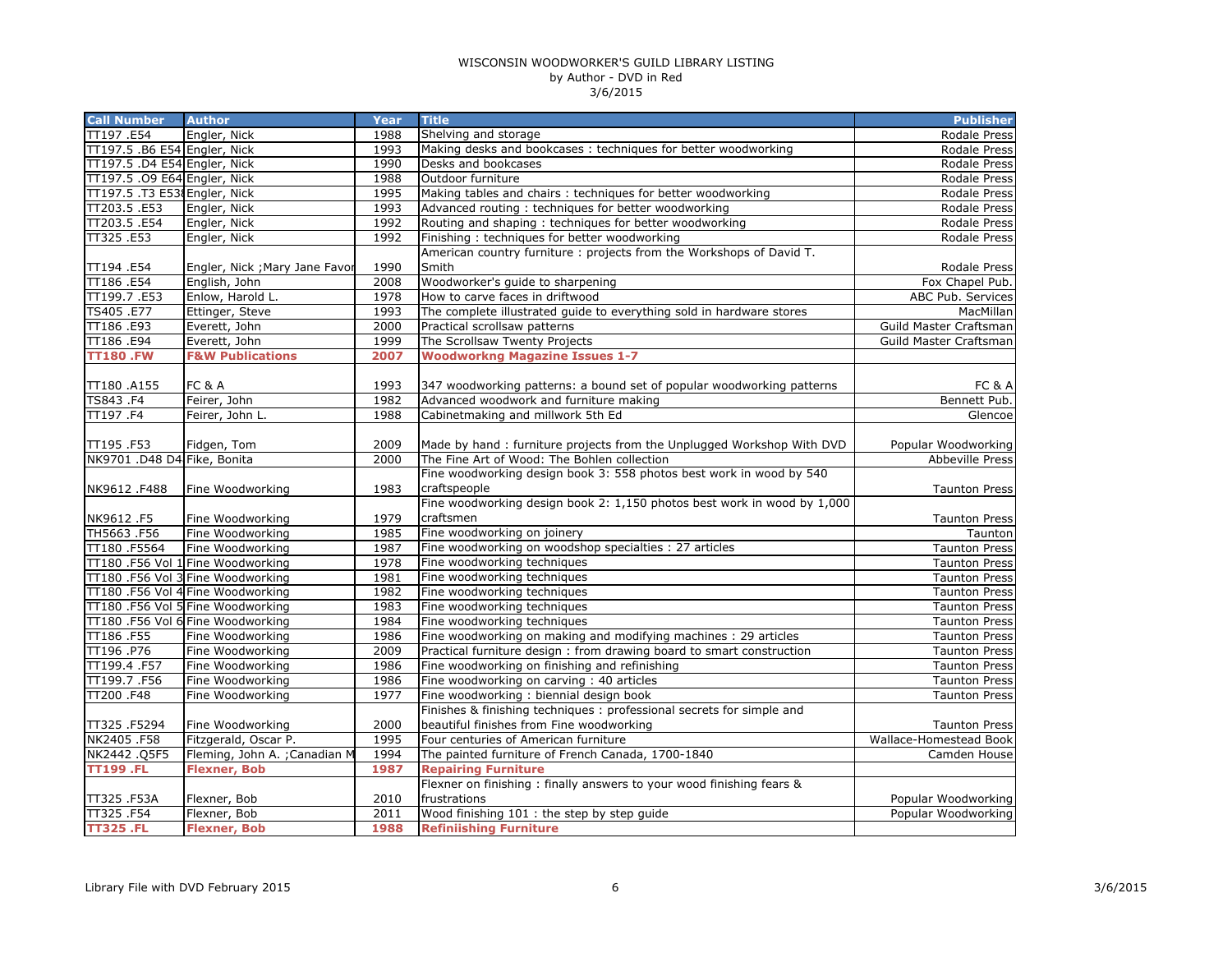| <b>Call Number</b>               | <b>Author</b>                             | Year | <b>Title</b>                                                               | <b>Publisher</b>               |
|----------------------------------|-------------------------------------------|------|----------------------------------------------------------------------------|--------------------------------|
| TT325.F53                        | Flexner, Bob                              | 1999 | Understanding wood finishing: how to select and apply the right finish     | Reader's Digest                |
| TA419.G83                        | Flynn, James H. ; Charles D. H            | 2001 | A quide to useful woods of the world 2001                                  | <b>Forest Products Society</b> |
| TA419 .G83                       | Flynn, James H. ; Max Kline; Jo           | 1994 | A quide to useful woods of the world 1994                                  | King Philip Pub. Co.           |
| TT197.5 .T3 F67 Foster, Hugh     |                                           | 1994 | Making wood tables: practical projects for every room                      | Sterling Pub. Co.              |
| TT186 .F67                       | Foster, Hugh                              | 1995 | Biscuit joiner handbook                                                    | Sterling Pub. Co.              |
| TT203.5 .F43                     | Fox, Ron                                  | 2000 | Mastering the router : a complete course                                   | Guild Master Craftsman         |
| TT325.F655                       | Frank, George                             | 1988 | Wood finishing with George Frank                                           | Sterling Pub. Co.              |
| NK2205.F69                       | Frankel, Candie                           | 1996 | Encyclopedia of country furniture                                          | Friedman/Fairfax Pub           |
| TT180 .F77 Vol 1 Frid, Tage      |                                           | 1979 | Tage Frid Teaches Woodworking: Joinery: Tools & Techniques                 | Taunton                        |
| TT180 .F77 Vol 2 Frid, Tage      |                                           | 1979 | Tage Frid Teaches Woodworking: Shaping, Veneering, Finishing               | Taunton                        |
| TT180 .F77 Vol 3 Frid, Tage      |                                           | 1979 | Tage Frid Teaches Woodworking: Furniture making                            | Taunton                        |
| <b>TT200.FR</b>                  | <b>Frid, Tage</b>                         | 1992 | <b>Veneering Solid Wood - Fine Woodworking</b>                             |                                |
| TT174.5 .W6 F67 Frost, Rodney    |                                           | 2002 | Whacky toys, whirligigs & whatchamacallits                                 | Sterling Pub.                  |
| TT185.F743                       | Frost, Rodney                             | 2000 | The nature of woodworking: the quiet pleasures of crafting by hand         | Sterling Pub.                  |
|                                  |                                           |      |                                                                            |                                |
| VM351.G35                        | Gardner, John                             | 1996 | Building Classic Small Craft: Complete plans and instructions for 47 boats | McGraw Hill                    |
| TT186.G39                        | Gaynor, James M. ; Nancy L. I             | 1993 | Tools: working wood in eighteenth-century America                          | Colonial Williamsburg Fnd      |
| TT203.5 .G44                     | Geller, Doug                              | 1987 | The Popular science router book                                            | Popular Science Books          |
| TH2288.G48                       | Getts, David                              | 2002 | <b>Making Mantels</b>                                                      | Linden Publishing              |
| VM353.G54                        | Gilpatrick, Gil                           | 1993 | Building a strip canoe                                                     | Delorme Pub. Co.               |
| TX773.G485                       | Gilsdorf, Bob                             | 2009 | Zany wooden toys that whiz, spin, pop and fly                              | Fox Chapel                     |
| TT195.G675                       | Gottshall, Franklin H.                    | 1996 | Making furniture masterpieces: 30 projects with measured drawings          | Dover Publications             |
| NK2406.E9                        | Goyne Evans, Nancy ; Henry F              | 1997 | American Windsor furniture : specialized forms                             | Hudson Hills Press             |
| NK2715.E92                       | Goyne Evans, Nancy ; Henry F              | 1996 | American Windsor chairs                                                    | Hudson Hills Press             |
| TT185.G76613                     | Graubner, Wolfram                         | 1992 | Encyclopedia of wood joints                                                | <b>Taunton Press</b>           |
| TT196 .G7                        | Graves, Garth                             | 1997 | The woodworker's quide to furniture design                                 | Popular Woodworking            |
| NK2439.G43                       | Gray, Stephen                             | 1983 | The Mission Furniture of L. and J. G. Stickley                             | Turn of Century Edition        |
|                                  | TT199.7 .G7623 Green, Larry; Altman, Mike | 1996 | First projects for woodcarvers                                             | Schiffer Publishing            |
| NK9704.G73                       | Green. H. D.                              | 1982 | Carving authentic birds: patterns and instructions                         | Dover Publicatons              |
| TT199.7.G72                      | Green. H. D.                              | 1977 | Carving realistic birds : a step-by-step manual with full-size patterns    | Dover Publicatons              |
| NK2406 .G74                      | Greene, Jeffrey P.                        | 1996 | American furniture of the 18th century                                     | <b>Taunton Press</b>           |
| TT199.8.G67                      | Gregory, Norma                            | 2003 | Designs for pyrography and other crafts                                    | Guild Master Craftsman         |
| TT197.5 .T3 G85 Guidice, Anthony |                                           | 2000 | Tables: outstanding projects from America's best craftsmam                 | <b>Taunton Press</b>           |
| TT201 .U83                       | Guild Master Craftsman                    | 1995 | Useful woodturning projects: the best from Woodturning magazine            | Guild Master Craftsman         |
| <b>TT175.5 .GU</b>               | <b>Gundersen, Paul</b>                    | 1986 | <b>Miniatures</b>                                                          |                                |
| TT200 .A18                       | Gunter, Veronika Alice                    | 2004 | 400 Wood Boxes                                                             | Lark Books                     |
| <b>TT196.HA1</b>                 | <b>Hack, Garrett</b>                      | 2012 | <b>WWG Design techniques and drawer making</b>                             |                                |
| <b>TT197.HA2</b>                 | <b>Hack, Garrett</b>                      | 2010 | <b>WWG Drawer making and design techniques</b>                             |                                |
| TJ1195.H12                       | Hack, Garrett                             | 1999 | Classic hand tools                                                         | <b>Taunton Press</b>           |
| TT186.H33                        | Hack, Garrett                             | 1997 | The handplane book                                                         | <b>Taunton Press</b>           |
|                                  |                                           |      | Beading with Scratch Stock Moulding Plane and Router - Fine                |                                |
| <b>TT203.5 .HA</b>               | <b>Hack, Garrett</b>                      |      | <b>Woodworking</b>                                                         |                                |
| NK9798 .H36 A4 Haid, Alan G.     |                                           | 1981 | Decoys of the Mississippi flyway                                           | Schiffer Ltd.                  |
| TT200 .H25                       | Haigh, Raymond                            | 1994 | Classic clocks for woodworkers : complete patterns for 21 clocks           | Cassell                        |
| <b>TT199.7 .HA1</b>              | <b>Hall, Nora</b>                         | 2006 | <b>Letter carving with Nora Hall</b>                                       |                                |
| <b>TT199.7 .HA2</b>              | <b>Hall, Nora</b>                         | 2006 | Master woodcarving tips and shortcuts with Nora Hall                       |                                |
| TT197.5 .H43                     | Hampton, Chuck                            | 1992 | Super serving carts                                                        | Endesigns                      |
| TT197.5 .H43A                    | Hampton, Chuck                            | 1992 | Fantastic flower carts                                                     | <b>Endesigns</b>               |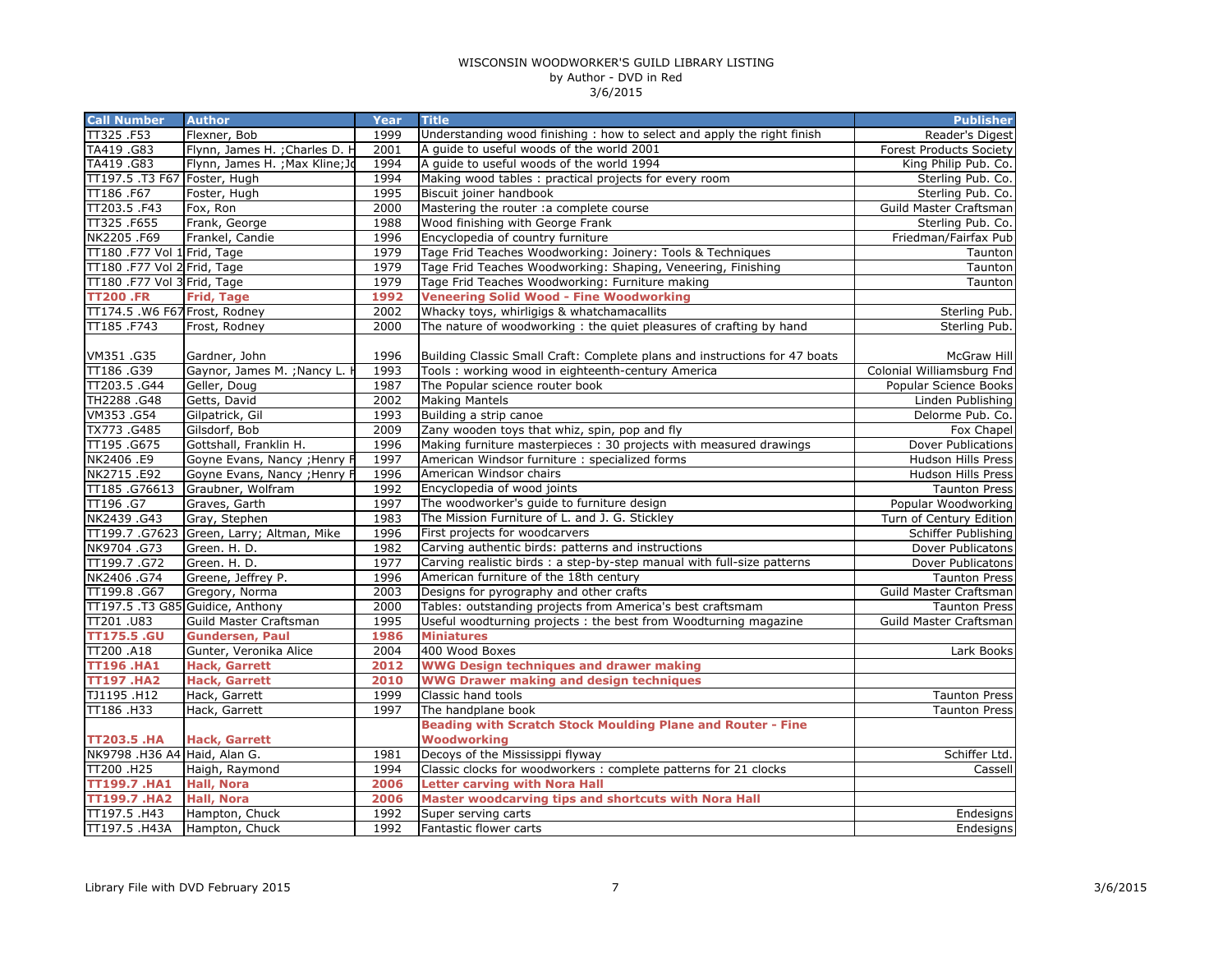| <b>Call Number</b>              | <b>Author</b>                                   | Year         | <b>Title</b>                                                                                              | <b>Publisher</b>                     |
|---------------------------------|-------------------------------------------------|--------------|-----------------------------------------------------------------------------------------------------------|--------------------------------------|
| TT197.5 .H43B                   | Hampton, Chuck                                  | 1993         | Sleighs                                                                                                   | Endesigns                            |
| TT197.5 .H43C                   | Hampton, Chuck                                  | 1994         | Make the giant building set: Hi-rise                                                                      | Endesigns                            |
| TT197.5 .H43D                   | Hampton, Chuck                                  | 1997         | Build a classic poster canopy doll bed and table                                                          | Endesigns                            |
|                                 |                                                 |              |                                                                                                           |                                      |
| TT196 .H27 Vol 1Handberg, Ejner |                                                 | 1991         | Shop drawings of Shaker furniture and woodenware: measured drawings                                       | <b>Berkshire Traveller Press</b>     |
|                                 |                                                 |              |                                                                                                           |                                      |
| TT196 .H276 Vol Handberg, Ejner |                                                 | 1991         | Shop drawings of Shaker furniture and woodenware; measured drawings                                       | <b>Berkshire Traveller Press</b>     |
| TH4970.B366                     | Handyman Club of America                        | 1998         | Landscape structures and decks                                                                            | Handyman Club of America             |
| TT175.5 .K39                    | Harper, Maurice ; Tim Benke                     | 1995         | Make your own dolls' house furniture                                                                      | Sterling                             |
| NK9704.H3                       | Hasluck, Paul N.                                | 1977         | Manual of traditional wood carving                                                                        | Dover Publications                   |
| TH4815.H38                      | Haun, Larry                                     | 2002         | Habitat for Humanity: how to build a house                                                                | Taunton                              |
| TT180.H4                        | Hayward, Charles H.                             | 1975         | Woodwork Joints                                                                                           | <b>Sterling Publishing</b>           |
| TT325 .H4                       | Hayward, Charles Harold                         | 1984         | Staining and wood polishing                                                                               | Sterling                             |
| TT197.H38                       | Hayward, Charles Harold                         | 1948         | Cabinet making for beginners                                                                              | J.B. Lippincott Co.                  |
| TT199 .H3                       | Hayward, Charles Harold                         | 1967         | Furniture repairs                                                                                         | Van Nostrand                         |
|                                 | TT174.5 .W6 H39Hayward, Charles Harold ; Ala    | 1993         | Making toys in wood                                                                                       | Sterling Pub. Co.                    |
| NK1403.5.H4                     | Heckscher, Morrison H. ; Leslie                 | 1992         | American rococo, 1750-1775 : elegance in ornament                                                         | Metropolitan Museum Art              |
|                                 |                                                 |              |                                                                                                           |                                      |
| TH4815.H45<br>TT201 .F32        | Heldmann, Carl<br>Hiebert, John, H. Hazeu, T. B | 1995<br>2004 | Be your own house contractor: how to save 25% without lifting a hammer<br>Fabulous Turned - Wood Projects | <b>Storey Communications</b>         |
| TT199.7.H533                    | Higginbotham, Bill                              | 1982         | Whittling                                                                                                 | Sterling Publishing                  |
| TT197.5 .C45 H5 Hill, Jack      |                                                 | 1993         | Jack Hill's country chair making                                                                          | Sterling Pub. Co.<br>David & Charles |
|                                 |                                                 |              | Country woodworker: how to make rustic furniture, utensils, and                                           |                                      |
| TT200.H48                       | Hill, Jack                                      | 1995         | decorations                                                                                               | <b>Chronicle Books</b>               |
| ND1575 .H5                      | Hilman, Anthony                                 | 1985         | Painting duck decoys: 24 full-color plates and complete instructions                                      | Dover Publicatons                    |
| TH2270 .H65                     | Hiro, John E.                                   | 1993         | Millwork handbook                                                                                         | Sterling Pub. Co.                    |
| TT180.H58                       | Hoadley, R. Bruce                               | 1990         | Identifying wood: accurate results with simple tools                                                      | <b>Taunton Press</b>                 |
| TT180 .H59674                   | Hoadley, R. Bruce                               | 1980         | Understanding wood: a craftsman's guide to wood technology                                                | <b>Taunton Press</b>                 |
| NK9920.M37                      | Hobbs, Harry J. ; Allan E. Fitch                | 1978         | Marquetry Society of America's modern marquetry handbook                                                  | A. Constantine                       |
| TT186 .H615                     | Hock, Ron                                       | 2009         | The perfect edge: the ultimate guide to sharpening for woodworkers                                        | Popular Woodworking                  |
| TT180 .F55 Supp Hodges, Harriet |                                                 | 1993         | Taunton's fine woodworking index: issues 1-100                                                            | <b>Taunton Press</b>                 |
|                                 | TT174.5 .W6 H63 Hodges, Lewis H.                | 1984         | 46 step-by-step wooden toy projects                                                                       | <b>Tab Books</b>                     |
| TT199 .H64                      | Holdstock, Ricky                                | 1993         | Seat weaving                                                                                              | Guild Master Craftsman               |
| TT174.5 .W6 H63Holland, Peter   |                                                 | 1995         | How to make moving wooden toys                                                                            | Cassell                              |
| TT325.H3                        | Holloway, David                                 | 1994         | Staining and varnishing                                                                                   | <b>Crescent Books</b>                |
| NA7561.C667                     | Home Planners inc.                              | 1996         | Country houses: 208 unique home plans with country style                                                  | <b>Home Planners</b>                 |
|                                 |                                                 |              | 200 farmhouse & country home plans : classic and modern farmhouses                                        |                                      |
| NA8208.5 .A15                   | Home Planners inc.                              | 1992         | from 1299 to 4890 square feet                                                                             | Home Planners, Inc.                  |
| ND1575.H67                      | Hopper, Beebe                                   | 1985         | Wildfowl painting: the art of feather stroke painting                                                     | Martin/F Weber Co                    |
| TT325.H78                       | Hosker, Ian                                     | 1993         | Complete woodfinishing                                                                                    | Guild Master Craftsman               |
| <b>TT197.HU1</b>                | <b>Huey, Glen</b>                               |              | <b>Woodworker's Edge: Hepplewhite Nightstand</b>                                                          |                                      |
| <b>TT197.HU2</b>                | <b>Huey, Glen</b>                               |              | <b>Woodworker's Edge: Chippendale Small Chest</b>                                                         |                                      |
| TT195 .H8397                    | Huey, Glen                                      | 2003         | Building Fine Furniture: a woodworker's guide to 12 elegant projects                                      | Popular Wood Working                 |
| TT195.H84                       | Huey, Glen                                      | 2002         | Fine furniture for a lifetime                                                                             | Popular Woodworking                  |
|                                 |                                                 |              |                                                                                                           |                                      |
| TJ1195.H86                      | Hummel, Charles F.                              | 1968         | With Hammer in Hand: The Dominy craftsmen of East Hampton, New York                                       | Univ Press of Virginia               |
| TT201 .H775                     | Hunnex, John                                    | 1993         | Woodturning: a source book of shapes                                                                      | Guild Master Craftsman               |
| TT203 .H96                      | Hunnex, John                                    | 2003         | <b>Woodturning Forms and Materials</b>                                                                    | Guild Master Craftsman               |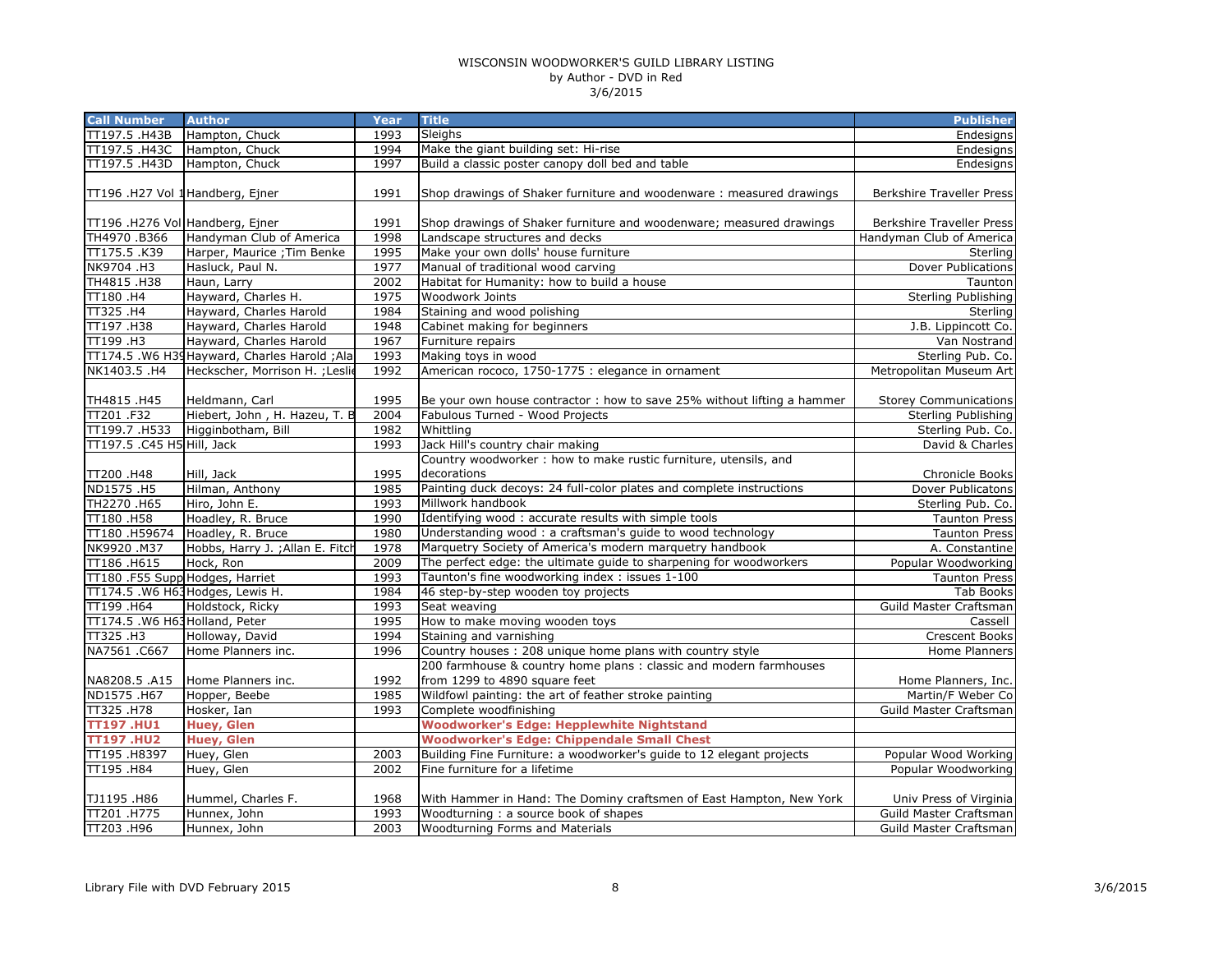| <b>Call Number</b> | <b>Author</b>                                   | Year | <b>Title</b>                                                                 | <b>Publisher</b>            |
|--------------------|-------------------------------------------------|------|------------------------------------------------------------------------------|-----------------------------|
| TH4840 H86         | Hunt, Walter B.                                 | 1974 | How to build and furnish a log cabin                                         | Macmillan; Maxwell          |
| TT185.H9           | Hylton, Bill                                    | 2005 | Power-tool joinery                                                           | Popular Woodworking         |
|                    |                                                 |      |                                                                              |                             |
| TT195.H93          | Hylton, Bill                                    | 1999 | Country pine furniture projects: 36 classic pieces to build for your home    | Fox Chapel Pub.             |
| TH4961.P762        | Hylton, William H.                              | 1990 | Projects for outdoor living                                                  | <b>Rodale Press</b>         |
|                    |                                                 |      | Woodworking with the router : professional router techniques and jigs any    |                             |
| TT203.5 .H95       | Hylton, William H. ; Fred Matla                 | 1993 | woodworker can use                                                           | Reader's Digest             |
|                    |                                                 |      | Outdoor furniture for the backyard builder : easy-to-build projects for the  |                             |
|                    | TT197.5 .09 H96 Hylton, William H. ;Fred Matla  | 1999 | yard and deck                                                                | Readers Digest              |
|                    |                                                 |      | Rodale's step-by-step guide to outdoor furniture for the weekend             |                             |
|                    | TT197.5 .09 H96 Hylton, William H. ; Fred Matla | 1995 | woodworker: stylish projects for the yard and deck                           | Rodale Press                |
| <b>TT203.5 .IN</b> | <b>Incra Jig</b>                                | 1991 | <b>Complete Incra Jig video</b>                                              |                             |
| TT323.I56          | Innes, Jocasta                                  | 1987 | Paint magic                                                                  | Pantheon Books              |
| TT199.7.I75        | Irish, Lora S.                                  | 1997 | Classic carving patterns                                                     | <b>Taunton Press</b>        |
| TT199.J332         | Jackson, Albert; David Day                      | 1994 | Care & repair of furniture                                                   | <b>Taunton Press</b>        |
| TT197 .J33         | Jackson, Barry                                  | 1990 | Making Shaker furniture                                                      | Guild Master Craftsman      |
| ML1066.J3          | Jacobson, James A.                              | 1983 | Woodturning music boxes                                                      | Sterling Pub. Co.           |
| TT180.J27          | Jacobson, James A.                              | 1988 | More projects from pine : 33 new plans for the beginning woodworker          | <b>Tab Books</b>            |
| TT200 .J33         | Jacobson, James A.                              | 1986 | Making small wooden boxes                                                    | Sterling                    |
| TT201 .J33         | Jacobson, James A.                              | 1987 | Small & unusual woodturning projects                                         | Sterling Pub. Co.           |
| TT199.4.J48        | Jewitt, Jeff                                    | 2004 | Taunton's Complete Illustrated Guide to Finishing                            | <b>Taunton Press</b>        |
| TT325.J42          | Jewitt, Jeff                                    | 1997 | Hand-applied finishes                                                        | <b>Taunton Press</b>        |
| TT325.J423         | Jewitt, Jeff                                    | 2010 | Spray finishing made simple                                                  | <b>Taunton Press</b>        |
|                    |                                                 |      | New England furniture : the Colonial era : selections from the Society for   |                             |
| NK2410.J6          | Jobe, Brock ; Myrna Kaye; Phili                 | 1984 | the Preservation of New England Antiquities                                  | Houghton Mifflin            |
| TA419 .J64         | Johnston, David Robert                          | 1983 | The wood handbook for craftsmen                                              | Arco Pub.                   |
| NK9704.J6          | Johnstone, James B.                             | 1971 | Woodcarving; techniques & projects                                           | Lane Books                  |
| TH5607. J66        | Jones, Thomas H.                                | 1992 | Home carpentry: improvements and repairs                                     | Meredith Press              |
| TT202.JO1          | Jordan, John                                    | 1993 | <b>Bowl Turning</b>                                                          |                             |
| <b>TT202.JO2</b>   | Jordan, John                                    | 1993 | Hollow Turning: shear cutting, tools, grain orientation                      |                             |
| TT194.J69          | Joyce, Ernest; Alan Peters                      | 1987 | Encyclopedia of furniture making                                             | Sterling Pub. Co.           |
| NK2406.K36         | Kassay, John                                    | 1980 | The Book Of Shaker Furniture                                                 | University of Mass. Press   |
| TT195.P75          | Kathy Prochnow; Dave Prochn                     | 1993 | The art of fine furniture building                                           | <b>Betterway Books</b>      |
| TJ1195 .K42        | Kean, Herbert, Emil PollacK                     | 1990 | <b>Collecting Antique Tools</b>                                              | <b>Astragal Press</b>       |
| <b>TT200 .KE</b>   | <b>Keil, Darryl</b>                             |      | Working with Veneer - a complete step by step guide                          |                             |
|                    |                                                 |      | How to build collectible birdhouses : heirlooms for your great grandchildren |                             |
|                    |                                                 |      | and other loved ones: how to turn any structure, real or imagined, into a    |                             |
| QL676.5.K43        | Kephart, David                                  | 1995 | birdhouse                                                                    | Radnor-Hill Pub.            |
| TT201.K49          | Key, Ray                                        | 1985 | Woodturning & design                                                         | B.T. Batsford               |
| TT175.5 .K56       | King, Patricia ; Guild of Master                | 1991 | Making dolls' house furniture                                                | Guild of Master Craftsman   |
| <b>TJ1201.KI</b>   | Kingshott, Jim                                  |      | <b>Planes &amp; Planing Part 2 Special Planes</b>                            |                             |
| TT186.K56          | Kingshott, Jim                                  | 1995 | Making and Modifying woodworking tools                                       | <b>International Marine</b> |
| TT186 .K57         | Kingshott, Jim                                  | 1994 | Sharpening : the complete guide                                              | Guild Master Craftsman      |
| TT186 .K574        | Kirby, Ian J.                                   | 1998 | The accurate table saw : simple jigs and safe setups                         | Cambium Press               |
| NK835.W6 W5        | Kitchell Whyte, Bertha                          | 1971 | Craftsmen of Wisconsin                                                       | Western Pub. Co.            |
| NK9712.K55         | Klamkin, Marian; Klamkin, C.                    | 1974 | Wood Carvings: North American Folk Sculptures                                | <b>Hawthorne Books</b>      |
| <b>TT199.4.KL</b>  | <b>Klausz, Frank</b>                            | 1985 | <b>Woodfinishing</b>                                                         |                             |
| <b>TT202.KL</b>    | <b>Klein, Bonnie</b>                            | 1993 | <b>Woodturning II: bowls and other projects</b>                              |                             |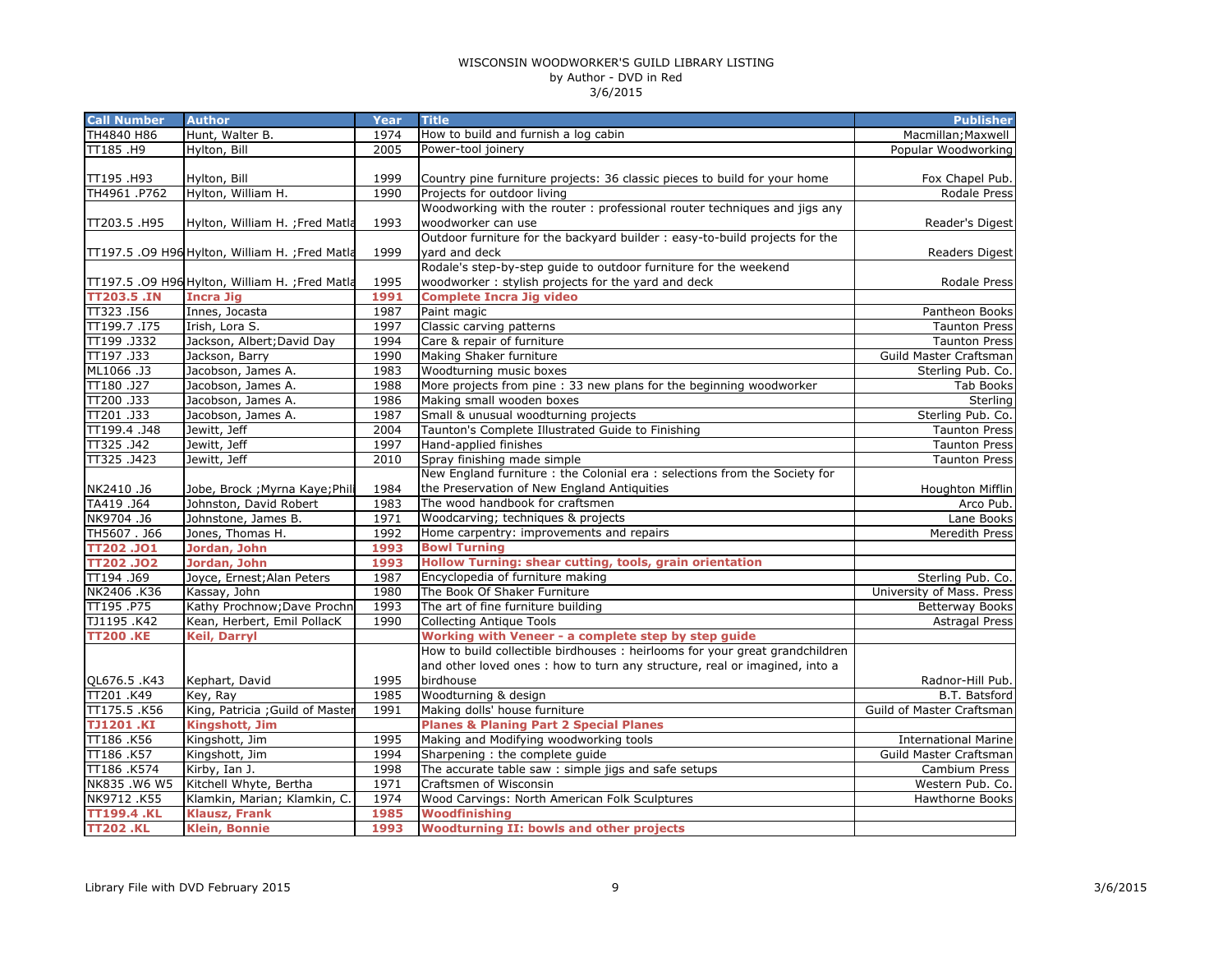| <b>Call Number</b>             | <b>Author</b>                                  | Year         | <b>Title</b>                                                              | <b>Publisher</b>                   |
|--------------------------------|------------------------------------------------|--------------|---------------------------------------------------------------------------|------------------------------------|
| TT192 .KO                      | <b>Kopf, Silar</b>                             | 2004         | <b>The Master Techniques of Marquetry</b>                                 |                                    |
| TT186 .K67                     | Korn, Peter                                    | 1998         | The woodworker's guide to hand tools                                      | <b>Taunton Press</b>               |
| TT180 .K64                     | Korn, Peter                                    | 1993         | Working with wood: the basics of craftsmanship                            | <b>Taunton Press</b>               |
| NK1127.G873                    | Kraus, Bill, Toni Fountain Sike                | 1995         | The Guild: the sourcebook for artists                                     | <b>Kraus Sikes</b>                 |
| <b>TJ1201.KR</b>               | <b>Krenov, James</b>                           | 1985         | <b>Wooden Planes &amp; Cabinet Scrapes</b>                                |                                    |
| TT140 .K73 K74 Krenov, James   |                                                | 2000         | A cabinetmaker's notebook<br>The fine art of cabinetmaking                | Linden Pub.                        |
| TT197.K68<br>TT197.K69         | Krenov, James<br>Krenov, James                 | 1992<br>1979 | The impractical cabinetmaker                                              | Sterling Pub. Co.<br>Prentice Hall |
| TT197.K6923                    | Krenov, James                                  | 1997         | James Krenov, worker in wood                                              | Sterling Pub. Co.                  |
| TT325 .L45                     | L'Erario, Joe                                  | 2005         | Creating the perfect wood finish                                          | Popular Woodworking                |
| <b>TJ1195.LA1</b>              | Lacer, Alan                                    |              | <b>The Skew Chisel</b>                                                    | Lacer, Alan                        |
| <b>TJ1195.LA2</b>              | Lacer, Alan                                    | 2004         | <b>The Son of Skew</b>                                                    | Lacer, Alan                        |
| TT197.5 .W6 L36 Landis, Scott  |                                                | 1998         | The workbench book                                                        | <b>Taunton Press</b>               |
| TT152.L36                      | Landis, Scott                                  | 1998         | The workshop book                                                         | <b>Taunton Press</b>               |
| N714 .P7 A53                   | Landis, Scott; Rhode Island S                  | 1993         | Conservation by design                                                    | Museum of Art RI                   |
| <b>TT186.LA</b>                | Lang, Robert W.                                | 2008         | Build the 21st century workbench with Robert W. Lang                      |                                    |
| TT197.5 .C45 L36Langsner, Drew |                                                | 1997         | chairs                                                                    | Lark                               |
| TT185.L26                      | Langsner, Drew                                 | 1995         | Green woodworking: a hands-on approach                                    | Lark Books                         |
| TT186 .L37                     | Larsen, Ray                                    | 1997         | Tool Making for Woodworkers                                               | Cambium Press                      |
| NK2406 .L38                    | Layton Art Collection.; Brock J                | 1991         | American furniture with related decorative arts, 1660-1830                | Hudson Hills Press                 |
| <b>TJ1201.LE</b>               | <b>Leach, Patrick</b>                          | 1996         | <b>Stanley planes by the numbers</b>                                      |                                    |
| N7665.L33                      | LeMaster, Richard                              | 1983         | Waterfowl: the artist's guide to anatomy, attitude, and color             | <b>Contemporary Books</b>          |
| TT197.L467                     | Levine, Paul                                   | 1994         | cabinetry                                                                 | Rodale Press                       |
| TT197 .L47                     | Levine, Paul                                   | 1988         | Making kitchen cabinets: a foolproof system for the home workshop         | <b>Taunton Press</b>               |
| <b>TT197.LE</b>                | <b>Levine, Paul</b>                            | 1988         | <b>Making Kitchen Cabinets</b>                                            |                                    |
| TT186 .L54                     | Lie-Nielsen, Thomas                            | 2004         | Taunton's Complete Illustrated Guide to Sharpening                        | <b>Taunton Press</b>               |
| TT192.L56                      | Lincoln, W. A.                                 | 1990         | The marquetry manual                                                      | Linden Pub.                        |
| TA419 .L53                     | Lincoln, W. A.                                 | 1991         | World woods in color                                                      | Linden Pub                         |
|                                | TT174.5 .W6 L55 Lindeman, Lee ; Patricia Harst | 1993         | Wildlife toys in wood                                                     | Sterling Pub. Co.                  |
| NB1250.L56                     | Lindquist, Mark                                | 1986         | Sculpting wood: contemporary tools & techniques                           | <b>Davis Publications</b>          |
| NK4898 .L64                    | Lodermeier, Doug                               | 2003         | Minnesota Duck Calls: yesterday's and today's folk artists                | L&M Press                          |
| TT199.7.L66                    | Longabaugh, Rick                               | 2005         | Miniature clocks for the scroll saw                                       | Fox Chapel                         |
| <b>TT199.7.LO</b>              | Lowe, Phil                                     | 1985         | <b>Carve a Ball &amp; Claw Foot</b>                                       |                                    |
|                                | TT174.5 .W6 L86 Lunde, Anders S.               | 1986         | Whirligigs: design and construction                                       | Chilton Book Co.                   |
| TT185.L89                      | Lydgate, Tony                                  | 1998         | The art of making fine wood jewelry                                       | Sterling Pub.                      |
| TT200 .L9397                   | Lydgate, Tony                                  | 1996         | The art of making elegant jewelry boxes: design & techniques              | Sterling Publishing                |
| TT186.M33                      | Maccarone, Sal                                 | 1996         | Tune up your tools: the woodshop maintenance handbook                     | <b>Betterway Books</b>             |
| TT194 .M3                      | Mack, Daniel                                   | 1992         | Making rustic furniture                                                   | Sterling Pub. Co.                  |
| TT194.M314                     | Mack, Daniel                                   | 1996         | The rustic furniture companion : traditions, techniques, and inspirations | Lark Books                         |
| N8550.M227                     | MacNamara, Desmond                             | 1986         | Picture framing: a practical guide from basic to Baroque                  | David & Charles                    |
| TT185.P76                      | Madrigal Pub                                   | 1987         | Projects for woodworkers                                                  | Madrigal Pub. Co.                  |
| TT197.C68                      | Madrigal Pub                                   | 1988         | Country projects for woodworkers                                          | Madrigal Pub. Co.                  |
| TT175.3.M34                    | Maidment, Patricia                             | 1983         | How to build and furnish a dollhouse for \$100 or less                    | Bobbs-Merrill                      |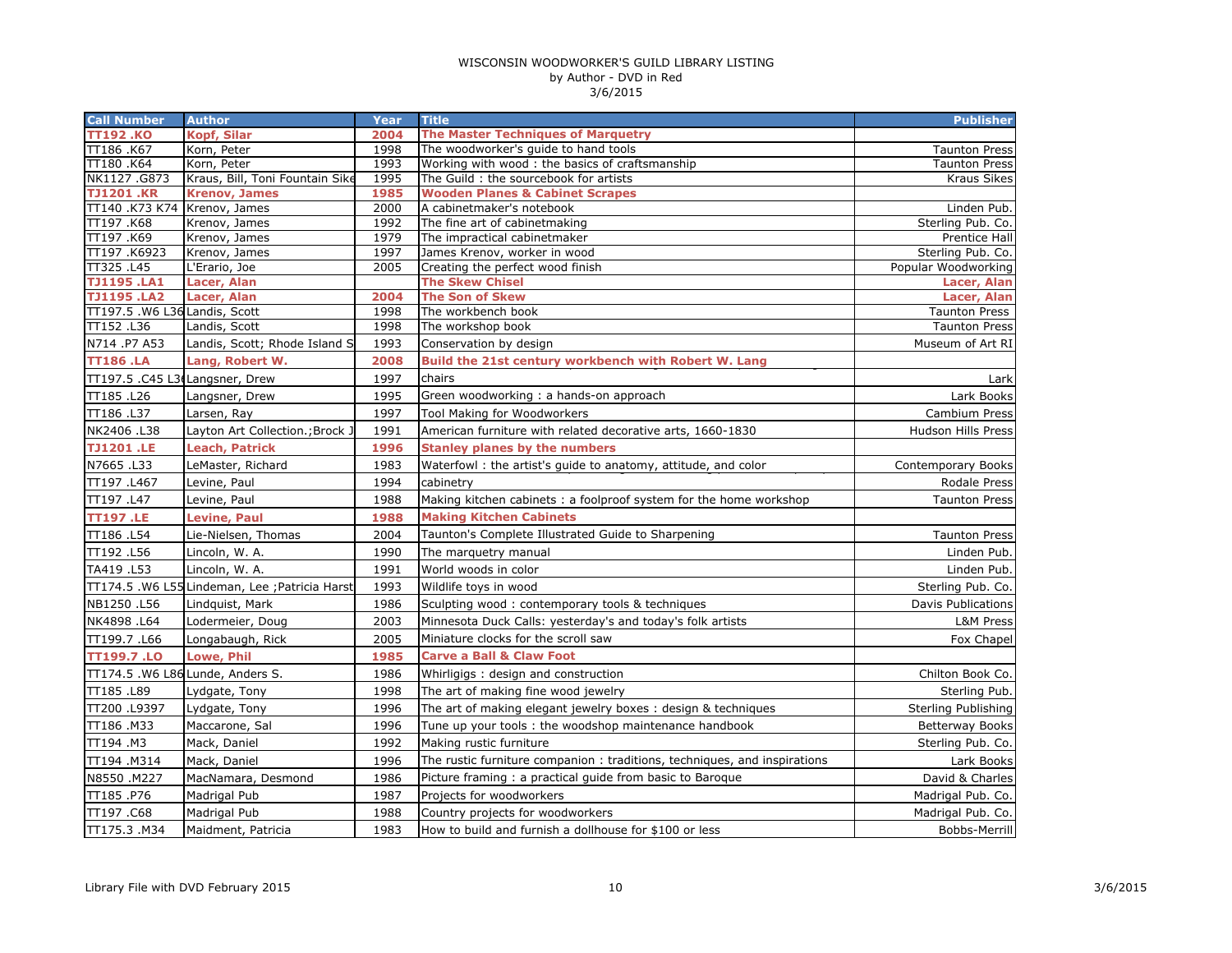| <b>Call Number</b>            | <b>Author</b>                                | Year | <b>Title</b>                                                                                   | <b>Publisher</b>           |
|-------------------------------|----------------------------------------------|------|------------------------------------------------------------------------------------------------|----------------------------|
| TT195 .A77                    | Makepeace, John; Piers Dudge                 | 1981 | The Art of making furniture                                                                    | Sterling Pub. Co.          |
| NA737 .G73 A4                 | Makinson, Randell L.                         | 2001 | Greene & Greene: architecture as a fine art                                                    | Gibbs Smith                |
|                               | NK2439 .G76 M3 Makinson, Randell L.          | 1997 | Greene & Greene: furniture and related designs                                                 | Gibbs Smith                |
| TS835.M34                     | Malloff, Will ; Beth Erickson                | 1982 | Chainsaw lumbermaking                                                                          | <b>Taunton Press</b>       |
|                               | NK2439 .M28 A4 Maloof, Sam ; Jonathan Polloc | 1988 | Sam Maloof, woodworker                                                                         | Kodansha International     |
| TT199.7.M326                  | Mann, Rip; Tammi Mann; Doug                  | 1994 | Sculpting traditional bowls                                                                    | Schiffer Pub.              |
|                               | TT174.5 .W6 M36Mapstone, Bryan               | 1989 | Making wooden toys for all ages                                                                | David & Charles Publishers |
| TT199.4 .MA                   | Marks, D; Baggot, G.                         | 2001 | <b>Gilding &amp; chemical patinations</b>                                                      |                            |
| <b>TS852.MA</b>               | <b>Marks, David</b>                          | 2006 | <b>Jigs &amp; fixtures for curvilinear woodworking</b>                                         |                            |
|                               | NK9798 .C58 A4 Marks, Michael F.             | 2004 | Neil Cost - Magic with Wood                                                                    | Long Cane Press            |
| TT195 .M364                   | Marlow, A. W.                                | 1990 | Fine furniture for the amateur cabinetmaker                                                    | Scarborough House          |
|                               | TT197.5 .09 M37 Martin, Ray ; Lee Rankin     | 1993 | Building garden furniture : more than 30 beautiful outdoor projects                            | Sterling Pub. Co.          |
| TT174.5 .W6 M36 Martin, Reg   |                                              | 1987 | Making wood trucks & construction vehicles                                                     | Sterling                   |
| NK1141.M39                    | Mayer, Barbara                               | 1992 | In the Arts & Crafts Style                                                                     | Running Heads Book         |
| TT199 .M4                     | McGiffin, Robert F.                          | 1992 | Furniture care and conservation                                                                | <b>AASLH Press</b>         |
| TT174.5 .W6 M43McGuire, Kevin |                                              | 1995 | Wood on wheels : making toys that rock & roll, wiggle & shake                                  | Sterling Pub. Co.          |
| GV1570.M43                    | Meade, David                                 | 2006 | Pinewood derby speed secrets                                                                   | Fox Chapel Publishing      |
| <b>TT186.ME</b>               | <b>Mehler, Kelly</b>                         | 2003 | <b>Mastering Your Tablesaw</b>                                                                 |                            |
| <b>TT195 .ME2</b>             | <b>Mehler, Kelly</b>                         | 2003 | <b>Build a Shaker Table</b>                                                                    |                            |
| TT186.M45                     | Mehler, Kelly                                | 1993 | The table saw book                                                                             | <b>Taunton Press</b>       |
|                               | ISBN 069600074 Meredith Corporation          | 1994 | Better Homes & Gardens Wood Shop Library                                                       | Meredith Corp              |
| TT186.W67                     | Meredith Corporation.                        | 1991 | Woodworking tools you can make                                                                 | Meredith Corp.             |
| TT197.5 .B4 M55 Miller, Jeff  |                                              | 1999 | Beds: with plans and complete instructions for building 9 classic beds                         | <b>Taunton Press</b>       |
| TT197.5 .C45 M5 Miller, Jeff  |                                              | 1997 | Chairmaking & design                                                                           | <b>Taunton Press</b>       |
| TT197.5 .C45 M5 Miller, Jeff  |                                              | 2006 | Chairmaking & design 2nd Edition                                                               | <b>Taunton Press</b>       |
| TT197.5 .C5 M55 Miller, Jeff  |                                              | 2002 | Children's furniture projects                                                                  | <b>Taunton Press</b>       |
| TT197.5 .MI                   | Miller, Jeff                                 | 1997 | <b>Chair Making Techniques</b>                                                                 |                            |
|                               |                                              |      | Woodworking: the right technique: three practical ways to do every job--                       |                            |
| TT180.M65                     | Moran, Bob                                   | 1996 | and how to choose the one that's right for you                                                 | Rodale Press               |
| TH4961 .M67                   | Morgan, Deborah; Nick Engler                 | 1987 | How to build outdoor structures                                                                | Sterling                   |
|                               |                                              |      | Techniques of spiral work: a practical guide to the craft of making twists by                  |                            |
| TT201.M67                     | Mortimer, Stuart                             | 1995 | hand                                                                                           | Linden Pub.                |
|                               |                                              |      |                                                                                                |                            |
| TT195.M67                     | Moser, Thos                                  | 2011 | How to build Shaker furniture; the completely updated and improved classic                     | Popular Woodworking        |
| TT196 .M68                    | Moser, Thos.                                 | 1985 | Measured shop drawings for American furniture                                                  | Sterling Pub. Co.          |
| TT197.5 .C45 M6 Moser, Thos.  |                                              | 1982 | Thos. Moser's Windsor chairmaking                                                              | Sterling Pub. Co.          |
| NK2438.N46                    | Moses, Michael ; Israel Sack In              | 1984 | Master craftsmen of Newport : the Townsends and Goddards                                       | <b>MMI Americana Press</b> |
| TT178.M64                     | Mott, Barbara; Elizabeth Mott                | 1995 | The Mott's miniature furniture workshop manual                                                 | Fox Books                  |
|                               |                                              |      | Shaker Heritage Guidebook: Exploring the Historic Sites, Museums &                             |                            |
| NK2407.M43                    | Murray, Stuart                               | 1994 | Collections                                                                                    | Golden Hill Press          |
|                               | NK2542 .M35 M9 Myerson, Jeremy ; John Make   | 1995 | Makepeace : a spirit of adventure in craft & design                                            | Conran Octopus             |
| TT152. N34                    | Nagyszalanczy, Sandor                        | 2001 | Setting up shop                                                                                | <b>Taunton Press</b>       |
| TT180.N27                     | Nagyszalanczy, Sandor                        | 1996 | Woodshop dust control                                                                          | <b>Taunton Press</b>       |
|                               |                                              |      |                                                                                                |                            |
| TT186 .N337                   | Nagyszalanczy, Sandor                        | 1997 | The wood sanding book: a guide to abrasives, machines, and methods<br>Woodshop jigs & fixtures | <b>Taunton Press</b>       |
| TT186 .N34                    | Nagyszalanczy, Sandor                        | 1994 |                                                                                                | <b>Taunton Press</b>       |
| TT200 .N24                    | Nagyszalanczy, Sandor                        | 1995 | Fixing and avoiding woodworking mistakes                                                       | <b>Taunton Press</b>       |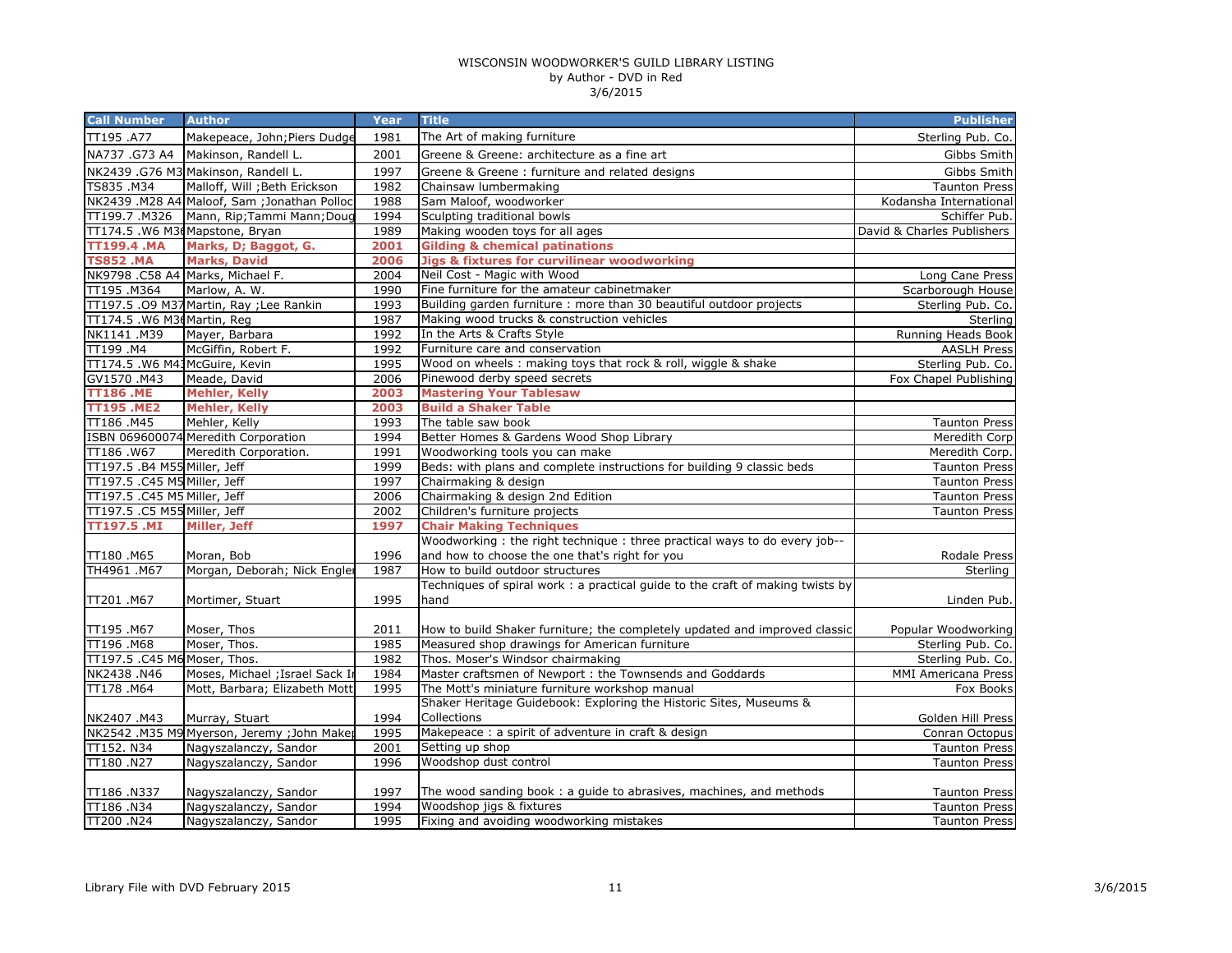| <b>Call Number</b>               | <b>Author</b>                       | <b>Year</b>  | <b>Title</b>                                                                                                                                        | <b>Publisher</b>             |
|----------------------------------|-------------------------------------|--------------|-----------------------------------------------------------------------------------------------------------------------------------------------------|------------------------------|
| TH4817.N38                       | Nash, George                        | 1996         | Renovating old houses                                                                                                                               | <b>Taunton Press</b>         |
| TT196.08                         | Neff Osburn, Burl; Bernice B.       | 1974         | Measured drawings of early American furniture                                                                                                       | <b>Dover Publications</b>    |
| TS545.N45                        | Nelson, John A.                     | 2000         | Complete quide to making wooden clocks                                                                                                              | Fox Chapel Publishing        |
| TT180.N43                        | Nelson, John A.                     | 1993         | 52 decorative weekend woodworking projects                                                                                                          | Sterling Pub.                |
| TT180.N44                        | Nelson, John A.                     | 1990         | The weekend woodworker: 101 easy-to-build projects                                                                                                  | Rodale Press                 |
| TT180.N46                        | Nelson, John A.                     | 1991         | 52 weekend woodworking projects                                                                                                                     | Sterling Pub. Co.            |
| TT186.N49                        | Nelson, John A.                     | 1999         | 50 Easy Weekend Scroll Saw Projects                                                                                                                 | Fox Chapel Publishing        |
| NK991.N597                       | Nelson, Marion J. ; Museum of       | 1995         | Norwegian folk art: the migration of a tradition                                                                                                    | <b>Abbeville Press</b>       |
| TT175.3 .N57                     | Nisbett, Jean ; Guild of Master     | 1993         | The complete dolls' house book                                                                                                                      | Guild Master Craftsman       |
| TT201.N56                        | Nish, Dale L.                       | 1975         | Creative woodturning                                                                                                                                | Brigham Young Univ Press     |
| TT201 .N5                        | Nish, Dale L.                       | 1986         | Master Woodturners                                                                                                                                  | Craft Supplies USA           |
| NK9743.N67                       | Norbury, Betty                      | 1990         | Fine craftsmanship in wood                                                                                                                          | Linden Pub. Co.              |
| TT199.7.N67                      | Norbury, Ian                        | 1994         | Techniques of creative woodcarving                                                                                                                  | Linden Pub.                  |
|                                  |                                     |              | Furniture of the Pilgrim century (of American origin) 1620-1720, with maple<br>and pine to 1800, including colonial utensils and wrought-iron house |                              |
| NK2406 .N7                       | Nutting, Wallace                    | 1965         | hardware into the 19th century                                                                                                                      | Dover Publications           |
| TT199.4.02                       | Oates, Lou                          | 1984         | The complete book of ready-to-finish furniture                                                                                                      | Prentice-Hall                |
| TT186.033                        | Odate, Toshio                       | 1998         | Japanese woodworking tools: their tradition, spirit, and use                                                                                        | Linden Pub.                  |
| NK807.066                        | Ord Monroe, Candace ; Manro         | 1991         | Shaker Style: The Gift of Simplicity                                                                                                                | <b>Crescent Books</b>        |
| TT201.P3                         | Pain, F.; James A. Jacobson         | 1990         | Practical woodturner                                                                                                                                | Sterling Pub. Co.            |
|                                  | TT174.5 .W6 P38 Parkinson, Ralph F. | 1983         | Wooden toys and games: patterns and assembly instructions                                                                                           | Chilton Book Co.             |
| <b>TT197.PA</b><br>VM298.P395    | Parko, John<br>Payson, Harold H.    | 1986<br>1997 | Learn Woodworking: build a chest, learn to use power & hand tools<br>The Dory model book                                                            | WoodenBoat Books             |
|                                  |                                     |              | Step-by-step to a classic fireplace mantel : a complete guide to building a                                                                         |                              |
| TH2288.P46                       | Penberthy, Steve ; Gary Jones       | 1994         | classic fireplace mantel from stock materials                                                                                                       | Schiffer Pub.                |
| TT174.5 .W6 P46 Peppe, Rodney    |                                     | 1980         | Rodney Peppe's moving toys with complete plans for every toy                                                                                        | Sterling                     |
| TT186.P462                       | Peters, Rick                        | 2001         | Woodworker's power tools: an essential guide                                                                                                        | Sterling                     |
| TT186.P463                       | Peters, Rick                        | 2001         | Woodworker's hand tools: an essential guide                                                                                                         | Sterling                     |
|                                  | TH2529 .W6 P4 Peterson, Charles     | 2010         | <b>Wood Flooring</b>                                                                                                                                |                              |
| TT174.P47                        | Peterson, Franklynn                 | 1978         | Children's toys you can build yourself                                                                                                              | Prentice Hall                |
| TT186. P47                       | Petrovich, J.                       | 1990         | Custom Tools for Woodworkers: designing and making your own                                                                                         | Stackpole Books              |
| TJ1201 .P55 P53 Pierce, Cecil E. |                                     | 1992         | Fifty years a planemaker and user                                                                                                                   | Monmouth Press               |
| TS880.P525                       | Pierce, Kerry                       | 2008         | Chairmaking simplified                                                                                                                              | Popular Woodworking          |
| TT197.5 .C45 P5(Pierce, Kerry    |                                     | 2005         | Quick and easy jigs and fixtures                                                                                                                    | Popular Woodworking          |
| TT174.5 .W6 P54 Pierce, Sharon   |                                     | 1991         | Making folk toys & weather vanes                                                                                                                    | Sterling                     |
| TT174.5 .W6 P55 Pierce, Sharon   |                                     | 1985         | Making whirligigs & other wind toys                                                                                                                 | Sterling                     |
| TT186.P57                        | Pittman, Frank M.; Tom Miller       | 1986         | Woodworkers buyer's guide to power tools                                                                                                            | JM Publications              |
| TJ1201 .P55 P64 Pollak, Emil     |                                     | 1994         | A guide to the makes of American wooden planes                                                                                                      | <b>Astragal Press</b>        |
| TH4890.P65                       | Pollan, Michael                     | 1997         | A place of my own : the education of an amateur builder                                                                                             | Random House                 |
| TT199.8 .P66                     | Poole, Stephen                      | 1995         | The complete pyrography                                                                                                                             | Guild Master Craftsman       |
| TT185.P64                        | Popular Science                     | 1985         | Popular science woodworking projects  Yearbook 1985                                                                                                 | Popular Science Books        |
| TT185.P64                        | Popular Science                     | 1992         | Popular science woodworking projects  Yearbook 1992                                                                                                 | Popular Science Books        |
| TT186.P6913                      | Pozsgai, Frand                      | 1995         | A Scroll Saw Christmas                                                                                                                              | Schiffer Books               |
| TT197.P7597                      | Proulx, Danny                       | 2000         | Fast & easy techniques for building modern cabinetry                                                                                                | Popular Woodworking          |
| TT186.P9                         | Pye, Chris                          | 1995         | Carving on Turning                                                                                                                                  | <b>Sterling Publications</b> |
| TT186.P94                        | Pye, Chris                          | 1994         | Woodcarving: tools, materials & equipment                                                                                                           | Guild Master Craftsman       |
| TT199.7.P87                      | Pye, Chris                          | 2000         | Elements of woodcarving                                                                                                                             | Guild Master Craftsman       |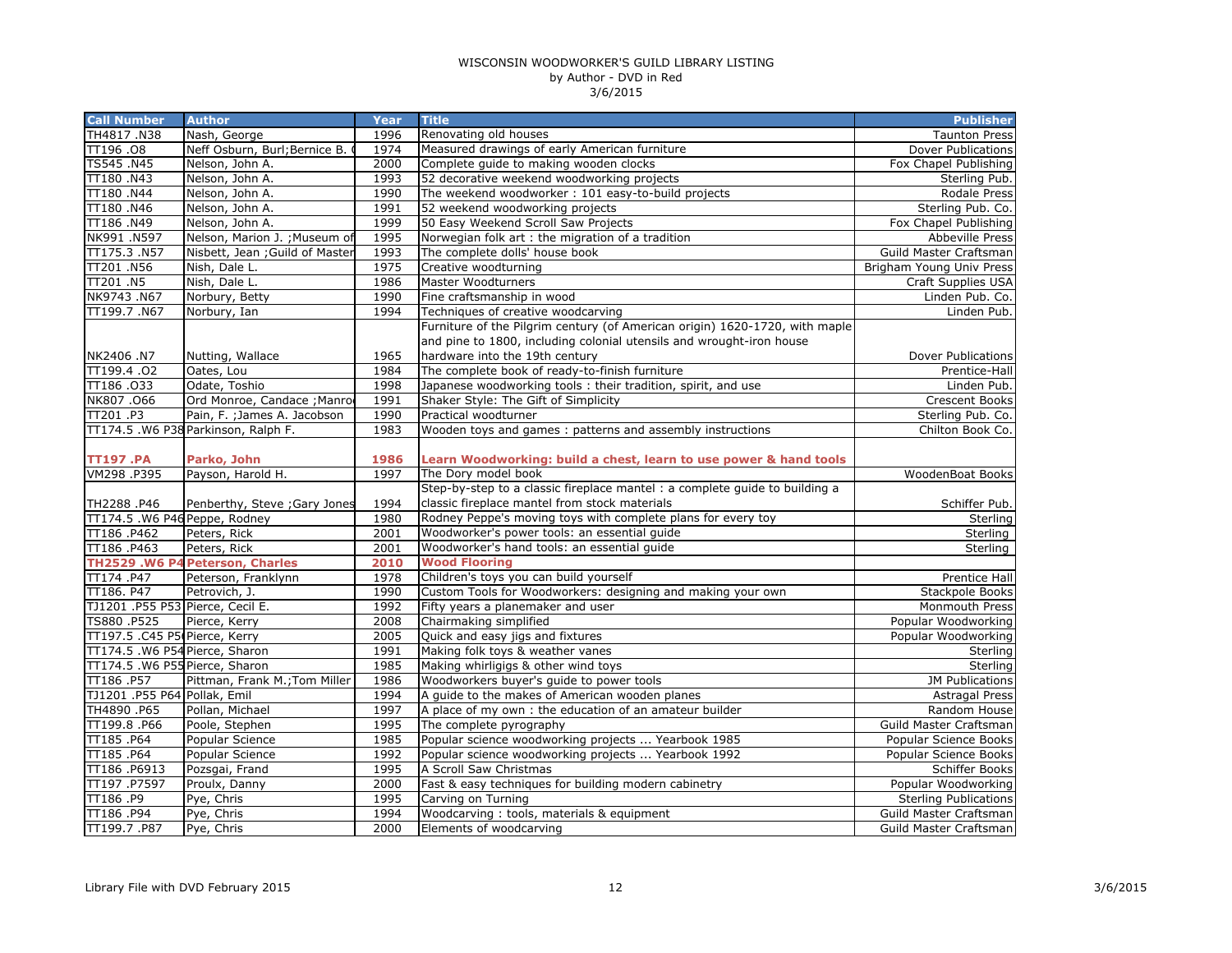| <b>Call Number</b>           | <b>Author</b>                                | Year         | <b>Title</b>                                                                 | <b>Publisher</b>                   |
|------------------------------|----------------------------------------------|--------------|------------------------------------------------------------------------------|------------------------------------|
| NK1510.P9                    | Pye, David                                   | 1978         | The nature and aesthetics of design                                          | Barrie and Jenkins                 |
| TT180.R34                    | Rae, Andy                                    | 2005         | Taunton's Complete Illustrated Guide to Working with Wood                    | <b>Taunton Press</b>               |
| TT195.R34                    | Rae, Andy                                    | 2001         | The complete illustrated guide to furniture & cabinet construction           | <b>Taunton Press</b>               |
| <b>TT197.RA</b>              | Rae, Andy                                    | 2009         | <b>Building drawers</b>                                                      |                                    |
| <b>TT202.RA</b>              | <b>Raffan, Richard</b>                       | 1995         | <b>Turning Projects</b>                                                      |                                    |
| TT201.R338                   | Raffan, Richard                              | 1991         | Turning projects                                                             | <b>Taunton Press</b>               |
| TT201 .R34                   | Raffan, Richard                              | 2001         | Turning wood with Richard Raffan                                             | <b>Taunton Press</b>               |
| NK9920 .R3613                | Ramond, Pierre                               | 1989         | Marquetry                                                                    | <b>Taunton Press</b>               |
| TT180.R36                    | Ramsey, Dan                                  | 2000         | The woodworker's guide to pricing your work                                  | Popular Woodworking                |
| TT199.7.R35                  | Ransom, Ron                                  | 1988         | Angel carving and other favorites                                            | Schiffer Pub.                      |
| TT199.7.R355                 | Ransom, Ron                                  | 1991         | Carving santas with special interests                                        | Schiffer Pub.                      |
| TT199.7.R36                  | Ransom, Ron                                  | 1987         | Santa carving: a carving primer for beginning and advanced carvers           | Schiffer Pub.                      |
| TT199.7 .R44                 | Refsal, Harley                               | 1992         | Woodcarving in the Scandinavian style                                        | Sterling                           |
| TT201.R93                    | Regester, David                              | 1993         | Basic woodturning techniques                                                 | B.T. Batsford                      |
|                              |                                              |              | The Answer book: a self help guide to maintenance, improvements and          |                                    |
| TH4817.3 .A57                | Reston Pub                                   | 1981         | repairs                                                                      | Reston Pub. Co.                    |
| TS2020 .R5                   | Richardson, M. T.                            | 1994         | Practical carriage building                                                  | <b>Astragal Press</b>              |
| NK2407.R54                   | Rieman, Timothy D.; Jean M.                  | 1993         | The complete book of Shaker furniture                                        | H.N. Abrams                        |
| TT186 .R5997                 | Roberts, Judy Gale; Jerry Bool               | 1994         | Making collector plates on your scroll saw                                   | Fox Chapel Pub.                    |
|                              |                                              |              | Easy to make inlay wood projects : intarsia : a complete manual with         |                                    |
| TT192.R63                    | Roberts, Judy Gale; Jerry Bool               | 1993         | patterns                                                                     | Fox Chapel Pub.                    |
| TT194 .R63                   | Roberts, Nadine H.                           | 1984         | 101 children's furniture projects                                            | Tab Books                          |
| TT203.R63                    | Roberts, S. Gary                             | 2000         | Masterful Woodturning: Projects and inspiration for the skilled turner       | Sterling                           |
|                              |                                              |              | The Kids' Building Workshop: 15 woodworking projects for kids & parents to   |                                    |
| TT185.R656                   | Robertson, J. Craig, Barbara                 | 2004         | build together                                                               | Storey Kids                        |
| TJ1260 .R6                   | Rockwell Manufacturing Comp                  | 1954         | Getting the most out of your drill press                                     | <b>Barnes</b>                      |
|                              |                                              |              |                                                                              |                                    |
|                              |                                              |              | The Weekend woodworker: projects for the home craftsman: cabinets and        |                                    |
| TT180.W3462                  | Rodale Books.                                | 1993         | chests, tables and chairs, kitchen projects, accents, outdoor projects, toys | Rodale Press                       |
|                              |                                              |              | Woodworking techniques, tips, and shortcuts : best of American               |                                    |
| TT180.W694                   | Rodale Books.                                | 1994         | woodworker                                                                   | Rodale Press                       |
| TT194.B85                    | Rodale Books.                                | 1987         | Build-it-better-yourself country furniture                                   | Rodale Press                       |
| TT199 .R62                   | Rodd, John                                   | 1987         | Repairing and restoring antique furniture                                    | David & Charles                    |
|                              | NK2394 .A77 R63Rodel, Kevin P. ; Johnathan B | 2003         | Arts & Crafts furniture from classic to contemporary                         | <b>Taunton Press</b>               |
| TH2288 .R63                  | Rodriguez, Mario                             | 2002         | Building fireplace mantels: distinctive projects for any style home          | <b>Taunton Press</b>               |
| <b>TH5662.RO</b>             | Rogowski, Gary                               |              | 12 Ways to Make a Mortise and Tenon- Fine Woodworking                        |                                    |
| <b>TT186.RO1</b>             | Rogowski, Gary                               | 2004         | The Shop Class Series: Tablesaw set-up & operation                           |                                    |
| <b>TT186.RO2</b>             | Rogowski, Gary                               | 2004         | The Shop Class Series: Bandsaw set-up & operation                            |                                    |
| <b>TT186.RO3</b>             | Rogowski, Gary                               | 2004         | The Shop Class Series: Jointer & Planer set-up & operation                   |                                    |
| <b>TT194.RO</b><br>TT185.R73 | Rogowski, Gary                               |              | <b>Router Joinery</b><br>The complete illustrated guide to joinery           |                                    |
| TT194 .R65                   | Rogowski, Gary                               | 2002<br>1997 |                                                                              | <b>Taunton Press</b>               |
| SH449 .R68                   | Rogowski, Gary<br>Rousseau, Rich             | 2009         | Router joinery                                                               | <b>Taunton Press</b><br>Fox Chapel |
|                              | Ruoff, Abby                                  | 2000         | Making wooden fishing lures<br>Rustic country: handmade accents for the home |                                    |
| TT857.R86<br>NK2406.S29      | Sack, Albert                                 | 1950         | Fine Points of Furniture: early American                                     | Gibbs-Smith<br>Crown Publishers    |
|                              |                                              |              | The new fine points of furniture : Early American, good, better, best,       |                                    |
|                              |                                              | 1993         | superior, masterpiece                                                        | Crown Publishers                   |
| NK2406 .S292<br>TT195.S23    | Sack, Albert<br>Sadler, Kenneth              | 1994         | Building fine furniture from solid wood                                      | <b>Betterway Books</b>             |
|                              |                                              |              |                                                                              |                                    |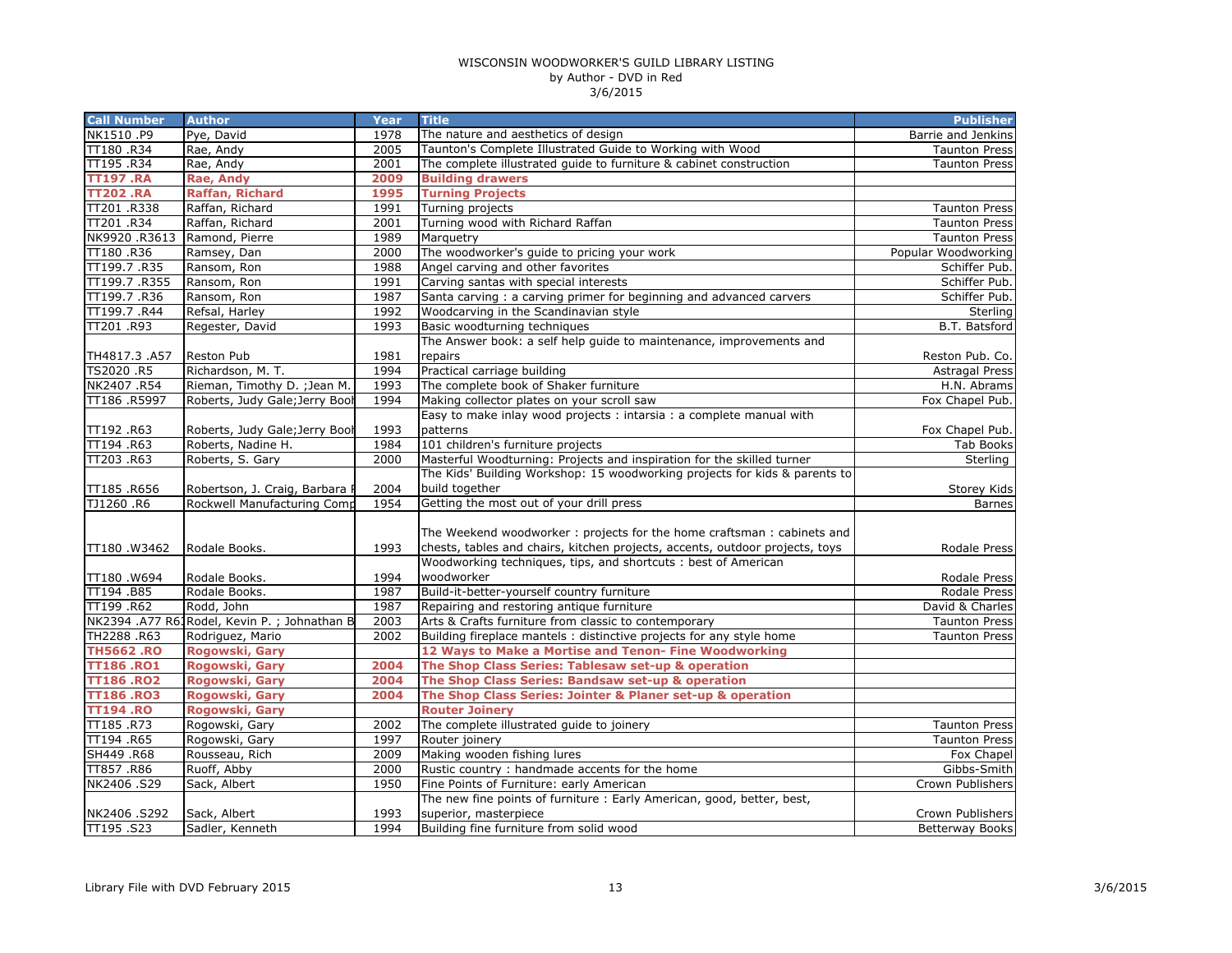| <b>Call Number</b>        | <b>Author</b>                                                  | Year         | <b>Title</b>                                                                                | <b>Publisher</b>                                   |
|---------------------------|----------------------------------------------------------------|--------------|---------------------------------------------------------------------------------------------|----------------------------------------------------|
| TJ1195.S43                | Salaman, R. A.                                                 | 1997         | Dictionary of woodworking tools                                                             | Astragal Press                                     |
| NK2406.S36                | Satore, Charles                                                | 1992         | The Windsor Style in America: volumes 1 & 2                                                 | Running Press Book Pub                             |
| NK9704.S3                 | Sayers, Charles Marshall                                       | 1978         | The book of wood carving: technique, designs, and projects                                  | Dover Publications                                 |
|                           |                                                                |              | The woodworkers guide to making and using jigs, fixtures, and setups :                      |                                                    |
| TT186.S34                 | Schiff, David ; Kenneth S. Bur                                 | 1992         | how to get the most from every tool in your shop                                            | Rodale Press                                       |
| TA419.S29                 | Schiffer, Nancy; Herbert F. Scl                                | 1977         | Woods we live with : a guide to the identification of wood in the home                      | Schiffer Ltd.                                      |
|                           |                                                                |              | Whirligigs & weathervanes: a celebration of wind gadgets with dozens of                     |                                                    |
|                           | TT174.5 .W6 S34 Schoonmaker, David ;Bruce V                    | 1991         | creative projects to make                                                                   | Sterling                                           |
| NK9704.S36                | Schroeder, Roger, Robert Gu                                    | 1988         | Carving miniature wildfowl                                                                  | <b>Stackpole Books</b>                             |
| TH4970.S39                | Schuttner, Scott                                               | 1993<br>2012 | Building and designing decks<br>Mastering hand tools: basic skills for balanced woodworking | <b>Taunton Press</b><br><b>Popular Woodworking</b> |
| TJ1195.S45<br>TT180.S3947 | <b>Schwarz, Christopher</b><br>Scott, Ernest; Mitchell Beazley | 1995         | The Mitchell Beazley illustrated encyclopedia of working in wood                            | Crescent Books                                     |
| TT199.7.B54               | Scroll Saw Woodworking & Cr                                    | 2009         | Big book of scroll saw woodworking                                                          | Fox Chapel                                         |
| QL676.5.S37               | Self, Charles R.                                               | 1985         | Making birdhouses & feeders                                                                 | Sterling Pub. Co.                                  |
| TT180.S39797              | Self, Charles R.                                               | 1994         | Woodworker's quide to selecting and milling wood                                            | <b>Betterway Books</b>                             |
| TT186.S43                 | Self, Charles R.                                               | 1995         | Woodworker's source book                                                                    | <b>Betterway Books</b>                             |
| TJ1195.D48                | Sellens, Alvin                                                 | 1990         | Dictionary of American hand tools : a pictorial synopsis                                    | A. Sellens                                         |
| TT200.S67                 | Shath Square, David                                            | 1995         | The veneering book                                                                          | <b>Taunton Press</b>                               |
|                           |                                                                |              | The American Shakers and Their Furniture: with measured drawings of                         |                                                    |
| NK2407.S5                 | Shea, John G.                                                  | 1971         | museum classics                                                                             | Van Nostrand Reinhold                              |
|                           |                                                                |              | Making authentic Shaker furniture : with measured drawings of museum                        |                                                    |
| NK2407.S5                 | Shea, John G.                                                  | 1992         | classics                                                                                    | Dover Publications                                 |
| SB436.S52                 | Sherrill, Sam                                                  | 2003         | Harvesting Urban Timber: a complete guide                                                   | Linden Publishing                                  |
| TT199.7.S55               | Shourds, Harry, Hillman, Anth                                  | 1982         | Carving shorebirds with full size templates                                                 | Dover Publicatons                                  |
| TT199.7.S56               | Shourds, Harry, Hillman, Anth                                  | 1981         | Carving duck decoys with full size templates for hollow construction                        | Dover Publicatons                                  |
| TA419.S583                | Sloane, Eric                                                   | 1990         | A reverence for wood                                                                        | Holt                                               |
| TT199.7.S65               | Smith, Billy J.                                                | 1993         | Carving clowns & circus wagons                                                              | Sterling Pub. Co.                                  |
| TT178.S64                 | Smith, Harry W.                                                | 1993         | The art of making furniture in miniature                                                    | Kalmbach Pub                                       |
| TT194.S63                 | Smith, Nancy A.; Glenna Lang                                   | 1991         | Old furniture: understanding the craftsman's art                                            | Dover Publications                                 |
| TH4965.S66                | Snow, Diane                                                    | 1985         | How to design and build fences and gates                                                    | Ortho Books                                        |
| TH4970.S68                | Snyder, Tim                                                    | 1991         | Decks: how to design and build the perfect deck for your home                               | Rodale Press                                       |
| TT180.SO3                 | <b>SoftWerks International</b>                                 | 2003         | Woodworking at Home: Issue #1 Jan-Feb 2003                                                  |                                                    |
| TT180.SO5                 | <b>SoftWerks International</b>                                 | 2005         | Woodworking at Home: issue #15 Jan-Feb 2005                                                 |                                                    |
| <b>TT199.7.SO1</b>        | <b>Sommerfeld, Marc</b>                                        | 2003         | <b>Cabinetmaking made easy</b>                                                              |                                                    |
| TT199.7.SO2               | <b>Sommerfeld, Marc</b>                                        | 2007         | <b>Arched raised panels made easy</b>                                                       |                                                    |
| TT199.7.SO3               | <b>Sommerfeld, Marc</b>                                        | 2003         | <b>Glass panel doors made easy</b>                                                          |                                                    |
| TT199.7.SO4               | <b>Sommerfeld, Marc</b>                                        | 2003         | Mini-raised panels made easy                                                                |                                                    |
| TT199.7.SO5               | <b>Sommerfeld, Marc</b>                                        | 2007         | Mitered raised panels made easy                                                             |                                                    |
| TT199.7.SO6               | <b>Sommerfeld, Marc</b>                                        | 2007         | <b>Shaker raised panels made easy</b>                                                       |                                                    |
| TT203.5 .SO               | <b>Sommerfeld, Marc</b>                                        | 2007         | <b>Router tables made easy</b>                                                              |                                                    |
| TT195.S57                 | Sonday, Robert                                                 | 1997         | Shaker-style wood projects                                                                  | Sterling Pub.                                      |
| NK9704.S66                | Spielman, Patrick E.                                           | 1982         | Making wood decoys                                                                          | Sterling Pub. Co.                                  |
| TJ1280.S647               | Spielman, Patrick E.                                           | 1991         | Sharpening basics                                                                           | Sterling Pub. Co.                                  |
| TT180.S64                 | Spielman, Patrick E.                                           | 1986         | Gluing & clamping : a woodworker's handbook                                                 | Sterling Pub. Co.                                  |
| TT180 .S646               | Spielman, Patrick E.                                           | 1991         | Scroll saw basics                                                                           | Sterling Pub. Co.                                  |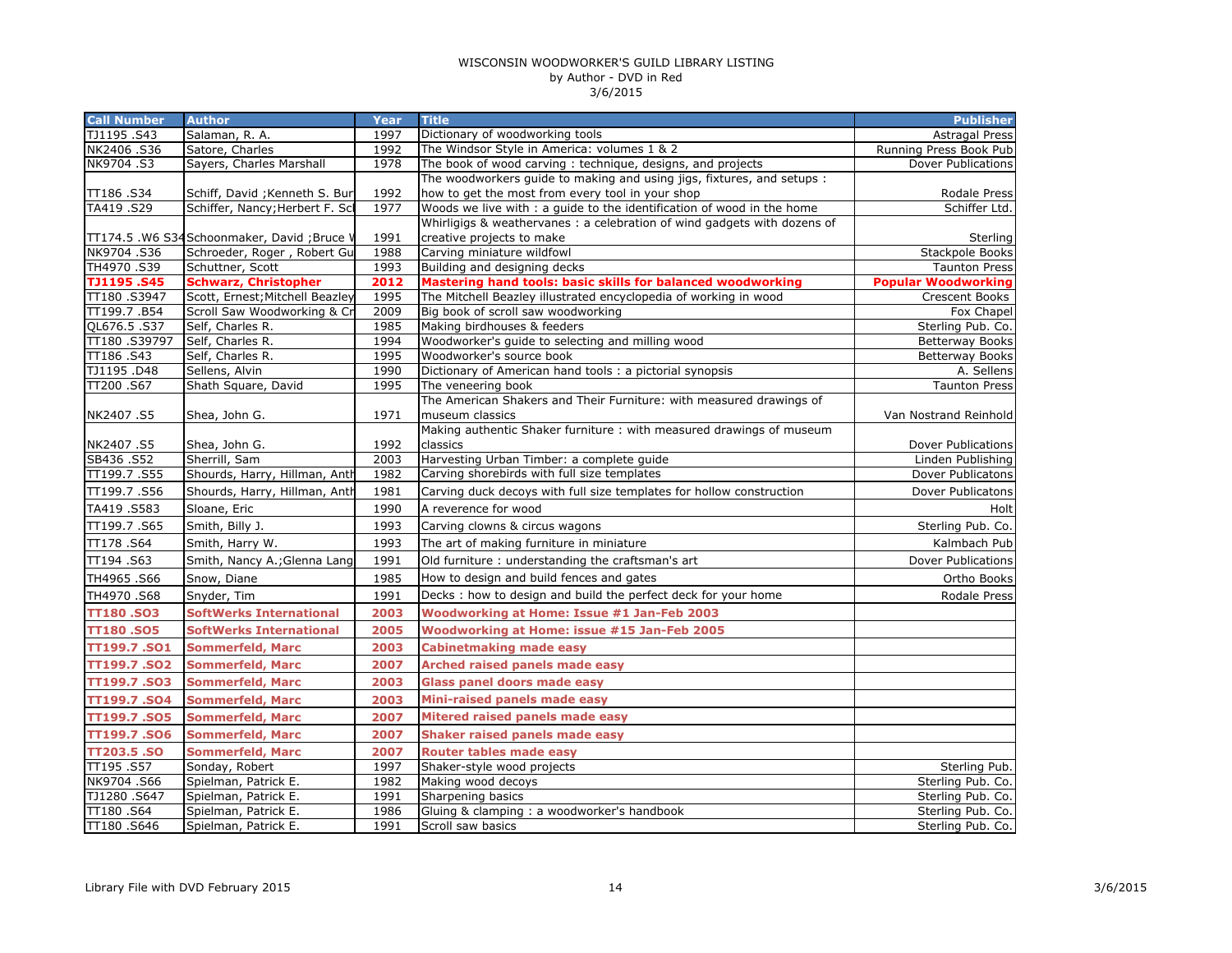| <b>Call Number</b>       | <b>Author</b>                                 | Year         | <b>Title</b>                                                                       | <b>Publisher</b>               |
|--------------------------|-----------------------------------------------|--------------|------------------------------------------------------------------------------------|--------------------------------|
| TT185.S65                | Spielman, Patrick E.                          | 1980         | Working green wood with PEG                                                        | Sterling Pub. Co               |
| TT186 .S6634             | Spielman, Patrick E.                          | 1995         | The art of the scroll saw                                                          | Sterling                       |
| TT194 .S65               | Spielman, Patrick E.                          | 1985         | Making country-rustic furniture                                                    | Sterling Pub. Co.              |
| TT200.S6                 | Spielman, Patrick E.                          | 1982         | Making wood signs                                                                  | Sterling Pub.                  |
| TT203.5.S63              | Spielman, Patrick E.                          | 1983         | Router handbook                                                                    | Sterling Pub. Co.              |
| TT203.5.S635             | Spielman, Patrick E.                          | 1988         | Router jigs & techniques                                                           | Sterling Pub. Co.              |
| TT203.5 .S667            | Spielman, Patrick E.                          | 1990         | Router basics                                                                      | Sterling Pub. Co               |
| TT203.5.S62              | Spielman, Patrick E.; Carl Roe                | 1992         | Making wood bowls with a router & scroll saw                                       | Sterling Pub. Co.              |
| TT186 .S668              | Spielman, Patrick E.; Sherri S                | 1990         | Scroll saw country patterns                                                        | Sterling                       |
| TT186.S6636              | Spielman, Patrick E.; Dan Kihl                | 1997         | Artistic scroll saw patterns & projects                                            | Sterling                       |
| TT186 .S6747             | Spielman, Patrick E.; Dan Kihl                | 1994         | Southwest scroll saw patterns                                                      | Sterling                       |
| TT186.S677               | Spielman, Patrick E.; James Ro                | 1992         | Victorian gingerbread: patterns & techniques                                       | Sterling                       |
| TT186.S6743              | Spielman, Patrick E.; James Ro                | 1993         | Scroll saw silhouette patterns                                                     | Sterling                       |
| TT186.S674               | Spielman, Patrick E.; Patricia                | 1986         | Scroll saw pattern book                                                            | Sterling                       |
| TT186 .S675              | Spielman, Patrick E.; Patricia                | 1990         | Spielman's original scroll saw patterns                                            | Sterling                       |
| TT186.S66525             | Spielman, Patrick; Frank Droe                 | 2002         | Creative scroll saw segmentation                                                   | Sterling                       |
| <b>TT202.SP1</b>         | <b>Springett, David</b>                       | 2008         | <b>Woodturning wizardry</b>                                                        |                                |
| <b>TT202.SP2</b>         | <b>Springett, David</b>                       | 2008         | <b>Elliptical Turning: an introduction</b>                                         |                                |
| TT195. S673              | Stack, Jim                                    | 2002         | Design your own furniture                                                          | Popular Woodworking            |
| TT185.S69                | Stankus, Bill                                 | 1993         | Setting up your own woodworking shop                                               | Sterling Pub. Co.              |
|                          |                                               |              | The Stanley catalog collection, 1855-1898 : four decades of rules, levels,         |                                |
| TJ1200.S79               | Stanley Rule and Level Co.; As                | 1989         | try-squares, planes, and other Stanley tools and hardware                          | <b>Astragal Press</b>          |
| TT180 .S714              | Starr, Richard                                | 1990         | Woodworking with your kids                                                         | <b>Taunton Press</b>           |
| TA419.W78                | Sterling Pub.                                 | 1989         | The Encyclopedia of wood                                                           | Sterling Pub.                  |
| TT200 .S74               | Stevens, W.C., N. Turner                      | 2008         | Woodbending Handbook                                                               | Fox Chapel Pub.                |
| TS852.S75                | Stevens, William Cornwall ; No                | 1978         | Wood bending handbook                                                              | Woodcraft Supply Corp.         |
| TT185.S73                | Stevenson, Peter                              | 1971         | The art of making wooden toys                                                      | Chilton Book Co.               |
| NK2439 .S8 A4            | Stickley, Gustav ; Craftsman '                | 1991         | The 1912 and 1915 Gustav Stickley craftsman furniture catalogs                     | Athenaeum ; Dover Pub          |
| TT200 .S72               | Stowe, Doug                                   | 2009         | Rustic furniture basics                                                            | <b>Taunton Press</b>           |
| TH4975.S43               | Strombeck, Janet                              | 1983         | Gazebos and other garden structures                                                | Sun Designs                    |
| TG428.S77                | Strombeck, Janet ; Richard Sti                | 1981         | Bridges & cupolas                                                                  | Sun Designs                    |
| TH4975.S77               | Strombeck, Janet ; Richard Sti                | 1980         | The classic outhouse book: a complete guide to privy design                        | Sun Designs                    |
| TH4975.S79               | Strombeck, Janet ; Richard Sti                | 1984         | Backyard Structures: designs and plans                                             | Sun Designs                    |
|                          | TT174.5 .W6 S76Strombeck, Janet ; Richard Sti | 1994         | Classic toys in wood : projects & plans                                            | Sterling Pub. Co.              |
|                          | TT174.5 .W6 S76Strombeck, Janet ; Richard Sti | 1986         | Making timeless toys in wood                                                       | Rexstrom Co                    |
|                          | TT174.5 .W6 S77Strombeck, Janet ; Richard Sti | 1983         | The Strom toys : a perpetual wish book                                             | Rexstrom Co                    |
| <b>TT202.ST</b>          | <b>Stubbs, Del</b>                            | 2003         | <b>Bowl Turning</b>                                                                |                                |
| <b>NK9704.SU</b>         | <b>Sundqvist, Jogge</b>                       | 1990         | <b>Carving Swedish Woodware</b>                                                    |                                |
|                          | TT199.7 .S8613 Sundqvist, Wille               | 1990         | Swedish carving techiques                                                          | <b>Taunton Press</b>           |
| TX309.C66                | Sunset Books                                  | 1997<br>1998 | Complete home storage                                                              | Sunset Books                   |
| NA7208.S87<br>NA7208.S88 | Susanka, Sarah                                | 2000         | The Not So Big House: a blueprint for the way we really live                       | <b>Taunton Press</b>           |
| NA7208.S884              | Susanka, Sarah<br>Susanka, Sarah              | 2004         | Creating the Not So Big House<br>Home by Design: transforming your house into home | <b>Taunton Press</b>           |
| NA7125.S87               |                                               | 1998         | The not so big house: a blueprint for the way we really live                       | <b>Taunton Press</b>           |
| TT185.W659               | Susanka, Sarah ; Kira Obolens<br>Tab Books    | 1988         | Woodworker's 30 best projects                                                      | <b>Taunton Press</b>           |
| TT199.7.T345             | Tangerman, E. J.                              | 1984         | Complete guide to wood carving                                                     | Tab Books<br>Sterling Pub. Co. |
| TT199.7.T37              | Tangerman, E. J.                              | 1979         | 1001 designs for whittling and woodcarving                                         | Bonanza Books                  |
| TT199.7.T377             | Tangerman, E. J.; E. Zimmerr                  | 1984         | Woodcarver's library                                                               | Greenwich House                |
|                          |                                               |              |                                                                                    |                                |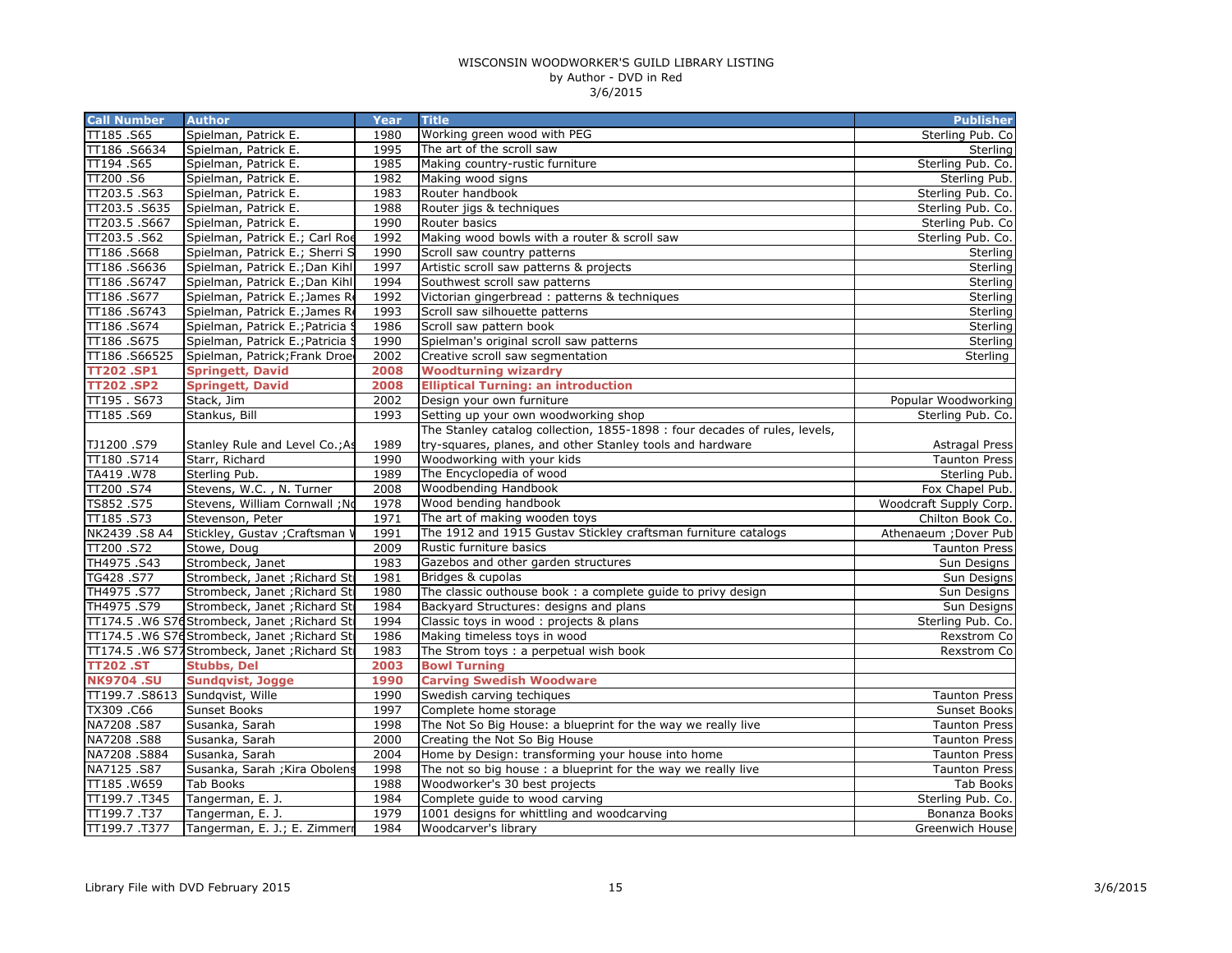| <b>Call Number</b>                | <b>Author</b>                               | <b>Year</b> | <b>Title</b>                                                                  | <b>Publisher</b>           |
|-----------------------------------|---------------------------------------------|-------------|-------------------------------------------------------------------------------|----------------------------|
| NK9704.T26                        | Tangerman, Elmer J.                         | 1964        | Design and figure carving                                                     | Dover Publications         |
| NK9704.T3                         | Tangerman, Elmer J.                         | 1936        | Whittling and woodcarving                                                     | Dover Publications         |
| NA7208.C68                        | <b>Taunton Press</b>                        | 1995        | Craftsman-style houses                                                        | <b>Taunton Press</b>       |
| TT185.S587                        | <b>Taunton Press</b>                        | 1993        | The Small wood shop                                                           | <b>Taunton Press</b>       |
| TT186.S56                         | <b>Taunton Press</b>                        | 1996        | Shop accessories you can build                                                | <b>Taunton Press</b>       |
| TT194.B46                         | <b>Taunton Press</b>                        | 1991        | Traditional furniture projects                                                | <b>Taunton Press</b>       |
|                                   |                                             |             | Practical design solutions and strategies : key advice for sound construction |                            |
| P74. TT196                        | <b>Taunton Press</b>                        | 2000        | from Fine woodworking                                                         | <b>Taunton Press</b>       |
|                                   |                                             |             | New Mexican furniture, 1600-1940 : the origins, survival, and revival of      |                            |
|                                   | NK2435 .N6 T38 Taylor, Lonn ; Dessa Bokides | 1987        | furniture making in the Hispanic Southwest                                    | Museum New Mexico Press    |
| TT195.T38                         | Taylor, V. J.                               | 1981        | How to build period country furniture                                         | Bonanza Books              |
|                                   |                                             |             | Period furniture projects : plans and full instructions for 20 distinctive    |                            |
| TT195.T393                        | Taylor, V. J.                               | 1994        | pieces                                                                        | David & Charles            |
| TT199.T38                         | Taylor, V. J.                               | 1994        | The manual of furniture restoration                                           | David & Charles            |
| TS547.T35                         | Taylor, V. J.; H. A. Babb                   | 1986        | Making and repairing wooden clock cases                                       | David & Charles            |
| <b>TT202.TH</b>                   | <b>Theobald, Curt</b>                       | 003 & 20    | <b>Segmented Turning (Double DVD set)</b>                                     |                            |
| TT203. T53                        | Tibbetts, Malcolm                           | 2004        | The Art of Segmented Wood Turning: a step-by-step guide                       | Linden Publishing          |
| TT180 .A2                         | Time-Life Books.                            | 1997        | Advanced woodworking                                                          | Time-Life Books            |
| TT203.5 .R69                      | Time-Life Books.                            | 1993        | Routing and shaping                                                           | Time-Life Books            |
| NA7551 .T65                       | Tolpin, Jim                                 | 1998        | The new cottage home                                                          | <b>Taunton Press</b>       |
| TT185.T64                         | Tolpin, Jim                                 | 1996        | Measure twice, cut once                                                       | <b>Betterway Books</b>     |
|                                   |                                             |             |                                                                               |                            |
| TT197.T63                         | Tolpin, Jim                                 | 1990        | Working at woodworking: how to organize your shop and your business           | <b>Taunton Press</b>       |
| TT197.5 .T65 T65 Tolpin, Jim      |                                             | 1995        | The tool box book                                                             | <b>Taunton Press</b>       |
| TT200.T554                        | Tolpin, Jim                                 | 1995        | Going professional : a woodworker's guide                                     | Linden Pub.                |
| TT174.5 .W6 T75 Trill, Joan E. D. |                                             | 1987        | Terrific toys you can make                                                    | Sterling Pub. Co.          |
| TT197.U47                         | Umstattd, William D.                        | 1996        | Modern cabinetmaking                                                          | Goodheart-Willcox Co.      |
| <b>TJ1200.UN</b>                  | <b>Underhill, Roy</b>                       | 1995        | <b>Planes</b>                                                                 |                            |
| <b>TT197.5 .UN</b>                | <b>Underhill, Roy</b>                       | 1986        | <b>Chairmaking</b>                                                            |                            |
| TT180.U47                         | Underhill, Roy                              | 1981        | The Woodwright's Shop: a practical guide to traditional woodcraft             | Univ North Carolina Press  |
|                                   |                                             |             | The Woodwright's Apprentice: 20 favorite projects from the woodwright's       |                            |
| TT197.U55                         | Underhill, Roy                              | 1996        | shop                                                                          | Univ North Carolina Press  |
| TT199.7.U67                       | Upton, John                                 | 1985        | A woodcarver's primer                                                         | Sterling Pub. Co.          |
|                                   | S21 .A37 no. 72 USDA Forest Service         | 1999        | Wood handbook: wood as an engineering material                                | <b>USDA Forest Service</b> |
| <b>TT200.VA</b>                   | <b>Vacuum Pressing Sytems</b>               |             | <b>Veneering and Laminating with Vacuum</b>                                   |                            |
| TH2544 .V36                       | Van Arsdale, Jay ; Jeffrey Wes              | 1988        | Shoji: how to design, build, and install Japanese screens                     | Kodansha International     |
| TT197.V36                         | Vandal, Norman                              | 1990        | Queen Anne furniture: history, design, and construction                       | <b>Taunton Press</b>       |
| TT192.V26                         | Vandall Stevens, Craig                      | 1997        | The art of marquetry                                                          | Schiffer Books             |
| NK9704.V4                         | Veasey, William                             | 1982        | Waterfowl carving                                                             | Schiffer Pub.              |
|                                   |                                             |             | Bob Vila's toolbox: the ultimate illustrated guide to portable hand and       |                            |
| TJ1195.V53                        | Vila, Bob                                   | 1993        | power tools                                                                   | W. Morrow                  |
| TH4816.V538                       | Vila, Bob ; Anne Henry                      | 1981        | Bob Vila's This old house                                                     | Dutton                     |
| TT200.V65                         | Vollmer, Jeff                               | 2009        | Puzzle boxes: fun and intriguing band saw projects with DVD                   | Popular Woodworking        |
| TT186.VO1                         | Vondriska, George                           | 2011        | <b>Essentials of woodworking: table saw techniques</b>                        | workers Guild of America   |
| <b>TT186.VO2</b>                  | <b>Vondriska, George</b>                    | 2011        | <b>Essentials of woodworking: band saw techniques</b>                         | workers Guild of America   |
| TT194.VO                          | <b>Vondriska, George</b>                    | 2011        | <b>Essentials of woodworking: hand held router</b>                            | workers Guild of America   |
| TT185.W32                         | Wagner, Willis H. ; Clois E. Kid            | 1996        | Modern woodworking: tools, materials, and processes                           | Goodheart-Willcox Co.      |
| TT174.5 .W6 W3 Wakefield, David   |                                             | 1997        | How to make animated toys                                                     | Sterling Pub. Co.          |